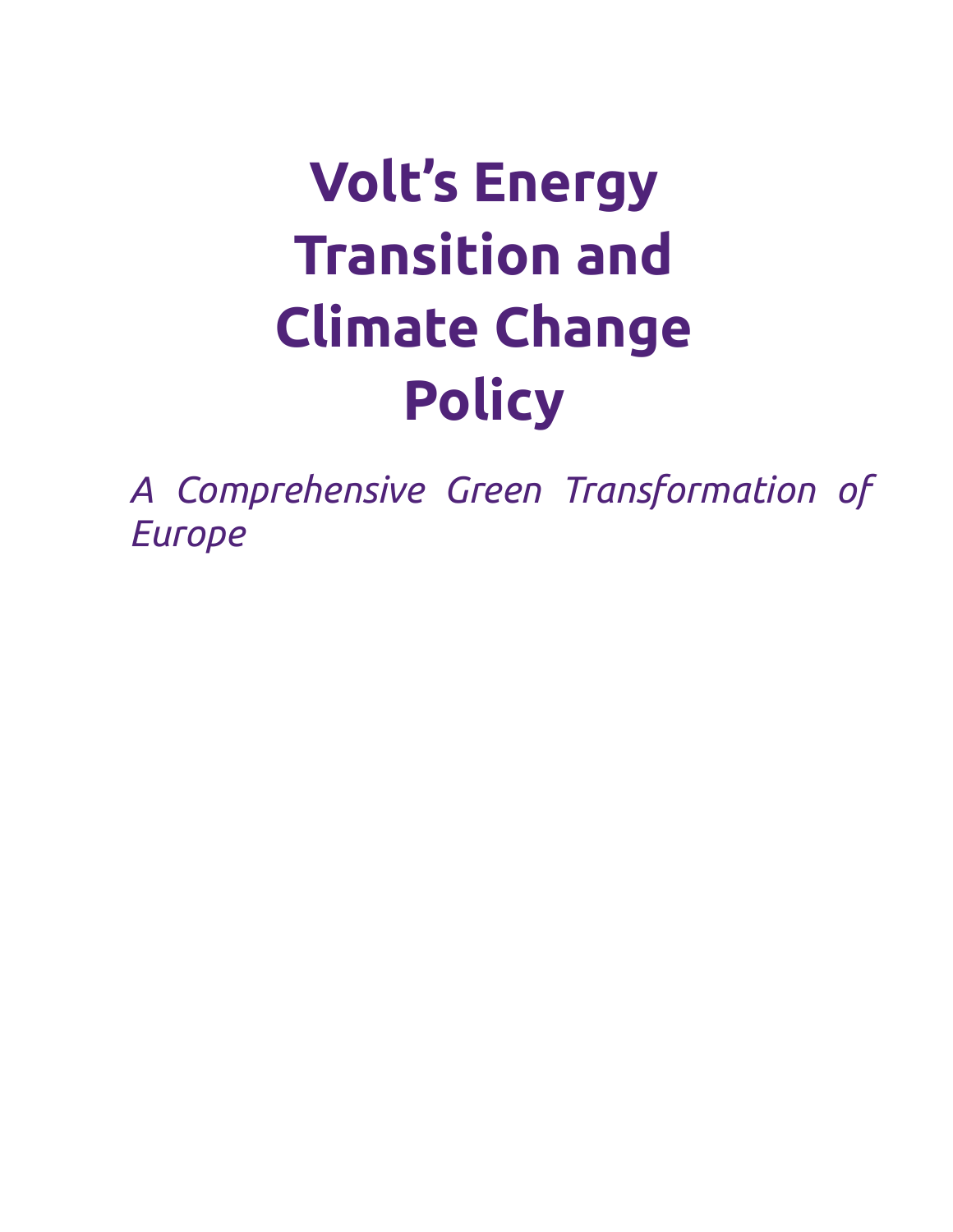### **Table of Contents:**

| <b>I. Introduction</b>                                                                   | $\overline{2}$ |
|------------------------------------------------------------------------------------------|----------------|
| <b>II. Increase Targets on Emission Reduction</b>                                        | 4              |
| <b>III. Volt's Carbon Pricing Concept</b>                                                | 5              |
| A. Pricing Greenhouse Emissions                                                          | 5              |
| <b>B. Sector-Specific Regulation</b>                                                     | $\overline{7}$ |
| C. Carbon tariffs to create a level competitive playing field and prevent carbon leakage | 8              |
| IV. Energy Transition in the European Energy System                                      | 10             |
| A. Electricity Market                                                                    | 10             |
| <b>B. Renewable Energy System</b>                                                        | 11             |
| C. Nuclear Energy                                                                        | 13             |
| D. Bioenergy                                                                             | 17             |
| <b>V. Transportation Revolution</b>                                                      | 18             |
| A. Road and Mobility                                                                     | 18             |
| <b>B. European Rail Transportation</b>                                                   | 19             |
| C. Revolutionising Aviation                                                              | 19             |
| D. Maritime Industry and Shipping                                                        | 21             |
| <b>VI. Sustainable Buildings</b>                                                         | 22             |
| VII. Sustainable Agriculture & Land Use, and Natural Carbon Capture                      | 25             |
| <b>VIII. Carbon sinks / Carbon sequestering</b>                                          | 29             |
| A. Negative Emissions                                                                    | 29             |
| B. Afforestation/Reforestation                                                           | 29             |
| C. Biochar                                                                               | 30             |
| D. Bioenergy with carbon capture and storage (BECCS)                                     | 31             |
| E. Direct Air Carbon Capture & Storage (DACCS)                                           | 32             |
| <b>IX. Adaptation Strategies</b>                                                         | 34             |
| X. Politics, Budget, and Governance of the Fair Transition                               | 35             |
| A. 'United in diversity': the role of the EU and the Member States                       | 35             |
| <b>B. Green Governance</b>                                                               | 36             |
| C. Funding and social transition                                                         | 37             |
| D. Climate Diplomacy                                                                     | 39             |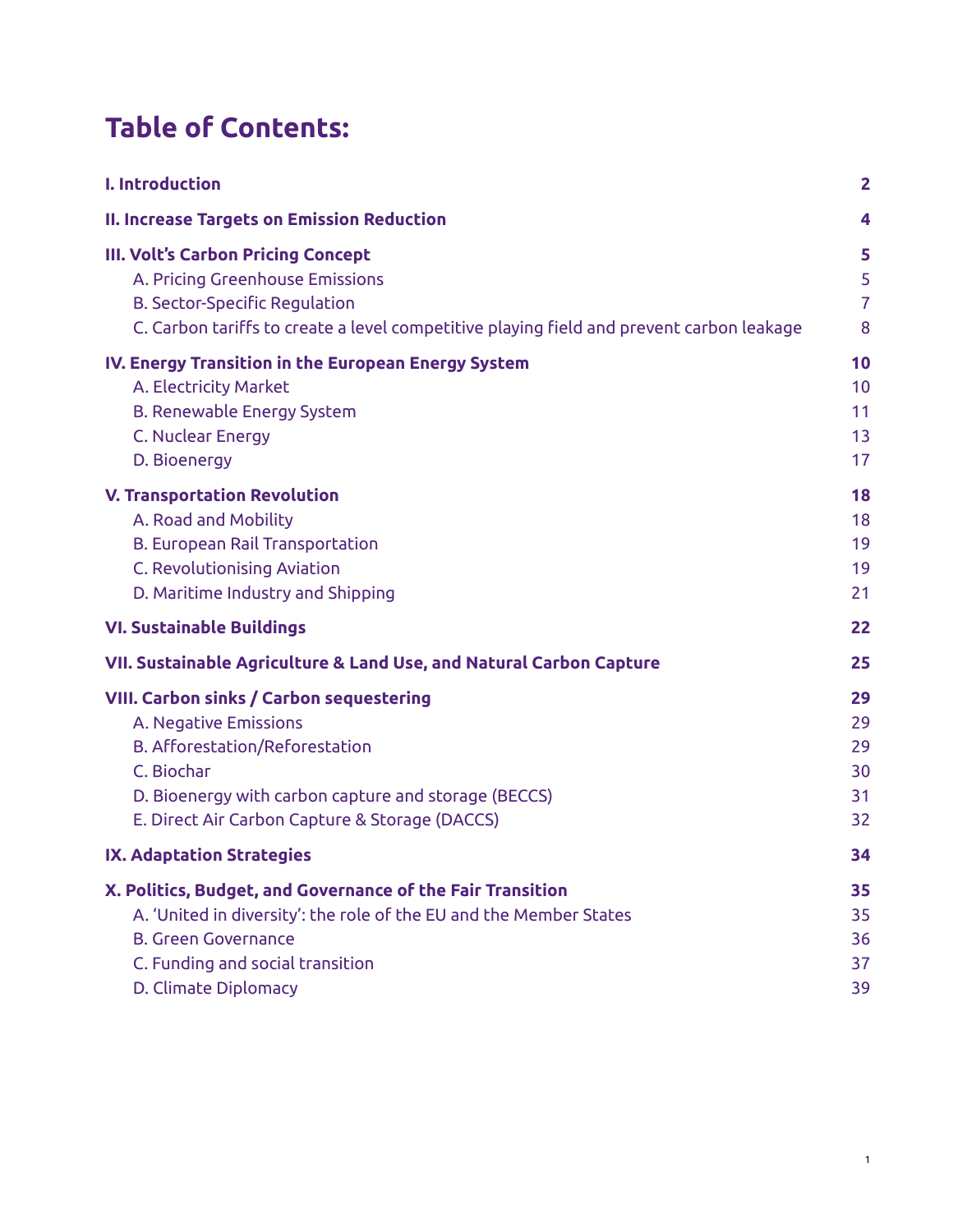# <span id="page-2-0"></span>**I. Introduction**

**The 2015 Paris Agreement was a diplomatic breakthrough** in the fight against climate change 1 . Almost all countries committed to limiting global warming to 2°C, aiming for 1.5°C, through strict and continuously reported nationally determined contributions (NDCs). Yet, despite good intentions, humankind remains far from solving the climate crisis: all pledges, targets and NDCs combined would only limit global warming to 3.2°C with only a 66% probability<sup>2</sup>. With current policies, the European Union (EU) is not on a 2°C or 1.5°C pathway either. All the while, science presents more and more evidence that the window of opportunity to solve this existential challenge is narrowing.

**Europe needs a massive green transformation** involving technological, structural, and behavioural revolutions to live in a well-balanced world, where corporations, governments, and citizens take a larger responsibility for future generations and the future of our planet.

Volt envisions a transition with the primary objective of stopping anthropogenic global warming as well as achieving a long-term sustainable and prosperous eco-civilization, hand in hand with technological development. We aim to boost progressive policies and to take the ecological revolution to the next level, from the local to the European and ultimately to the global political stage. In addition, we will push for a transition that is as social and fair as possible, encouraging citizen empowerment and targeting the biggest polluters.

**Volt is committed to working towards climate neutrality in energy production and use by 2035**. The required changes will fundamentally alter society, our economies, and the

relationship of humanity to the environment. The current delay of action, however, does not delay the impact of consequences. Volt recognises that a broad range of impactful policies is required to ensure livable societies and a humane future worldwide. These include policies to transform our behaviour and our economy, as well as policies intended to speed up the energy transition and reduce the damage done to the environment. Volt aims to fairly distribute the burden of these policies, based on the principle that the responsibility to act should be proportional to the damage done and profit gained by all parties alike, companies, institutions, and people across the world.

Climate change is the ultimate cross-border issue that requires collective and forceful action. Volt is uniquely positioned to provide a European response to the unprecedented

<sup>&</sup>lt;sup>1</sup> United Nations (2015). The Paris Agreement. Available at:

[https://unfccc.int/process-and-meetings/the-paris-agreement/the-paris-agreement.](https://unfccc.int/process-and-meetings/the-paris-agreement/the-paris-agreement)

<sup>2</sup>Carbon Action Tracker per 19 September 2019. Available at:

[https://climateactiontracker.org/global/temperatures/.](https://climateactiontracker.org/global/temperatures/)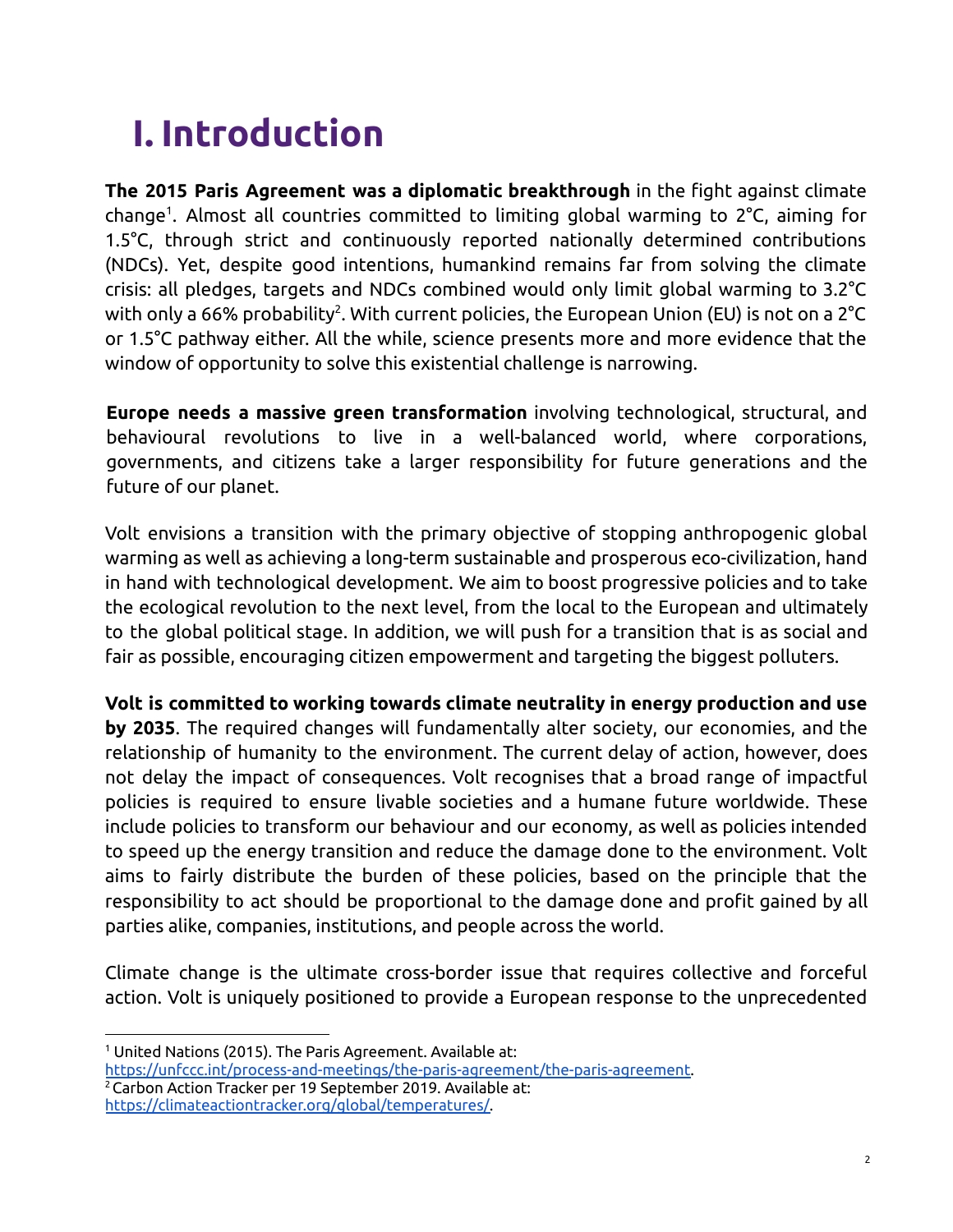challenge of halting climate change through climate mitigation and adaptation measures.

This policy begins by introducing the targets and pathways to decarbonise Europe in Chapter II. This is followed by the carbon pricing policy, one of the main instruments to achieve decarbonisation, in Chapter III. The policy introduces specific regulations aimed at the European energy sector in Chapter IV. As the transition also requires a paradigm shift in the mobility and shipping sectors, Chapter V details our proposals to revolutionise transportation. Chapter VI specifies the proposed policies to decarbonize the housing and building sector. These are followed in Chapter VII by specific policies aimed at decarbonising the agriculture sector while achieving negative emissions through ecosystem restoration efforts. Additional strategies for negative emissions are described in Chapter VIII. As noted before, adaptation is key to facing the damages already done to the ecosystem and biosphere, and these are detailed in Chapter IX. The policy concludes in Chapter  $X$  with specific governance aspects, including provisions to ensure a fair transition.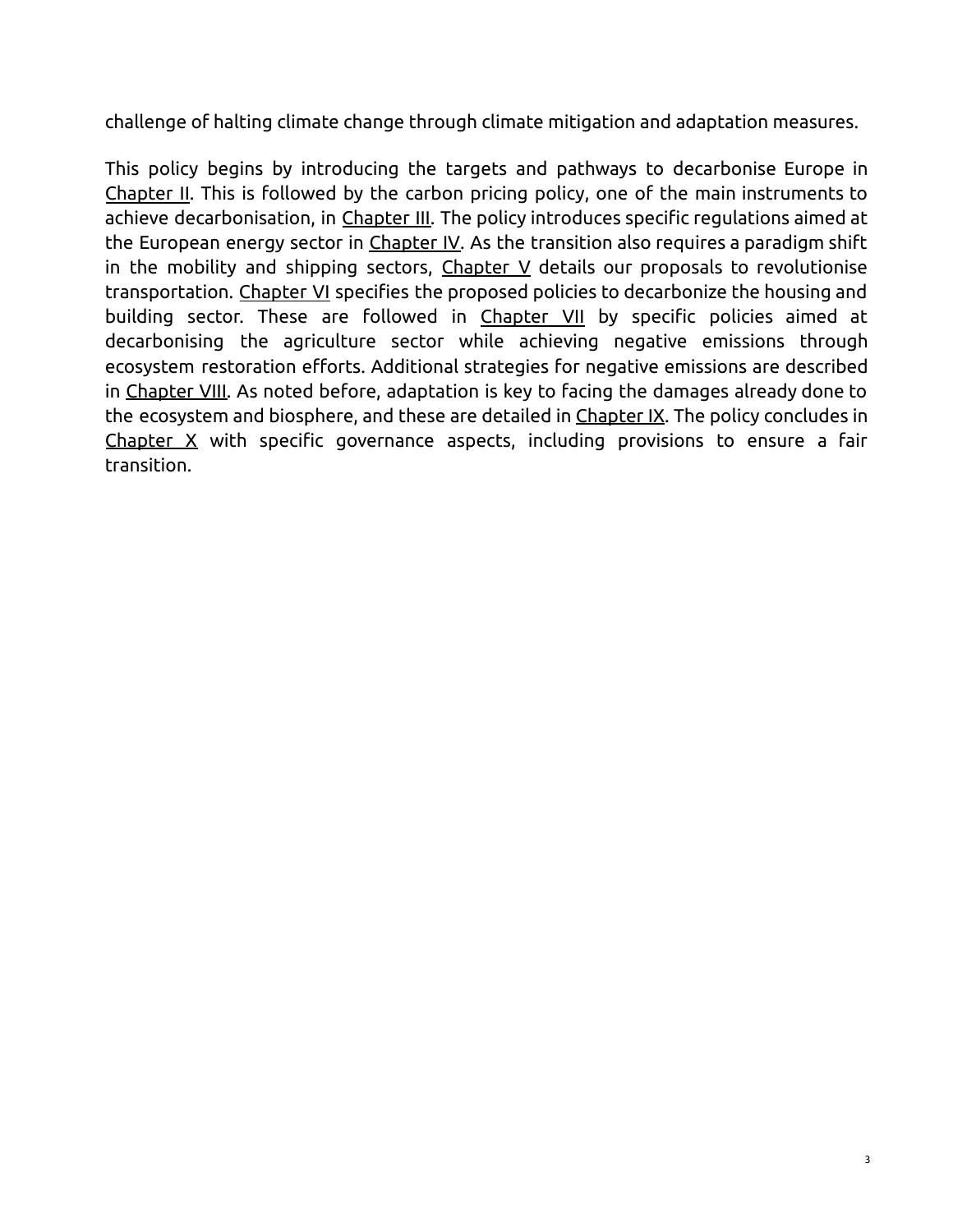## <span id="page-4-0"></span>**II. Increase Targets on Emission Reduction**

The European Union is already experiencing a climate and biodiversity emergency. Meeting this challenge requires an unprecedented sense of urgency and ambitious, comprehensive climate policies. To this end, Volt aims to ensure a sufficient supply of cleaner energy and supports the creation of a strategy to achieve the decarbonization of the energy supply in the EU. This strategy should

- ➢ **Reduce net greenhouse gas emissions <sup>3</sup> by 80% by 2030** compared to 2019 and 100%<sup>4</sup> by 2040, so that the EU becomes carbon-neutral and contributes its fair share to limiting global warming to 1.5 degrees Celsius by 2100, with a 66% chance of success<sup>5</sup>.
- ➢ **Support technological innovation** as well as structural and behavioural transformation towards sustainable ways of living.
- ➢ **Develop and start implementing a long-term carbon negativity strategy** to achieve the 2040 carbon neutrality milestone, thus creating a buffer in case other economies do not contribute their fair share in reversing damaging global warming in the long run. Carbon sinks/carbon-sequestering should be its main focus, including technical solutions (e.g., carbon capture & sequestration) and natural carbon sinks (e.g., ecosystem restoration and sustainable agriculture).

<sup>4</sup>A model to estimate these targets based on the remaining carbon budget was developed by Felix Benning and available at : <https://felix-benning.shinyapps.io/emissionmodel>.  $3$  "Net" emissions are actual (gross) emissions minus negative emissions (carbon absorption/sequestration).

<sup>&</sup>lt;sup>5</sup> Connolly, D., Lund, H., & Mathiesen, B. V. (2016). Smart Energy Europe: The technical and economic impact of one potential 100% renewable energy scenario for the European Union. *Renewable and Sustainable Energy Reviews*, *60*, 1634-1653.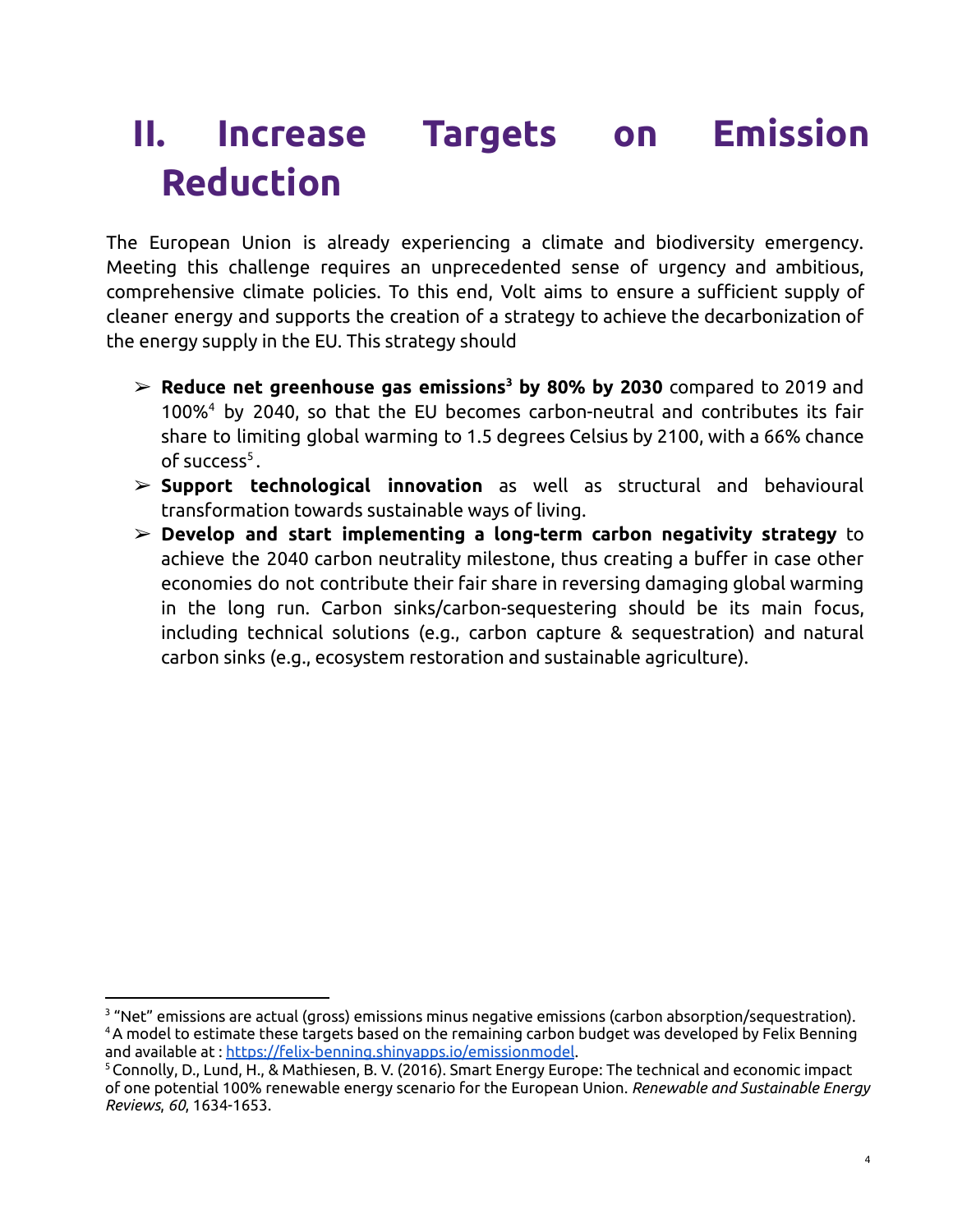### <span id="page-5-0"></span>**III. Volt's Carbon Pricing Concept**

Climate change is the result of a massive market failure: Social and ecological costs to third parties are not sufficiently reflected in market prices. To correct this discrepancy, the cornerstone of Volt's climate policy is a comprehensive, ambitious, predictable and credible carbon pricing scheme enforced by a strong EU. We aim to cover 100% of emissions with two efficient, effective, market-based and technology-neutral instruments: **an expanded EU Emissions Trading System (ETS)** which shall cover the vast majority of sectors under one universal cap and **one uniform price**, complemented by **a carbon tax** for such emissions where that is the more effective or efficient instrument. To prevent carbon leakage to other countries and ensure a level playing field for all companies, border carbon adjustments shall be implemented to level carbon prices for imports and exports to and from the EU. Further, Volt understands the social hardship that a high carbon price can cause and hence proposes the transparent redistribution of revenues combined with economically sound investments in green research and development (R&D) and infrastructure to fund the economic transition as fast as possible. The EU is working on the revision of its climate, energy and transport-related legislation under the so-called 'Fit for 55' package<sup>6</sup>. Volt believes that some of these new measures, e.g., the Emission Trading System (ETS) and the new Carbon Border Adjustment Mechanism (CBAM), are a step in the right direction. However, significant improvements are still necessary. **Our carbon pricing policy** is outlined below.

#### <span id="page-5-1"></span>**A.Pricing Greenhouse Emissions**

➢ **Extend the ETS to further sectors to cover at least 90% (2019 ca. 45%) of all EU carbon emissions** under a single cap **by the end of 2022 at the latest,** to reduce emissions efficiently and predictably. All forms of fossil fuels shall be included, independent of their usage, covering the sectors of energy supply, industry<sup>7</sup>, transport, residential and commercial<sup>8</sup>. As a principle, apply regulation as much "upstream" as possible, i.e., where fossil fuels (gas, oil, coal, etc) enter the system (ports, pipelines, mines, etc) to simplify the administrative effort for both

<sup>6</sup> For more information on the EU's plan for a green transition and the new initiatives adopted, consult: <https://www.consilium.europa.eu/en/policies/green-deal/eu-plan-for-a-green-transition/>.

<sup>7</sup>Van Ruijven, B. J., Van Vuuren, D. P., Boskaljon, W., Neelis, M. L., Saygin, D., & Patel, M. K. (2016). Long-term model-based projections of energy use and CO2 emissions from the global steel and cement industries. *Resources, Conservation and Recycling*, *112*, 15-36.

<sup>8</sup>European Environmental Agency (2018) "GHG emissions by sector in the EU-28, 1990-2016". Available at: [https://www.eea.europa.eu/data-and-maps/daviz/ghg-emissions-by-sector-in#tab-chart\\_1.](https://www.eea.europa.eu/data-and-maps/daviz/ghg-emissions-by-sector-in#tab-chart_1)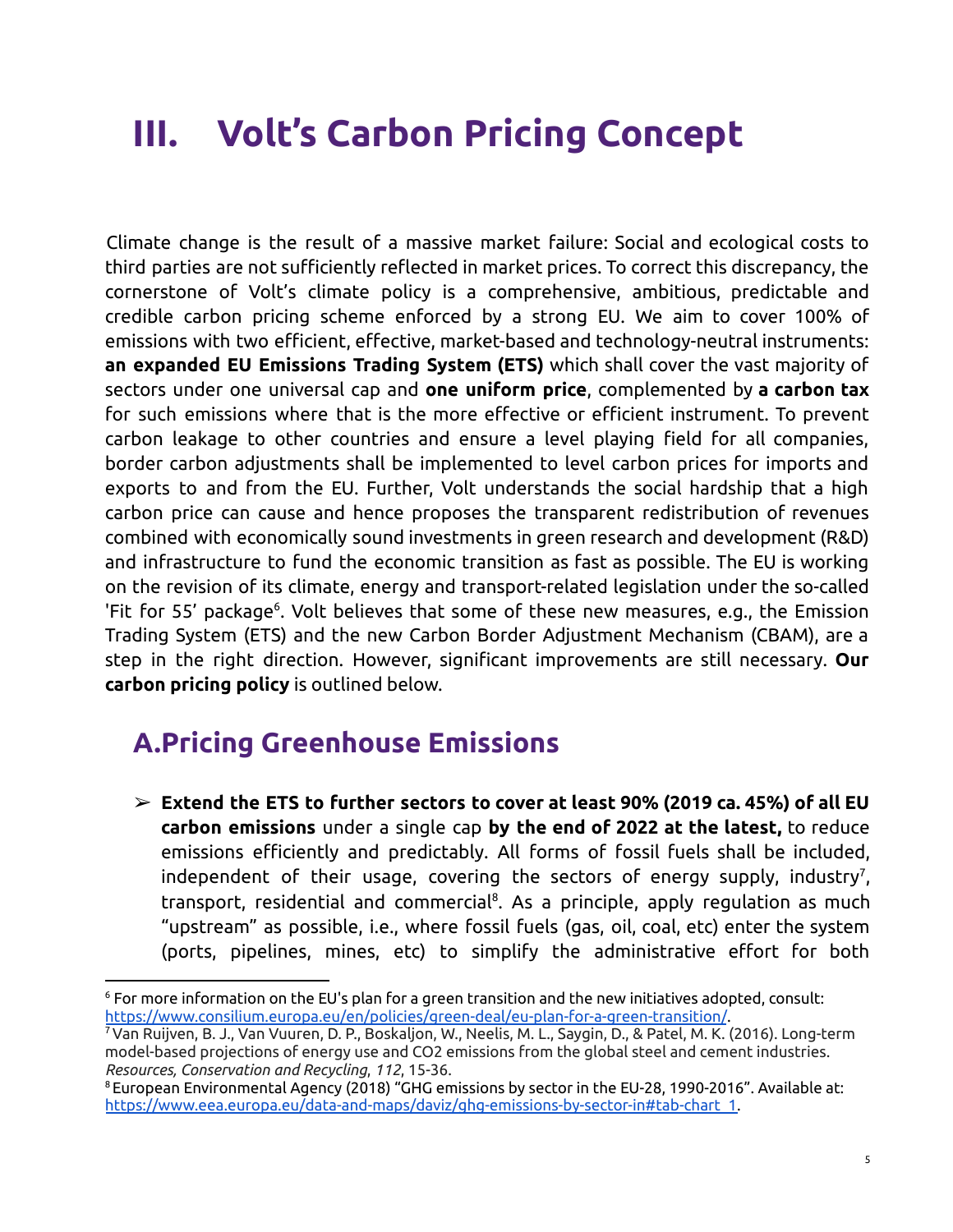companies and authorities.

- ➢ **Reduce the number of allowances (scope-adjusted) by 8 ppts each year** (current EU plan: 2.2 ppts each year) from 2020–2030 to net cut carbon emissions by 80% until 2030 compared to 2020 <sup>9</sup> and aim for a 100% reduction by 2040.
- ➢ **Introduce an EU-wide price corridor for EU ETS auctions and trade** to create predictability for investments (price floor) and prevent excessive prices above the social cost of carbon (price ceiling). Volt suggests using the newly introduced  $CO<sub>2</sub>e$ tax<sup>10</sup> (see below) as a reference point and allowing the ETS price to vary within a +/-50% corridor of the CO2e tax.
- ➢ **Require the retirement (deletion) of certificates when national policies directly reduce emissions in ETS sectors** (e.g. feed-in-tariffs) to ensure the additionality of such policies and to prevent the "waterbed effect"<sup>11</sup>.
- ➢ **Introduce a carbon tax for any sectors where an expanded ETS would cause disproportionate administrative effort** (e.g., highly fragmented industries that can hardly be captured upstream).
- ➢ **Volt suggests a tax level in line with France's originally planned CO2 price, which is also in line with suggestions by the High-Level Commission on Carbon Prices and the German Umweltbundesamt** 12 . That is 65.40 euros per tonne in 2021, gradually rising to 205 euros in 2030 $^{13}$   $^{14}$   $^{15}$ . CO2e pricing will be reviewed regularly, with the potential for further increases if necessary, but not exceeding the range of scientific consensus on the global social cost of carbon.
- ➢ **Volt supports national CO2e pricing until there is a European solution.** Although Volt favours an ETS over a carbon tax, Volt would support a strong carbon tax at the European level as an intermediate solution/Plan B.
- ➢ **Prevent double taxation of emissions and respect the tax sovereignty of the Member States** by crediting national or regional CO2 taxes and levies against the applicable EU CO2 price where they overlap.
- ➢ **End-to-end CO2e accounting standards shall be implemented until 2025 as a basis for** more precise border carbon adjustments (BCA), carbon footprint

<sup>9</sup>European Commission (2021). "EU Emissions Trading Scheme (EU ETS)". Available at: [https://ec.europa.eu/clima/policies/ets\\_en](https://ec.europa.eu/clima/policies/ets_en).

 $10$  CO 2e = CO 2 equivalents.

<sup>11</sup>German Council of Economic Experts (2019). "Setting Out for a New Climate Policy". Available at: [https://www.sachverstaendigenrat-wirtschaft.de/en/special-report-2019.html.](https://www.sachverstaendigenrat-wirtschaft.de/en/special-report-2019.html)

 $12$  Best practice: British Columbia, Canada, has put a price on burning fuels and introduced successfully a Carbon Tax. Available at: [https://www2.gov.bc.ca/gov.](https://www2.gov.bc.ca/gov)

<sup>&</sup>lt;sup>13</sup> Carbon price variations in 2°C scenarios explored.

<sup>14</sup> Edenhofer, O. (2017). Carbon Pricing Leadership Coalition: Report of the High-Level Commission on Carbon Prices, Potsdam Institute for Climate Impact Research.

<sup>15</sup> Matthey, A. & Bünger, B. (2019). "Methodological Convention 3.0 for the Assessment of Environmental Costs", German Environment Agency. Available at:

[https://www.umweltbundesamt.de/sites/default/files/medien/1410/publikationen/2019-02-11\\_methodenk](https://www.umweltbundesamt.de/sites/default/files/medien/1410/publikationen/2019-02-11_methodenkonvention-3-0_en_kostensaetze_korr.pdf) [onvention-3-0\\_en\\_kostensaetze\\_korr.pdf.](https://www.umweltbundesamt.de/sites/default/files/medien/1410/publikationen/2019-02-11_methodenkonvention-3-0_en_kostensaetze_korr.pdf)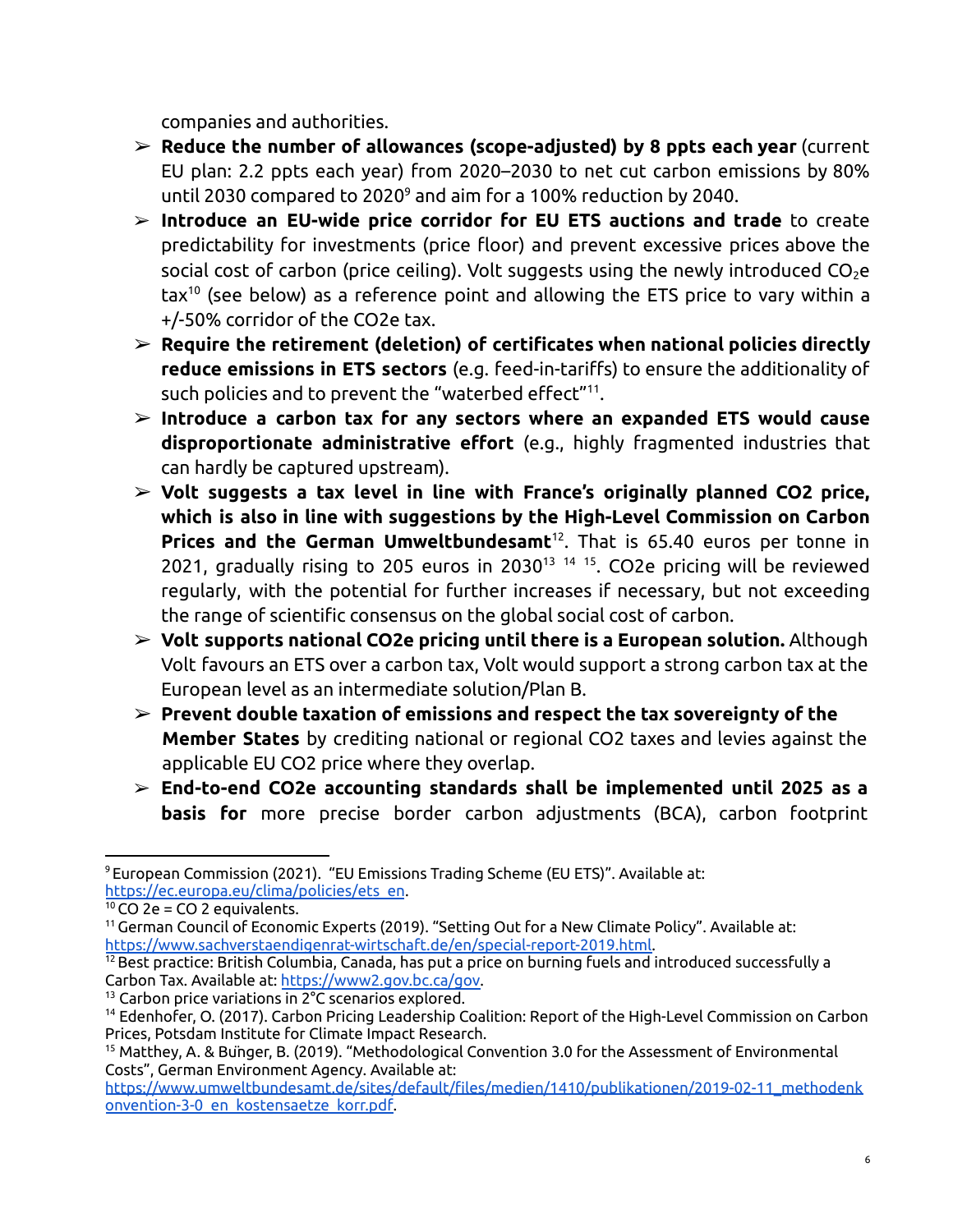declarations on products or the implementation of a carbon added tax (CAT) 16 . Similarly, measurement and monitoring of emissions by geography, sector and (large) company should be strengthened where needed to ensure a transparent, reliable and trustworthy basis for carbon pricing.

➢ **Removed, captured or avoided greenhouse gas equivalents shall be included in the ETS System where feasible, or lead to a refund equivalent to the CO2e tax** to create an incentive for greenhouse gas removal. This should include both technological as well as natural forms of carbon sequestration as long as the permanence of the removal can be ensured **17** .

#### <span id="page-7-0"></span>**B.Sector-Specific Regulation**

- ➢ **The ETS must include land use, land-use change, and forestry (LULUCF)**, with each member state treated as a single emitter. While accounting will take place at the EU level, each Member State will be free to respect their circumstances and pursue their strategy.
- ➢ **The aviation industry should be included in the ETS without any exemptions, incorporating all climate effects as CO2e to the best of our scientific knowledge** 18 19 20 21 . Direct off-setting by the industry will not lead to a reduced number of ETS certificates needed. In 2022, the number of free allowances will be reduced from 83% to 0%. In the long term, the EU should push for the alignment of CORSIA to the ETS<sup>22</sup>.
- ➢ **Ships operating in or entering European waters must pay a carbon price (ETS**

basis", U.S. National Oceanic and Atmospheric Administration. Available at:

 $16$  At the time of writing, there are no mandatory carbon accounting standards so that said use cases rely on approximations, averages and estimates; that is not sufficient for nuanced carbon footprint calculations as needed to compare competing products of the same category, and can lead to legal disputes, especially in case of high CO2 prices

 $17$  Note: solar geoengineering does not qualify as greenhouse gas removal.

 $19$  Fahey W. D. (2008). "The use of non- CO 2 multipliers for the climate impact of aviation: The scientific  $^{18}$  Faber, J., Greenwood, D., Lee, D., Mann, M., De Leon, P. M., Nelissen, D., ... & van de Vreede, G. (2008). Lower NOx at higher altitudes policies to reduce the climate impact of aviation NOx emission. *CE-Delft*, *8*, 32.

 $^{20}$  Jungbluth, N. (2013). Aviation and Climate Change: Best practice for calculation of the global warming potential. *Retrieved from: www. esu-services. ch/our-services/pcf*. [https://www.icao.int/Meetings/EnvironmentalWorkshops/Documents/WACM-2008/2\\_Fahey.pdf.](https://www.icao.int/Meetings/EnvironmentalWorkshops/Documents/WACM-2008/2_Fahey.pdf)

<sup>&</sup>lt;sup>21</sup> Edwards, H. A., Dixon-Hardy, D., & Wadud, Z. (2016). Aircraft cost index and the future of carbon emissions from air travel. *Applied energy*, *164*, 553-562.

 $^{22}$  Scheelhaase, J. D. (2019). How to regulate aviation's full climate impact as intended by the EU council from 2020 onwards. *Journal of Air Transport Management*, *75*, 68-74.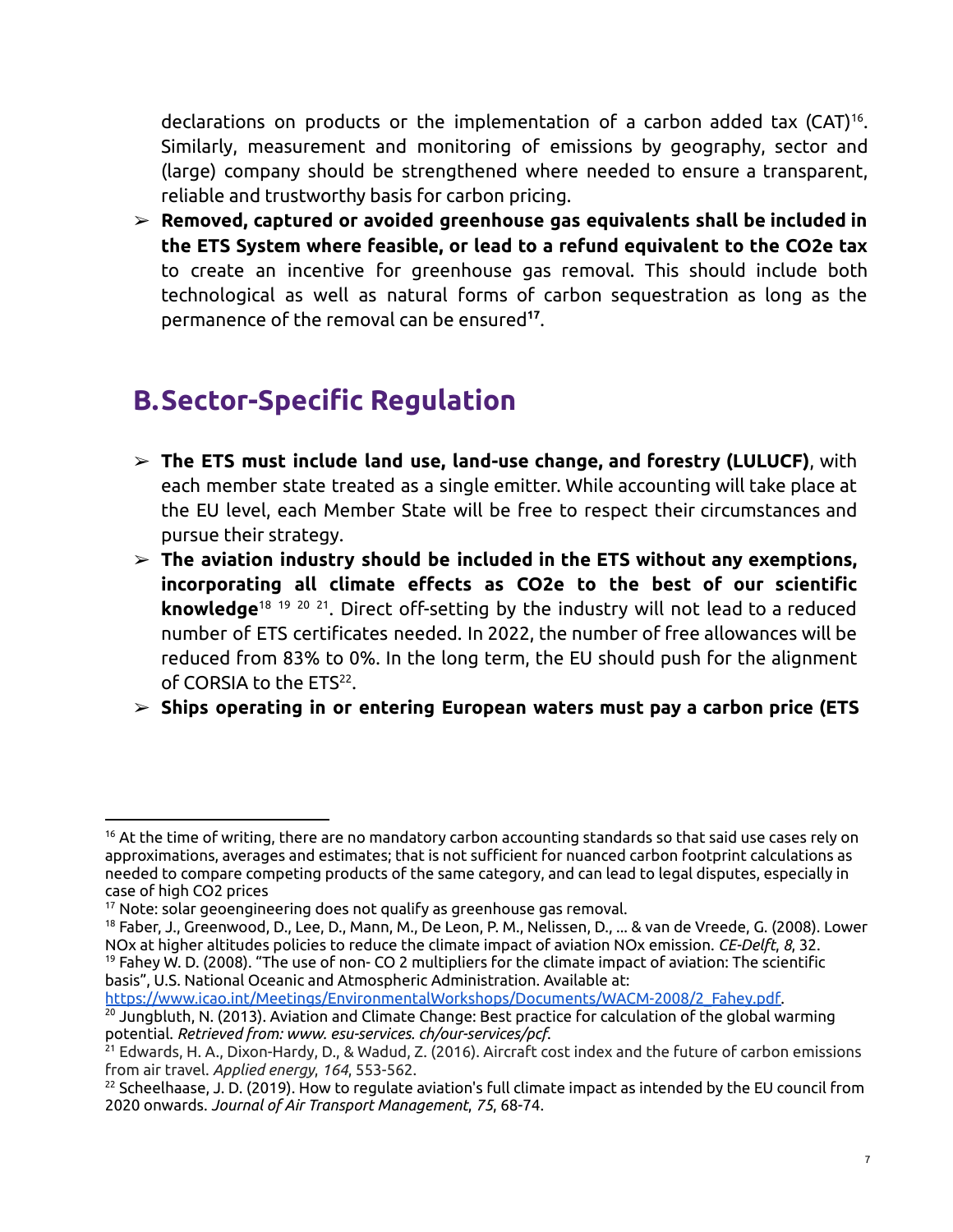**or tax)** 23 24 . The price shall apply to all vessels with a gross tonnage of more than 5,000 on a per-voyage berthing fee paid to the port authorities.

➢ **Agricultural emissions from livestock and soil should be taxed at the source** because they are local and fragmented. Other non-sector-specific emissions in the agricultural sector (such as electricity and tractor fuels) will be covered by the ETS mid- or upstream.

### <span id="page-8-0"></span>**C.Carbon tariffs to create a level competitive playing field and prevent carbon leakage**

A strong carbon pricing system is the best mechanism to curb emissions. Yet, in our interconnected world, the transition to a global sustainable economic system will succeed only if industries with high emissions do not move to less regulated countries, thereby both causing higher emissions elsewhere and weakening the European economy. We, therefore, propose to

- ➢ **Implement comprehensive Border Carbon Adjustments (BCAs) at the EU's external borders to prevent carbon leakage and create a level competitive playing field between European and non-European companies** 25 26 27 . That means applying import adjustment taxes to products subject to lower carbon prices in their countries of origin. Reimburse carbon price differences for exports to such countries. End the practice of free allowance allotment ('grandfathering') to entire companies or industries.
- ➢ **Border tax adjustments must be implemented not only on selected domestic, CO2-intensive industries in global competition but also on a wide range of imported goods,** to shift consumption to more sustainable products through the

<sup>24</sup> Parry, I., Heine, M. D., Kizzier, K., & Smith, T. (2018). *Carbon taxation for international maritime fuels: Assessing the options*. International Monetary Fund.  $^{23}$  Kachi, A., Mooldijk, S., Warnecke, C., & BMU, N. S. (2019). Carbon pricing options for international maritime emissions. *New Climate-Institute for Climate Policy and Global Sustainability gGmbH: Berlin, Germany*.

 $25$  At the of writing, carbon border adjustments are among the most universally proposed policies as a complement to any domestic carbon price to prevent carbon leakage.

<sup>&</sup>lt;sup>26</sup> German Council of Economic Experts (2019). Setting out for a new climate policy", point 17. Available at: [https://www.sachverstaendigenrat-wirtschaft.de/en/special-report-2019.html.](https://www.sachverstaendigenrat-wirtschaft.de/en/special-report-2019.html)

 $27$  R. C. (2017). "Are carbon tariffs a good idea?". The Economist. Available at: <https://www.economist.com/the-economist-explains/2017/02/17/are-carbon-tariffs-a-good-idea>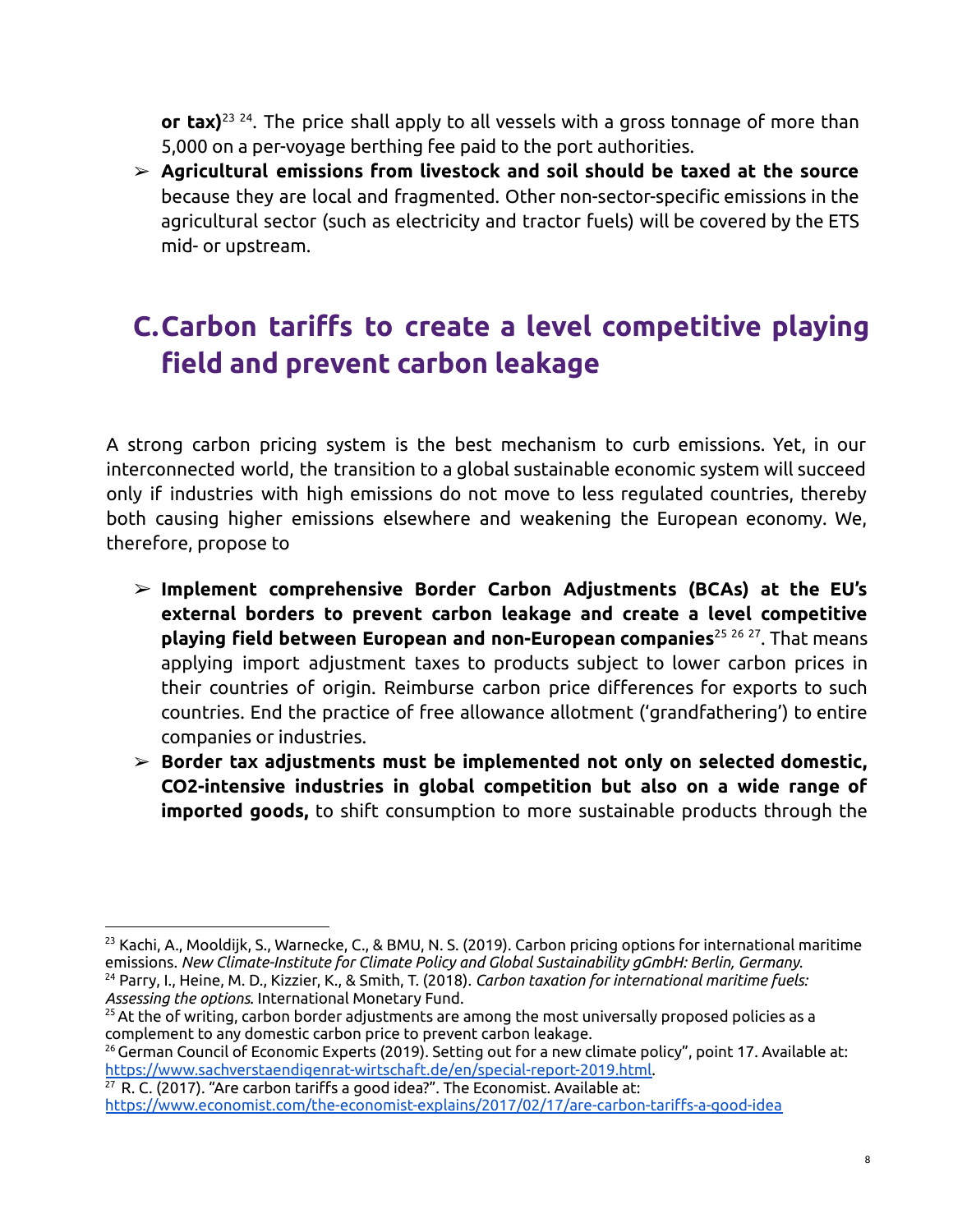price mechanism<sup>28</sup> 29.

➢ **Use any net gains from import and export adjustments to fund the global climate change adaptation fund and the green climate fund** 30 , both of which were established under the Paris Agreement but are currently underfunded.

<sup>&</sup>lt;sup>28</sup> Mehling, M., van Asselt, H., Das, K., Droege, S. and Verkuijl, C. (2017). "Designing Border Carbon Adjustments for Enhanced Climate Action". Climate Strategies. Available at: [ttps://climatestrategies.org/wp-content/uploads/2017/12/CS\\_report-Dec-2017-4.pdf.](https://climatestrategies.org/wp-content/uploads/2017/12/CS_report-Dec-2017-4.pdf)

<sup>&</sup>lt;sup>30</sup> European Commission's International climate finance strategy available at: <sup>29</sup> Böhringer, C., Carbone, J. C., & Rutherford, T. F. (2012). Unilateral climate policy design: Efficiency and equity implications of alternative instruments to reduce carbon leakage. *Energy Economics*, *34*, S208-S217.

[https://ec.europa.eu/clima/policies/international/finance\\_en](https://ec.europa.eu/clima/policies/international/finance_en).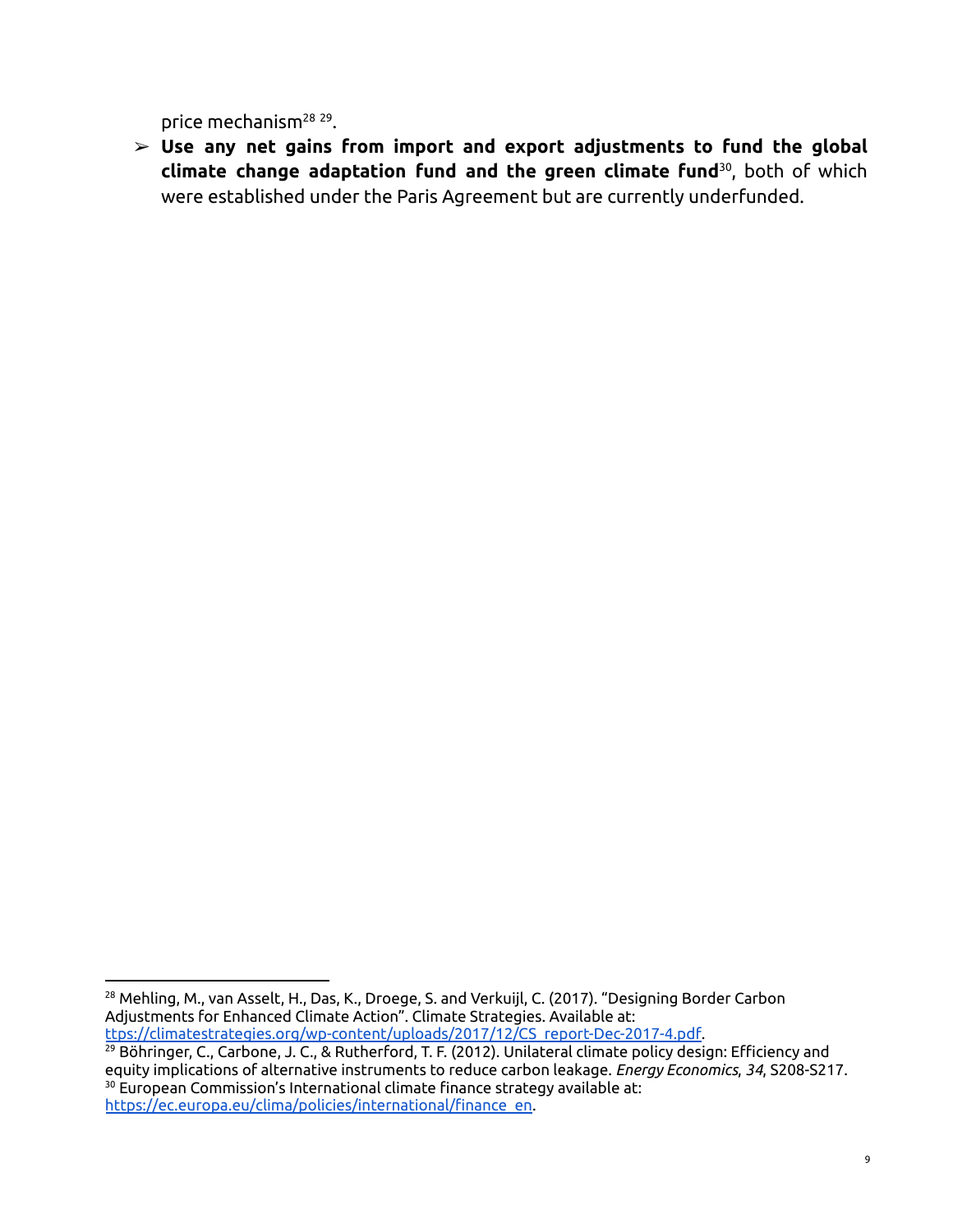# <span id="page-10-0"></span>**IV. Energy Transition in the European Energy System**

Our current society and economy are built on the assumption that energy demand dictates supply. To reduce the negative effects on our ecosystem, Volt suggests:

 $\triangleright$  Shifting to green energy sources and engaging directly with citizens to ensure a transition towards more sustainable ways of living and use of energy. The transition to a sustainable European system calls for changes in the electricity markets with the use of alternative and carbon-free sources of energy to achieve the full decarbonization of the energy system by 2035.

Recent developments in the security landscape of Europe, for instance, the Russian war of aggression in Ukraine, highlight the need for strengthening European energy sovereignty. In particular, it has made reducing the EU's energy dependency on Russian imports, especially of oil and gas, imperative and urgent. To this end, Volt suggests

 $\triangleright$  Imposing additional EU-wide targets for reductions in fossil energy use to compensate for the loss of energy imports from Russia as early as possible.

#### <span id="page-10-1"></span>**A.Electricity Market**

As for the electricity market, we propose to:

- ➢ **Promote the liberalisation of electricity markets, especially at the retail level;** encourage consumers to switch to green power suppliers through transparent pricing and reduced switching barriers to guarantee effective market competition; separate the ownership of power generation, transmission, distribution, and retailing; and allow direct bilateral agreements between suppliers and consumers $^{\text{31}}\cdot$
- ➢ Optimise the coordinated network of cross-border Transmission Systems Operators (TSOs) for efficient energy management and international market functioning beyond country-based limits.
- ➢ **Adopt nodal dynamic electricity pricing <sup>32</sup> throughout the EU** to account for

 $^{\rm 31}$  International Renewable Energy Agency IRENA (2017), Adapting market design to high shares of variable renewable energy. International Renewable Energy Agency, Abu Dhabi. Available at:

[https://www.irena.org/-/media/Files/IRENA/Agency/Publication/2017/May/IRENA\\_Adapting\\_Market\\_Design](https://www.irena.org/-/media/Files/IRENA/Agency/Publication/2017/May/IRENA_Adapting_Market_Design_VRE_2017.pdf) [\\_VRE\\_2017.pdf.](https://www.irena.org/-/media/Files/IRENA/Agency/Publication/2017/May/IRENA_Adapting_Market_Design_VRE_2017.pdf)

 $32$  Hogan, W. W. (2005). On an "energy only" electricity market design for resource adequacy. Available at: [https://sites.hks.harvard.edu/fs/whogan/Hogan\\_Energy\\_Only\\_092305.pdf.](https://sites.hks.harvard.edu/fs/whogan/Hogan_Energy_Only_092305.pdf)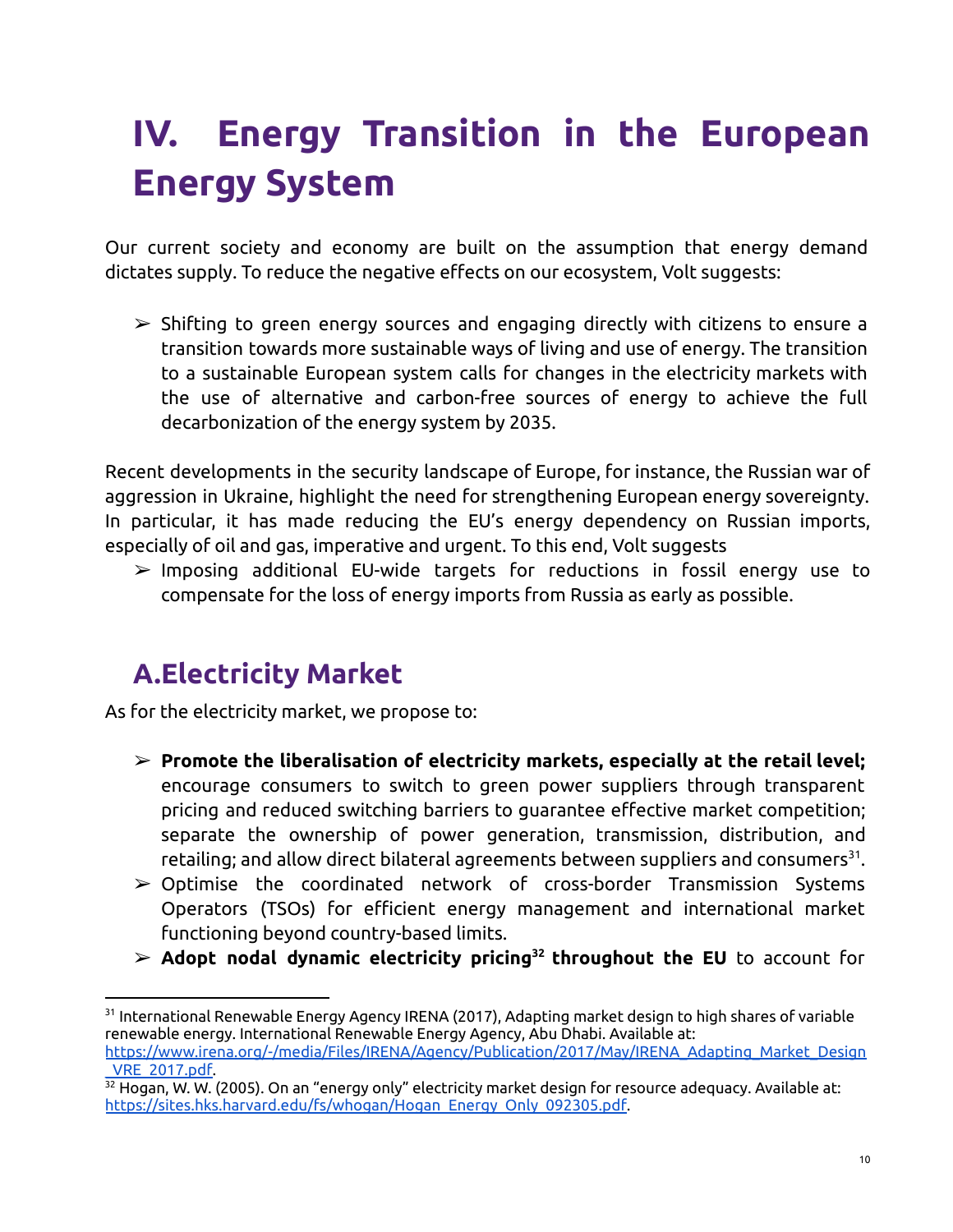network constraints across political borders; ensure economic dispatching, subject to transmission and operational constraints<sup>33</sup>; well-aligned generation, demand, and network management; and adequate investment incentives 34 35 .

- ➢ **Harmonise market regulation throughout Europe** to guarantee a free flow of energy in response to thoroughly dynamic electricity prices, thereby improving market efficiency, fostering new forms of generation and storage, and minimising the need for fossil fuel power plants as a backup for intermittent renewable generation capacity.
- ➢ **Adopt smart metres and variable pricing EU-wide, making both available to all consumers**, improving grid stability and incentivising efficient usage of energy.
- <span id="page-11-0"></span>➢ **Empower citizens to contribute easily to the green transition** by providing free access to energy grids and removing private feed-in caps.

#### **B.Renewable Energy System**

Regarding the renewable energy system, we propose to:

➢ **Promote a diversified portfolio of renewable energy sources (RES) to enhance flexibility and reflect its value in the market price** 36 . To enable a mix of intermittent and mutually complementing sustainable energy sources, further research on geothermal energy should be promoted, alongside research on ocean thermal energy conversion, tidal and wave energy, residual heat from industry, biomass, and new designs for solar and wind energy. Furthermore, research in alternative technologies should be promoted, including **low-carbon and disruptive technologies** such as sustainable chemistry concepts 37 , bio-based solutions, and organic <sup>38</sup> and plastic waste-to-fuel concepts, with particular emphasis on

 $33$ Verzijlbergh, R. A., De Vries, L. J., Dijkema, G. P. J., & Herder, P. M. (2017). Institutional challenges caused by the integration of renewable energy sources in the European electricity sector. *Renewable and Sustainable Energy Reviews*, *75*, 660-667.

 $34$  Neuhoff, K., Hobbs, B. F., & Newbery, D. M. (2011). Congestion management in European power networks: criteria to assess the available options. German Institute for Economic Research, DIW Berlin.

 $^{35}$ Borggrefe, F., & Neuhoff, K. (2011). Balancing and intraday market design: Options for wind integration, German Institute for Economic Research, DIW Berlin.

<sup>&</sup>lt;sup>36</sup> Verzijlbergh, R. A., De Vries, L. J., Dijkema, G. P. J., & Herder, P. M. (2017). Institutional challenges caused by the integration of renewable energy sources in the European electricity sector. *Renewable and Sustainable Energy Reviews*, *75*, 660-667.

<sup>37</sup> Blum, C., Bunke, D., Hungsberg, M., Roelofs, E., Joas, A., Joas, R., ... & Stolzenberg, H. C. (2017). The concept of sustainable chemistry: Key drivers for the transition towards sustainable development. *Sustainable Chemistry and Pharmacy*, *5*, 94-104.

<sup>38</sup> Skaggs, R. L., Coleman, A. M., Seiple, T. E., & Milbrandt, A. R. (2018). Waste-to-Energy biofuel production potential for selected feedstocks in the conterminous United States. *Renewable and Sustainable Energy Reviews*, *82*, 2640-2651.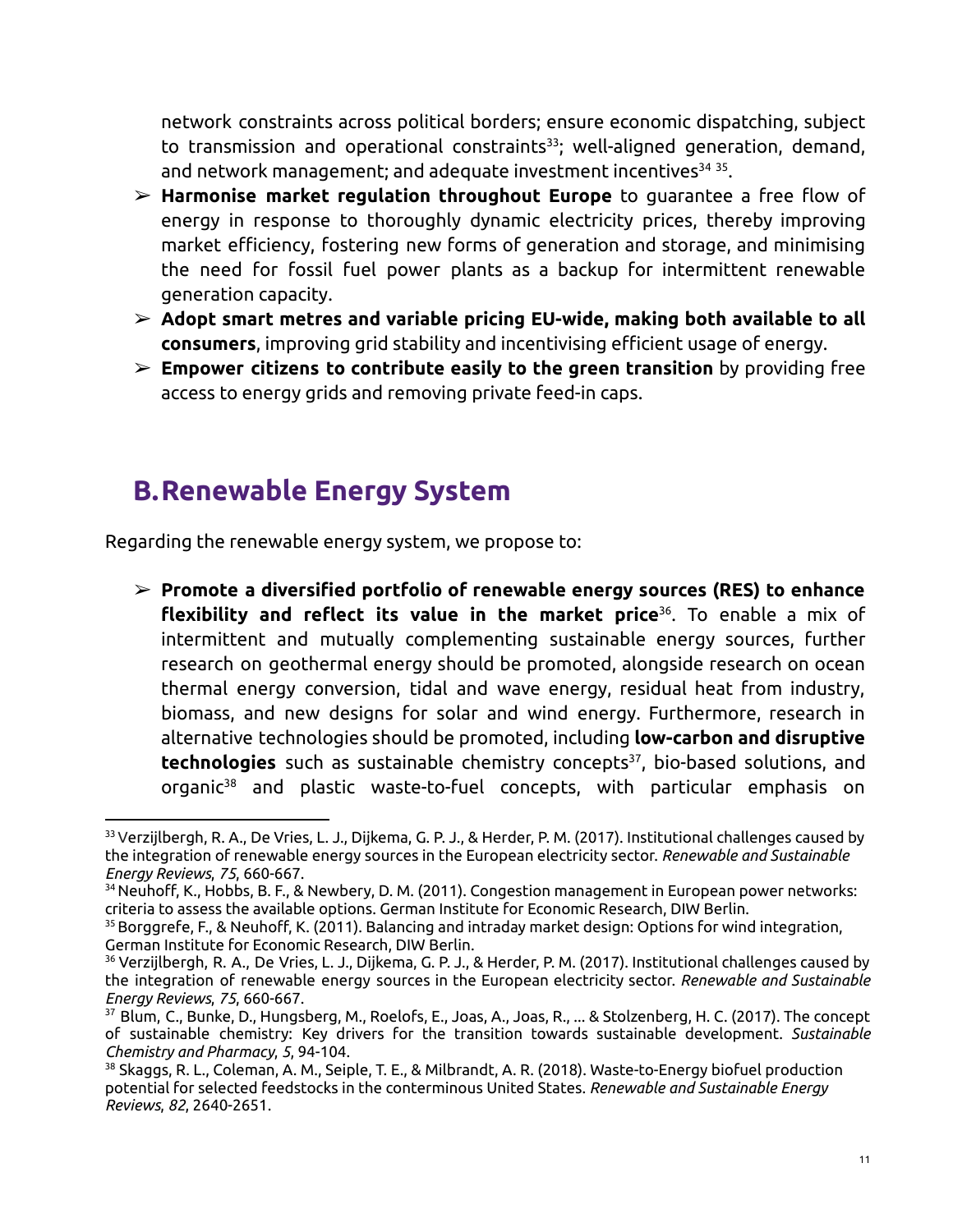large-scale applications.

- ➢ **Promote the total phase-out of coal by 2030 (lignite by 2025)**, prohibit new permits to drill for fossil fuels, and eliminate flaring immediately 39 . In addition, 80% of all known fossil fuel reserves should be left in the ground 40 . The advertising of fossil fuel products should be prohibited, similar to bans on cigarette advertisements.
- ➢ **Make use of existing infrastructure for Power-to-Gas, Gas-to-Power, and hydrogen.** Adapt the current fossil fuel storage and generation infrastructure to use renewable fuels 41 .
- ➢ **Support intensified deployment of smart electricity grids at the European level to provide** a stable and clean energy system based on volatile electricity generation. Relevant grid data should be available from system operations to encourage innovation in clean-tech. 42
- ➢ **Introduce an EU-wide infrastructure of high voltage "electricity motorways"** and storage systems, funded by the EU budget, to facilitate an integrated renewable energy system via both load balancing and energy transport across countries and large distances 43 44 45 .
- ➢ **Simplify regulation for approvals and embrace participatory financing schemes for RES infrastructure** to accelerate RES deployment and make citizens and municipalities benefit financially.
- ➢ **Enable and advocate for decentralised and autonomous energy generation** as well as supply and regional distribution structures. Installation of energy storage at home and on the grid level should be promoted through incentives or tax deductions.
- ➢ **Foster the deployment of demand response systems** by putting their providers at the same level of policy and regulation as generation and storage capacity, to

<https://citeseerx.ist.psu.edu/viewdoc/summary?doi=10.1.1.165.3156>.

 $^\text{39}$  Flaring operations result in around 270 MtCO2 of emissions, while the gas could be utilised or stored. For more information, consult the special report published by the International Energy Agency in 2019 titled "Flaring Emissions", available at:

[https://www.iea.org/articles/global-co2-emissions-in-2019.](https://www.iea.org/articles/global-co2-emissions-in-2019)

<sup>40</sup> Change, I. C. (2014). Mitigation of climate change. *Contribution of working group III to the fifth assessment report of the intergovernmental panel on climate change*, *1454*, 147.

 $^{41}$  Bothe, D. & Janssen, M. (2018). The importance of the gas infrastructure for Germany's Energy Transition. *Frontier Economics*. Available at: <https://fsr.eui.eu/wp-content/uploads/2the-importance-of-gas.pdf>

<sup>42</sup> Medjroubi, W., Müller, U. P., Scharf, M., Matke, C., & Kleinhans, D. (2017). Open data in power grid modelling: new approaches towards transparent grid models. *Energy Reports*, *3*, 14-21.

 $^{43}$  Zappa, W., Junginger, M., & Van Den Broek, M. (2019). Is a 100% renewable European power system feasible by 2050?. *Applied energy*, *233*, 1027-1050.

<sup>44</sup> Redl, C., & Pescia, D. (2015). The European Power System in 2030: Flexibility Challenges and Integration Benefits. Study performed by Fraunhofer IWES on behalf of Agora Energiewende. Available at: [https://www.agora-energiewende.de/en/publications/?tx\\_agorathemen\\_themenliste%5Bprodukt%5D=968](https://www.agora-energiewende.de/en/publications/?tx_agorathemen_themenliste%5Bprodukt%5D=968&cHash=20c2e80ea407d6e7488e24d21997761f) [&cHash=20c2e80ea407d6e7488e24d21997761f](https://www.agora-energiewende.de/en/publications/?tx_agorathemen_themenliste%5Bprodukt%5D=968&cHash=20c2e80ea407d6e7488e24d21997761f).

<sup>&</sup>lt;sup>45</sup> Czisch, G. & Schmid, J. (2014), Low Cost but Totally Renewable Electricity Supply for a Huge Supply Area - a European/Transeuropean Example. Citeseerx. Available at: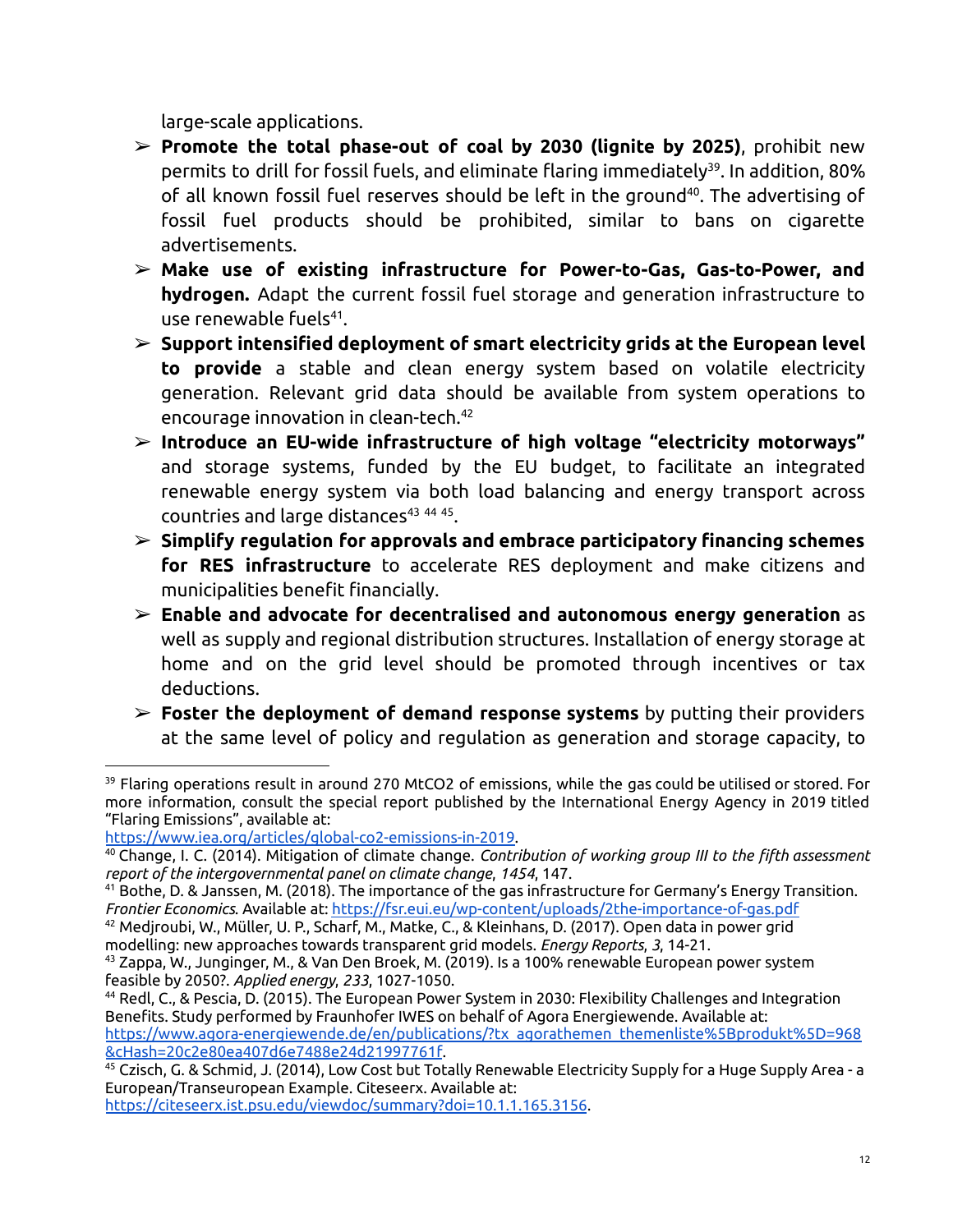expand the availability of zero-carbon balancing capacity, thereby complementing intermittent renewables at virtually zero capital expenditure.

- ➢ **Support research on the economic, technological and behavioural aspects of energy systems within the proposed EU Agency for Climate Action** to help monitor and assess the supply and demand of energy for businesses and decision-makers.
- ➢ **Strengthen the harmonisation of technology and engineering standards across the Member States** to increase energy efficiency and reduce waste. Specifically, update the EN 50160 to align voltage levels ("precision supply") after the withdrawal of the United Kingdom of Great Britain and Northern Ireland from the European Union.
- <span id="page-13-0"></span>➢ **Promote enhanced and harmonised financing of relevant infrastructure** for centralised and decentralised energy solutions.

#### **C.Nuclear Energy**

Nuclear energy is a low-carbon and low-land use dispatchable source of energy and method for electricity generation 46 . Concerns over the risks surrounding nuclear waste, nuclear material proliferation, and nuclear accidents remain and loom over public discourse. However, given the unprecedented challenge of the transition towards a low-carbon European electricity system, nuclear energy is an important technology to achieve the desired timeline for climate neutrality.

Volt's primary goal is a world free of human-generated greenhouse gas emissions, ultimately achieving the goal of limiting global climate change to 1.5° Celsius. Therefore, it is necessary to balance options for fast and large-scale CO2 reduction, where the advantages of nuclear energy generation can play an important role, against the potential risks of nuclear energy.

From a financial perspective, nuclear energy has both benefits and drawbacks. On one hand, a significant part of the scientific community agrees that the inclusion of dispatchable sources, such as nuclear, hydropower or geothermal, is expected to reduce the total system cost of a fully decarbonised energy portfolio 47 . Nuclear energy also has a low operation, maintenance, and fuel costs. On the other hand, nuclear energy requires

 $^{46}$  Nuclear energy has one of the lowest life cycle CO2 emissions, together with wind energy and other renewable energy sources (page, 1335). Change, C. (2007). Working Group III: Mitigation of Climate Change. Available at: [http://www.ipcc.ch/publications\\_and\\_data/ar4/wg3/en/ch11s11-es.html.](http://www.ipcc.ch/publications_and_data/ar4/wg3/en/ch11s11-es.html)

<sup>47</sup> Sepulveda, N. A., Jenkins, J. D., de Sisternes, F. J., & Lester, R. K. (2018). The role of firm low-carbon electricity resources in deep decarbonization of power generation. *Joule*, *2*(11), 2403-2420.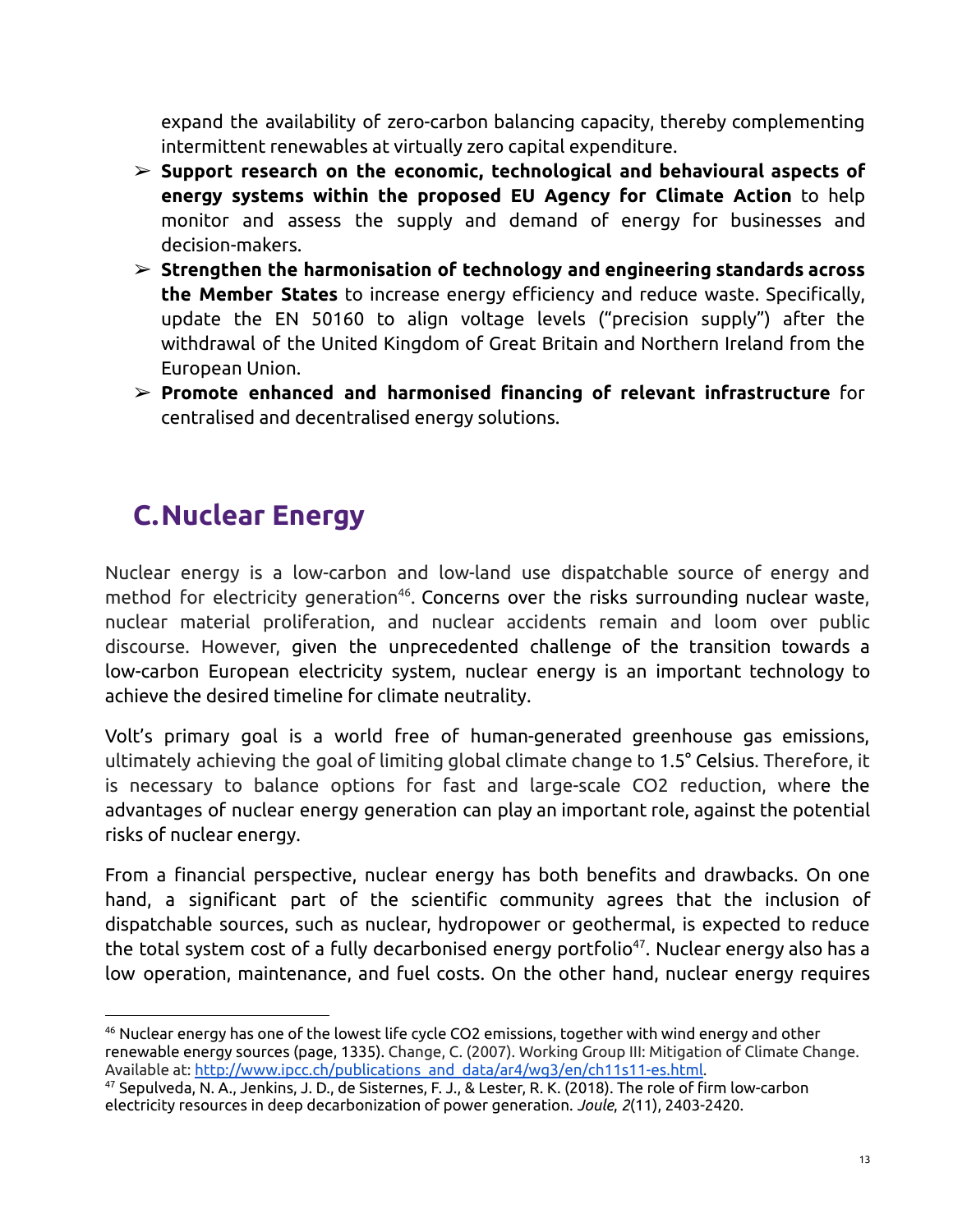high upfront capital expenditure, which is sensitive to increases in the cost of capital and project delays 48 . Decommissioning and waste disposal also require substantial investments 49 . Finally, the liability regimes for nuclear accidents are limited.

In consideration of these complexities, we are advancing a specific proposal to harness nuclear energy's full potential. To achieve this goal, Volt proposes clear EU-wide guidelines for the development, construction, and operation of all types of nuclear reactors. These guidelines will require the Member States to ensure safe provision for the continued operation of current nuclear reactors. In line with these requirements, investments in research and development into new kinds of nuclear fission and fusion technologies should be incentivised to reduce levels of waste produced in operations and to promote the transition to new generations of nuclear reactors. The goal is to ensure the safest possible usage of nuclear energy, to i) support and stabilise power grids, ii) enable alternative uses of nuclear energy for industrial and research purposes where appropriate and necessary, and iii) still pursue our ultimate goal of achieving a truly sustainable energy supply.

Ongoing **development and usage** of new nuclear technologies

➢ Promote research and support the adoption of **advanced nuclear fission and fusion concepts,** such as thorium cycles, molten salt, liquid-metal, Gen4, fast breeder, or small modular reactors, as well as the use of research reactors and nuclear radioisotopes for other low-risk applications such as medicine, food sterilisation, and space exploration.

Conditions for the **construction** of new nuclear reactors, including safety, waste, and financial transparency

➢ **Allow new reactors only if they are inherently safe** 50 ; that is, no active safety systems are required to bring the operation into a safe state of shut-down (so-called walk-away safe). In addition, robustness against outside influences must

<sup>48</sup> Gamboa Palacios, S. S., & Jansen, J. J. (2018). *Nuclear energy economics: An update to fact finding nuclear energy* (No. TNO 2018 P11577). TNO.

 $^{49}$  European Commission. (2016). Nuclear Illustrative Programme Presented under Article 40 of the Euratom Treaty for the Opinion of the European Economic and Social Committee. Available at: https://ec.europa.eu/energy/sites/ener/files/documents/1 EN autre document travail service part1 v10.p [df](https://ec.europa.eu/energy/sites/ener/files/documents/1_EN_autre_document_travail_service_part1_v10.pdf).

<sup>50</sup> "Safety related terms for [advanced](http://www-pub.iaea.org/MTCD/publications/PDF/te_626_web.pdf) nuclear plants". *Directory of National Competent Authorities' Approval Certificates for Package Design, Special Form Material and Shipment of Radioactive Material*. Vienna, Austria: [International](https://en.wikipedia.org/wiki/IAEA) Atomic Energy Agency: 1–20. September 1991. [ISSN](https://en.wikipedia.org/wiki/ISSN_(identifier)) [1011-4289.](https://www.worldcat.org/issn/1011-4289) IAEA-TECDOC-626.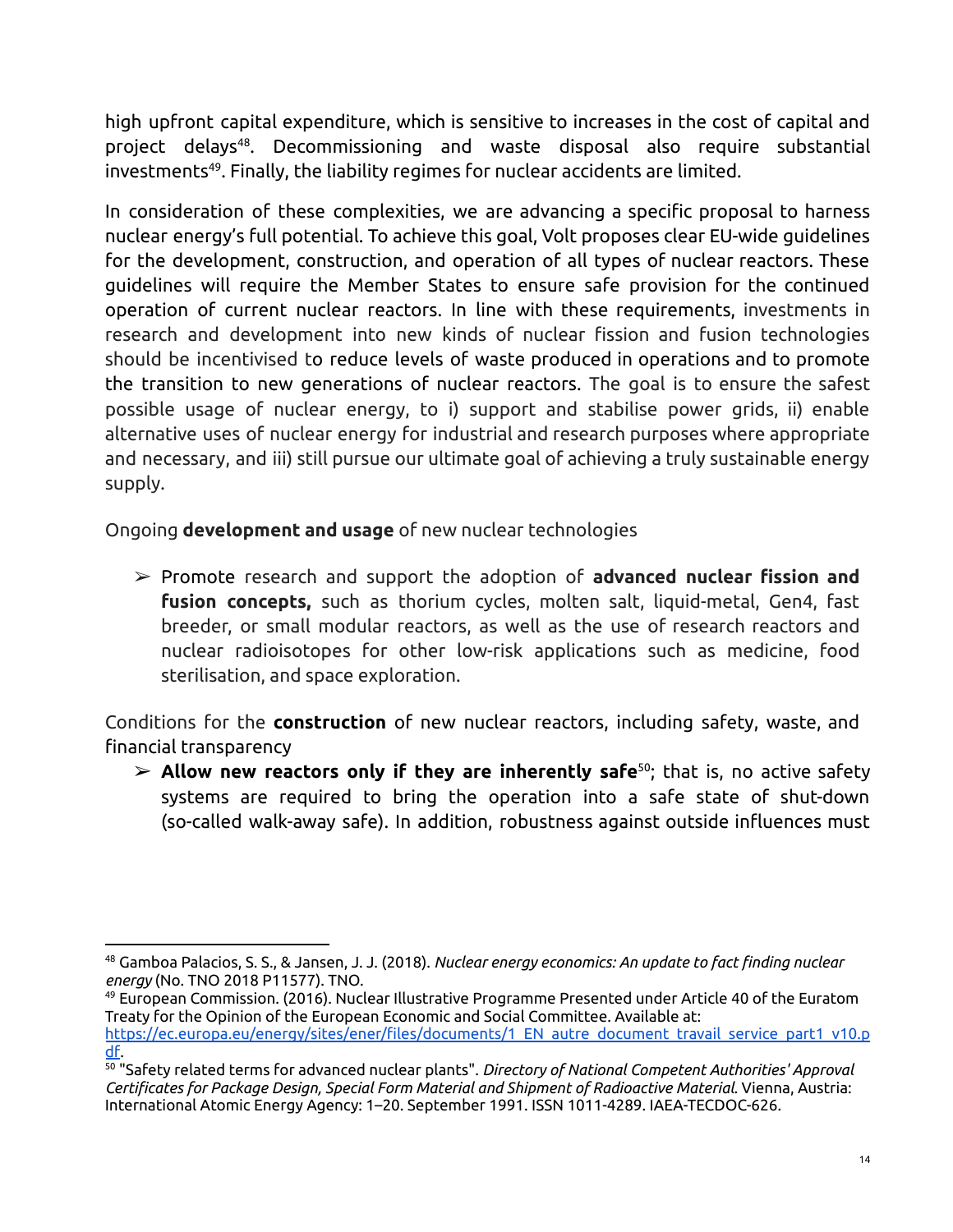be included, such as the consequences of climate change<sup>51</sup> and human threats (i.e., terrorist attacks or war).

- ➢ **Require operators to consult publicly with local authorities and citizens** in the discussion around new nuclear reactor projects. Operators must provide full information on the environmental and economic benefits as well as risks, and organise open public forums for exchange between operators, citizens, and local councillors 52 , strengthening the legal rights of the European population near power plants. Financial participation and indemnification shall apply to all citizens equally based on the area of impact, no matter which country they live in.
- $\triangleright$  Ensure that byproducts of energy production are retaken and recycled whenever possible, or otherwise placed in safe long-term storage.
- ➢ Ensure the proven availability of a **suitable long-term nuclear waste storage** facility, taking into account the rate of waste generation and storage conditions, as well as the risk landscape (including, but not limited to, geological and geopolitical factors). All possible mitigations should be employed to minimise risks of accidental contamination to acceptable or marginal levels that would be equivalent to average background radiation levels. Risk assessments should be provided by independent third parties.
- ➢ **Mandatory liability insurance to cover the true costs of accidents within the whole chain of nuclear power (cradle to grave), including radioactive waste and waste management.** We believe that all individual insurance policies have to cover the risk of nuclear power accidents while ensuring that the financial burden of accidents is not externalised to taxpayers and society. Any energy supply utility should internalise the full risk costs of accidents 53 .

The scale of the energy transition challenge means that existing nuclear reactors can also be a major contributor to achieving the desired timeline for reaching carbon neutrality. As a result, the following derogations apply to existing nuclear reactors that are unable to meet the aforementioned requirements:

- ➢ **Allow the build and operation of already approved reactors** under the respective agreed-upon contractual obligations.
- ➢ **Allow existing reactors to continue operating** in their current form until the **agreed-upon end of their lifecycle**. At this time, the reactors must either be **decommissioned, refurbished, or integrated into a new cycle environment to**

<sup>51</sup> Kromp-Kolb, H., Muellner, N., Kim, D., Holy, J., Syri, S., Caneill, J. Y., ... & Obreja, C. (2021). Climate Change: Assessment of the Vulnerability of Nuclear Power Plants and Approaches for their Adaptation (No. NEA--7207). *Organisation for Economic Co-Operation and Development*. Available at: [https://www.oecd-nea.org/jcms/pl\\_61802/climate-change-assessment-of-the-vulnerability-of-nuclear-power](https://www.oecd-nea.org/jcms/pl_61802/climate-change-assessment-of-the-vulnerability-of-nuclear-power-plants-and-approaches-for-their-adaptation?details=true)[plants-and-approaches-for-their-adaptation?details=true](https://www.oecd-nea.org/jcms/pl_61802/climate-change-assessment-of-the-vulnerability-of-nuclear-power-plants-and-approaches-for-their-adaptation?details=true).

<sup>53</sup> Pearce, J. M. (2012). Limitations of nuclear power as a sustainable energy source. *Sustainability*, *4*(6), 1173-1187. <sup>52</sup> European Commission's Aarhus Convention. Available at: <https://ec.europa.eu/environment/aarhus/>.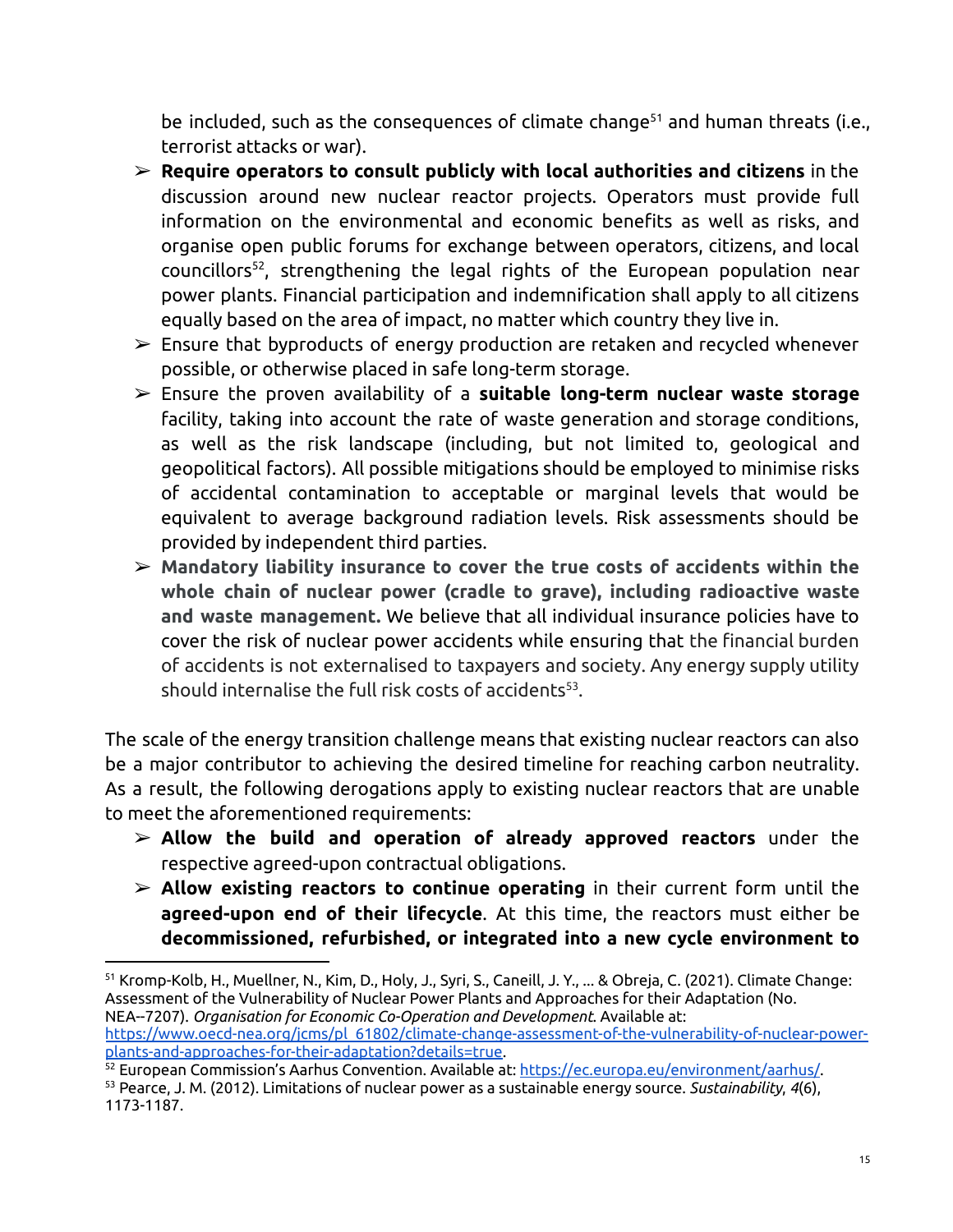**achieve the technological development** as mentioned above, to produce lower and shorter-lived levels of radioactive waste, and to have inherent safety. Runtime extensions for current-generation nuclear reactors (which produce comparatively high levels of waste with long half-lives) will be prohibited once either i) next-generation nuclear technologies with significantly lower levels of waste are available and economically viable to operators, or ii) sustainable energy sources (such as solar or wind power) have spread widely enough to meet energy demands.

- ➢ **Create a long-term spent fuel and waste management policy** for the EU, including by reforming the Radioactive Waste and Spent Fuel Management Directive 54 . This must include making waste producers financially and legally responsible for decommissioning, spent fuel and waste management (under the strict supervision of independent controllers and regulators), and finding, accepting, and building an adequate location for final storage of waste materials. Coordination between Member States and waste producers is essential as a final storage facility has minimal marginal costs for increased material.
- ➢ **Promote the adoption of closed-fuel cycle options** to reduce the volume and duration of radioactive waste and promote the production of fully sustainable waste management systems.
- ➢ **Ensure that runtime extensions are permitted only if**: (1) all safety regulations valid at the time of the decision are met; (2) long-term operations are performed at the full cost of the operator 55 ; and (3) the latest level of technological advancements at the time of the evaluation are achieved; (4) needed to ensure climate neutrality;
- ➢ **Allow for earlier decommission** of nuclear reactors based on the principle of subsidiarity, for instance when the population closer to the nuclear reactors is in favour of a complete nuclear exit, under all considerations of political, environmental, climate, and economic consequences as Europe moves to achieve climate neutrality.
- ➢ **Decommission or require repairs/refurbishments to nuclear reactors** whenever the established safety protocols are not met or the planned end of their lifecycle is reached<sup>56 57</sup>.

[https://www.oecd-nea.org/jcms/pl\\_14910/costs-of-decommissioning-nuclear-power-plants?details=true](https://www.oecd-nea.org/jcms/pl_14910/costs-of-decommissioning-nuclear-power-plants?details=true) .

<sup>&</sup>lt;sup>54</sup> The European Commission's policy on radioactive waste and spent fuel is available at: <https://ec.europa.eu/energy/en/topics/nuclear-energy/radioactive-waste-and-spent-fuel>

<sup>55</sup> Duchac, A., Bruynooghe, C., & Martin, O. (2011). Operation of Ageing Reactors: Approaches and associated Research in the European Union. Available at:

[https://publications.jrc.ec.europa.eu/repository/bitstream/JRC68051/reqno\\_jrc68051\\_pdf%20version%5B1](https://publications.jrc.ec.europa.eu/repository/bitstream/JRC68051/reqno_jrc68051_pdf%20version%5B1%5D.pdf) [%5D.pdf.](https://publications.jrc.ec.europa.eu/repository/bitstream/JRC68051/reqno_jrc68051_pdf%20version%5B1%5D.pdf)

<sup>56</sup> OECD-NEA, 2016. Costs of decommissioning Nuclear Power Plants.

<sup>57</sup> Suh, Y. A., Hornibrook, C., & Yim, M. S. (2018). Decisions on nuclear decommissioning strategies: Historical review. *Progress in Nuclear Energy*, *106*, 34-43.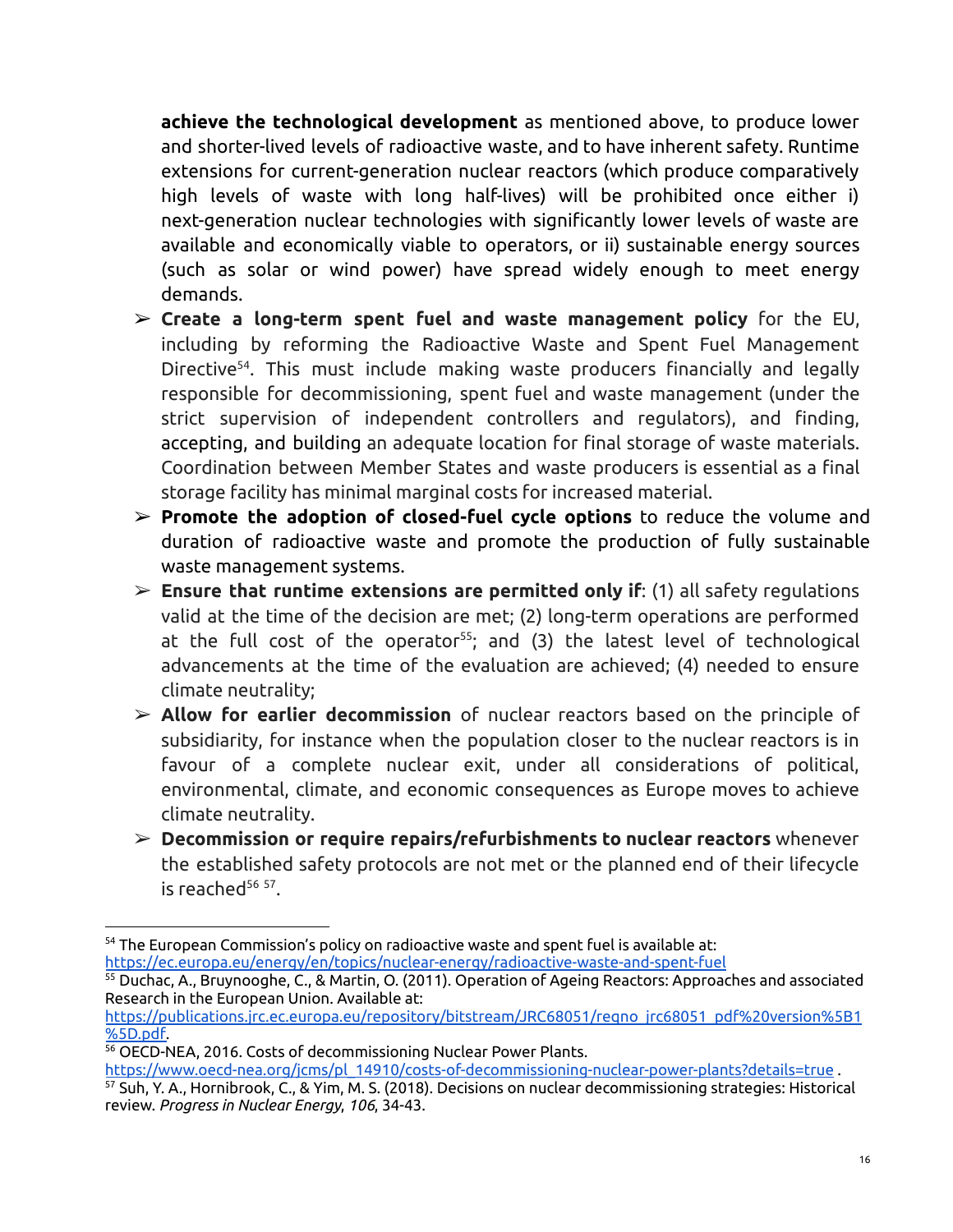#### <span id="page-17-0"></span>**D.Bioenergy**

Volt does not see biofuels as a solution for widespread use as long as large plantation schemes cause serious second-order environmental risks such as deforestation and food crop competition<sup>58</sup>. Nevertheless, without alternatives of the same energy density, biofuels may be necessary for certain applications. Volt thus supports its sustainable use and corresponding research and development.

➢ **Ensure sustainable practices for biomass production** by encouraging local sourcing, the use of waste biomass, and avoiding damage to the local environment or inefficient energy crops competing with food. The EU's RED directive has to be reformed to avoid uncompensated wood harvesting for bioenergy production<sup>59</sup>. Bioenergy for energy production should thus remain within adequate sustainable limits.

<sup>58</sup> Fargione, J., Hill, J., Tilman, D., Polasky, S., & Hawthorne, P. (2008). Land clearing and the biofuel carbon debt. *Science*, *319*(5867), 1235-1238.

 $59$  The European parliament recently included wood harvesting for bioenergy production as a source of renewable low-carbon energy. This would increase emissions by 10% due to slow incomplete forest recovery and would encourage other nations, such as Brazil with the Amazons, to do so. For more information, consult: Searchinger, T. D., Wirsenius, S., Beringer, T., & Dumas, P. (2018). Assessing the efficiency of changes in land use for mitigating climate change. *Nature*, *564*(7735), 249-253.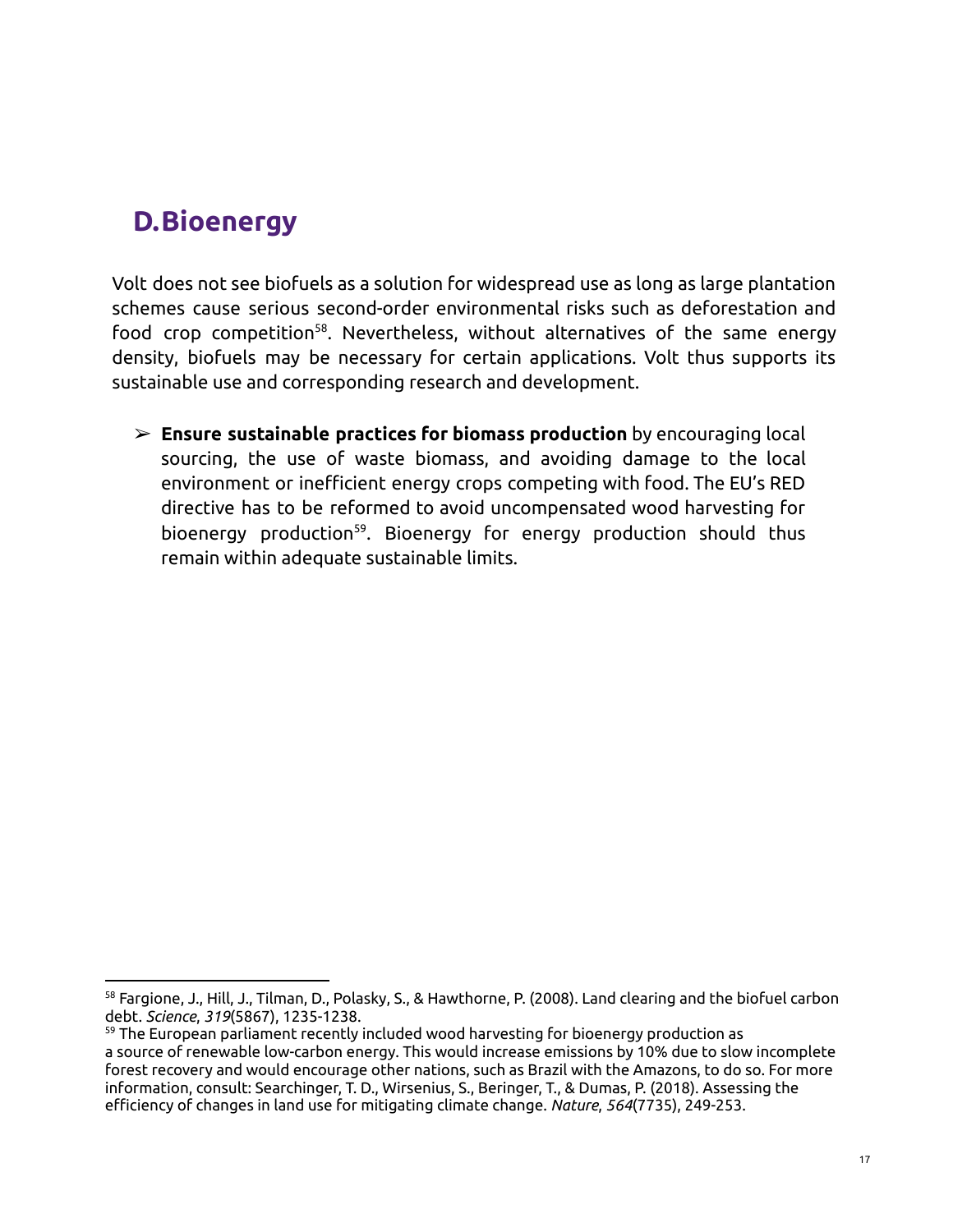# <span id="page-18-0"></span>**V. Transportation Revolution**

**We need to make large investments in infrastructure, introduce new regulations, taxes, and subsidies, and induce behavioural changes to obtain a decarbonized transportation system. We therefore need to shift public spending from airports and roads towards sustainable transport infrastructure.** Volt will support all forms of environmentally-friendly travel, including bicycles, emission-free and shared mobility, as well as an integrated European rail network.

#### <span id="page-18-1"></span>**A.Road and Mobility**

- ➢ **Establish sustainable infrastructure in cities** by exploring possibilities and harmonising regulations for green zones in towns larger than 50,000 people<sup>60</sup>; expanding city public transport capabilities; creating bicycle-friendly zones and bike lanes; promoting sharing solutions; and introducing free public parking slots for electric cars.
- ➢ **Ban the use of fossil fuels in road vehicles by 2035.** This does not ban the sale or use of internal combustion engines as long as they **burn biofuels or synfuels.**
- ➢ **Redirect subsidies to R&D, purchase, and refuelling infrastructure deployment for zero-emission vehicles** and net-zero carbon fuels like sustainably produced synfuels.
- ➢ **Modernise the transportation systems in Europe for short and long distances.** This includes the promotion of innovative road charge solutions <sup>61</sup> as well as the development of coherent re-charging station networks throughout Europe and within the cities.
- ➢ **Promote smart dynamic road traffic management infrastructure** to reduce congestion <sup>62</sup> and enforce reduced speed limits 63 .
- ➢ **Extend energy efficiency obligations to the transport sector** to discourage the

<https://www.electrive.com/2018/04/18/eroadarlanda-swedish-road-charges-evs-while-driving/>.

 $60$  The European Commission's policy on urban access regulations in Europe. Available at: [https://urbanaccessregulations.eu.](https://urbanaccessregulations.eu)

 $61$  An example of best practice can be found in Sweden. For more information, consult: eElective (2018). "eRoadArlanda: Swedish road charges EVs while driving" . Available at:

 $62$  As with carbon-activated concrete and other alternatives.

 $^{63}$  By reducing speed limits from 120 km/h to 110 km/h, a 2-18% of emission reductions could be attained. See also Sobrino, N., & Monzon, A. (2018). Towards Low-Carbon Interurban Road Strategies: Identifying Hot Spots Road Corridors in Spain. *Sustainability*, *10*(11), 3963.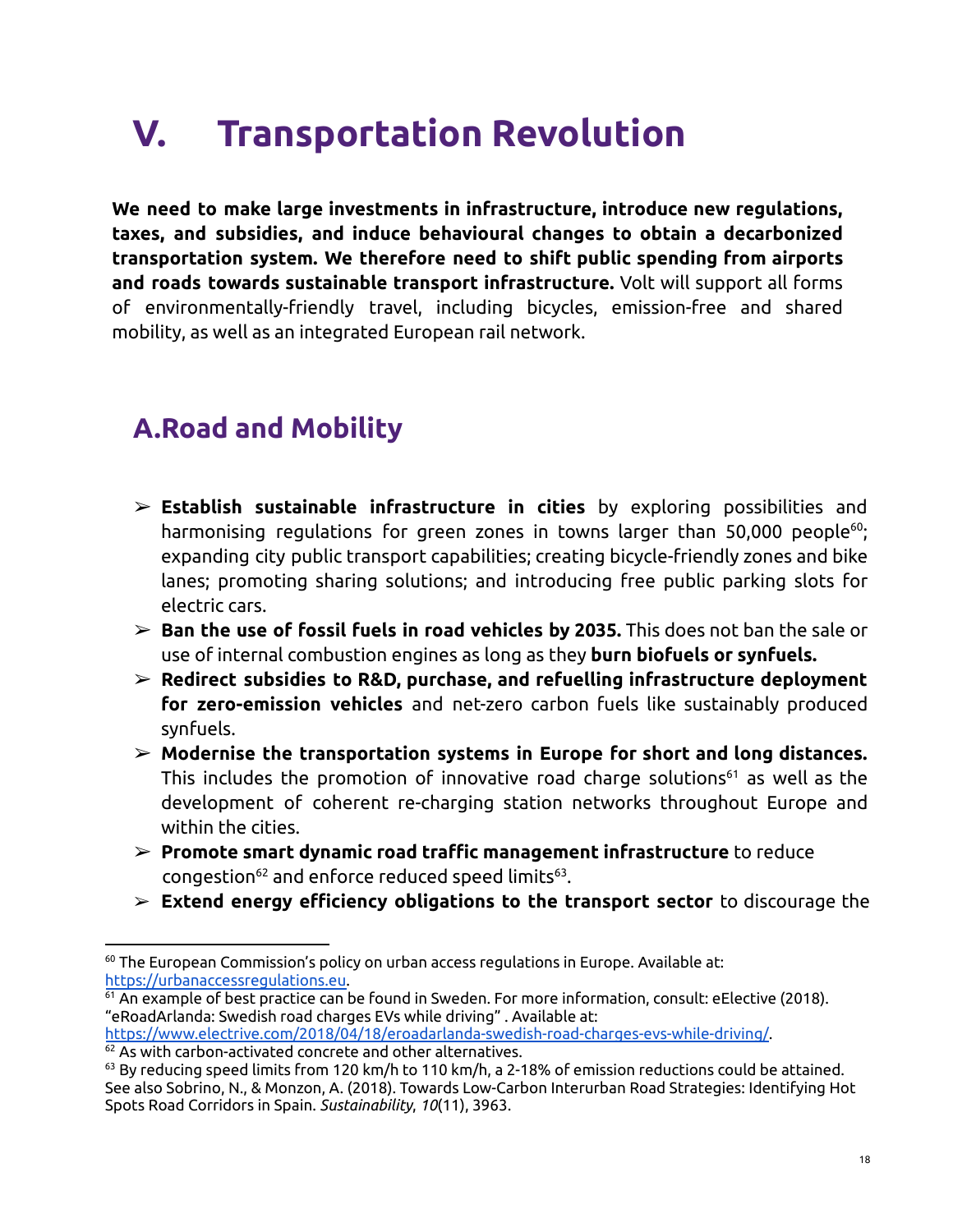use of fossil fuels<sup>64</sup>. Efficiency in the transportation sector includes RES integration (biofuels and electric motors), and may ultimately promote the use of public transportation.

#### <span id="page-19-0"></span>**B.European Rail Transportation**

- ➢ **Propose considerable EU-wide investments and subsidies on all levels of rail transportation,** such as integrated long- and medium distance railway networks for goods and passengers, a European High-Speed Rail (HSR) network 65 , as well as regional and local public transport.
- ➢ **Harmonise infrastructure across Europe**, in particular about the European Train Control System (ETCS), platform height, track gauge and the approval of railway vehicles.
- ➢ Expand and improve **national and international night train services** as a convenient alternative to air travel.

#### <span id="page-19-1"></span>**C.Revolutionising Aviation**

- ➢ **Abolish taxation exemptions on aircraft fuel** 66 67 . The tax will apply to all European flights, but there will be exemptions for primary residents of remote European regions.
- ➢ Increase efforts to achieve **net-zero emissions in European international and domestic aviation by 2040** through the aviation advisory council (ACARE).
- ➢ **Increase funding for green aviation to go beyond current concepts with limited potential based on evolutionary designs** and aim at revolutionary concepts 68 .

<sup>64</sup> IRENA (2017), Adapting market design to high shares of variable renewable energy. International Renewable Energy Agency, Abu Dhabi. Available at:

[https://www.irena.org/-/media/Files/IRENA/Agency/Publication/2017/May/IRENA\\_Adapting\\_Market\\_Design](https://www.irena.org/-/media/Files/IRENA/Agency/Publication/2017/May/IRENA_Adapting_Market_Design_VRE_2017.pdf) [\\_VRE\\_2017.pdf.](https://www.irena.org/-/media/Files/IRENA/Agency/Publication/2017/May/IRENA_Adapting_Market_Design_VRE_2017.pdf)

 $^{65}$  IEA (2017). Energy use can be 90% lower than for aviation, Energy Technology Perspectives, Catalysing Energy Technology Transformations. *International Energy Agency*. Available at: [https://www.iea.org/etp2017/.](https://www.iea.org/etp2017/)

 $^{66}$  According to CEDelft, although it would have a negative impact on aviation employment within the EU (11% reduction), it would decrease CO2 emissions by 11% and noise pollution by 8% while having negligible impact on the total employment and GDP. For more information, consult: Delft, C. E. (2019). Taxes in the Field of Aviation and their impact. *Final Report*. Available at:ç

[https://cedelft.eu/wp-content/uploads/sites/2/2021/03/CE\\_Delft\\_7M16\\_taxes\\_in\\_the\\_field\\_of\\_aviation\\_and](https://cedelft.eu/wp-content/uploads/sites/2/2021/03/CE_Delft_7M16_taxes_in_the_field_of_aviation_and_their_impact.pdf) their\_impact.pdf

<sup>68</sup> ICAO (2016). "Environmental Report". Available at: <https://www.icao.int/environmental-protection/Pages/ENV2016.aspx>. <sup>67</sup> European Citizens' Initiative, Fairosene. Available at: <u><https://fairosene.eu/></u>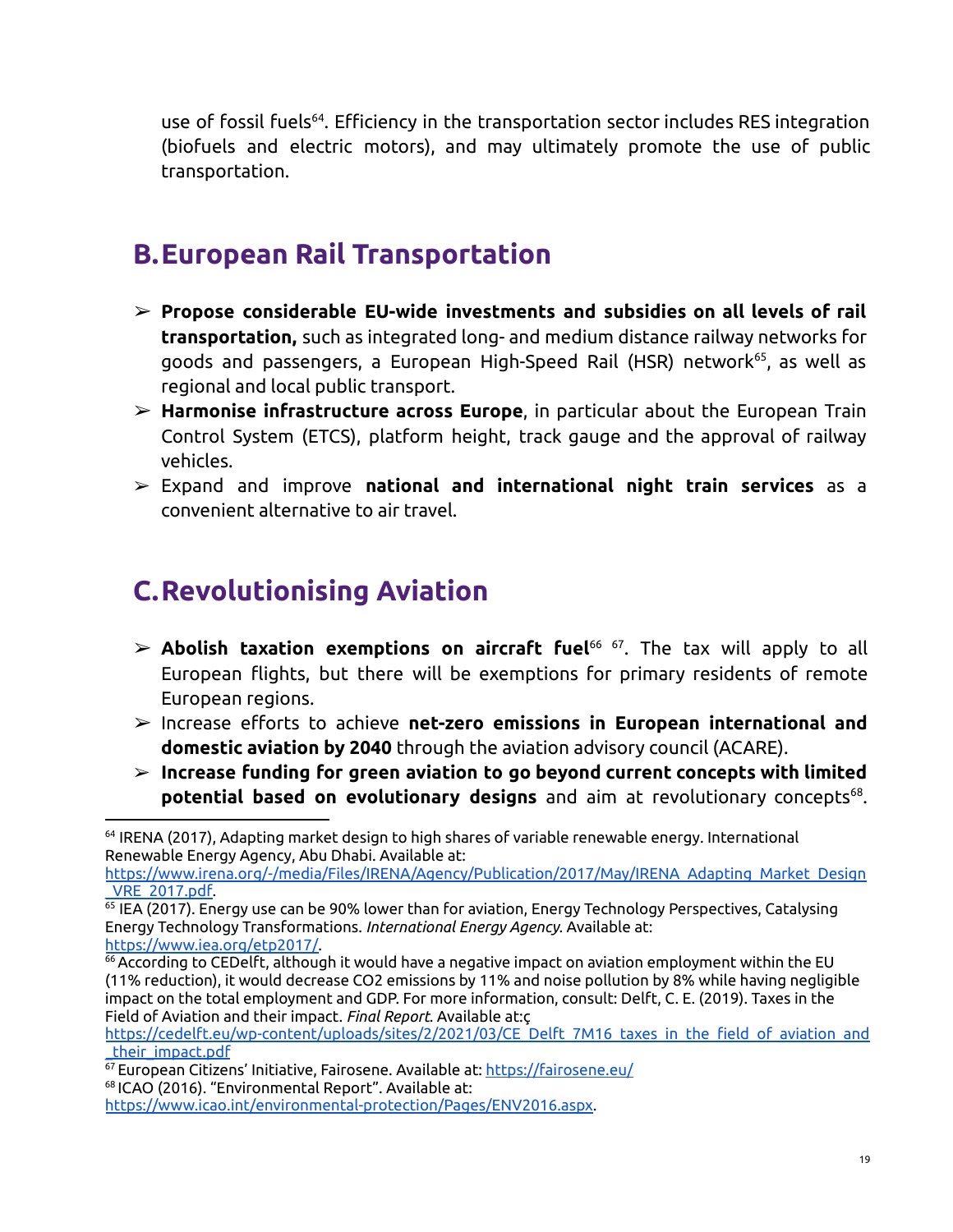Encourage R&D programmes for environmentally friendly aircraft and infrastructure<sup>69 70 71 72 73</sup>.

- ➢ **Promote more efficient air traffic operations** such as continuous climb & descent operations, European cross-border free-route airspace, airport  $collaborative\ decision-making<sup>74</sup>$  and sustainable fleet routing for contrail formation avoidance <sup>75</sup> <sup>76</sup> through the Single European Sky programme.
- ➢ Improve **legislation to facilitate sustainable aviation** by improving the flexibility of the flight ticket market with name-swap and re-selling regulations. Furthermore, removing frequent flying programs<sup>77</sup>, limiting aircraft operational age<sup>78</sup>, speed limitations 79 , and halting the expansion of airports should be considered unless there is an ETS price of at least 50 €/ton.

 $^{69}$  For example, synthetic "electro" fuels, hybrid, hydrogen and electrical aircrafts.

 $^{70}$ Roth, A., & Schmidt, P. (2017). Power-to-liquids: A new pathway to renewable jet fuel. Icao. int. Available at: [https://www.icao.int/Meetings/altfuels17/Documents/20170208\\_ROTH\\_V1-0\\_submitted.pdf.](https://www.icao.int/Meetings/altfuels17/Documents/20170208_ROTH_V1-0_submitted.pdf)

 $71$  Electro fuels, which require a massive investment in new renewable power generation, are a more sustainable alternative to biofuels and can serve as a bridging function until hydrogen or electrical aircraft are fully developed. For more information, consult: Murphy, A., Earl, T., Hemmings, B., Calvo Ambel, C., Buffet, L., Gilliam, L., & Sihvonen, J. (2018). Roadmap to decarbonising European aviation. *Transport & Environment: Brussels, Belgium*.

<sup>&</sup>lt;sup>72</sup> Such as with electrification of airport operations.

<sup>73</sup>EEEA, EASA (2016). European Aviation Environmental Report 2016. *Publication of the European Environmental Agency, the European Aviation Safety Agency and the European Organisation for safety of air navigation.* Available at:

[https://www.easa.europa.eu/eaer/system/files/usr\\_uploaded/European%20Aviation%20Environmental%20](https://www.easa.europa.eu/eaer/system/files/usr_uploaded/European%20Aviation%20Environmental%20Report%202016%20-72dpi.pdf) [Report%202016%20-72dpi.pdf.](https://www.easa.europa.eu/eaer/system/files/usr_uploaded/European%20Aviation%20Environmental%20Report%202016%20-72dpi.pdf)

<sup>74</sup>EEA, EASA, Eurocontrol (2019). European Aviation Environmental Report 2016. *Publication of the European Environmental Agency, the European Aviation Safety Agency and the European Organisation for safety of air navigation.* Available at:

[https://www.easa.europa.eu/eaer/system/files/usr\\_uploaded/219473\\_EASA\\_EAER\\_2019\\_WEB\\_LOW-RES.pd](https://www.easa.europa.eu/eaer/system/files/usr_uploaded/219473_EASA_EAER_2019_WEB_LOW-RES.pdf) [f](https://www.easa.europa.eu/eaer/system/files/usr_uploaded/219473_EASA_EAER_2019_WEB_LOW-RES.pdf).

 $^{75}$  Grewe, V., Frömming, C., Matthes, S., Brinkop, S., Ponater, M., Dietmüller, S., … & Hullah, P. (2014). Aircraft routing with minimal climate impact: The REACT4C climate cost function modelling approach (V1. 0). *Geoscientific Model Development*, *7*(1), 175-201.

<sup>76</sup> Frömming, C., Ponater, M., Dahlmann, K., Grewe, V., Lee, D. S., & Sausen, R. (2012). Aviation‐induced radiative forcing and surface temperature change in dependency of the emission altitude. *Journal of Geophysical Research: Atmospheres*, *117*(D19).

 $^{77}$  As incentives for more touristic and business flights are increasing the carbon footprint. For more information, consult: Cohen, S. A., Higham, J. E., & Cavaliere, C. T. (2011). Binge flying: Behavioural addiction and climate change. *Annals of Tourism Research*, *38*(3), 1070-1089.

 $^{78}$  Early commercial aircraft replacement by new more efficient models could significantly reduce emissions. For more information, consult: Schäfer, A. W., Evans, A. D., Reynolds, T. G., & Dray, L. (2016). Costs of mitigating CO2 emissions from passenger aircraft. *Nature Climate Change*, *6*(4), 412-417.

<sup>79</sup> Abergel, T., Brown, A., Cazzola, P., Dockweiler, S., Dulac, J., Pales, A. F., ... & West, K. (2017). *Energy technology perspectives 2017: Catalysing energy technology transformations*. OECD. Available at: [https://www.iea.org/etp2017/.](https://www.iea.org/etp2017/)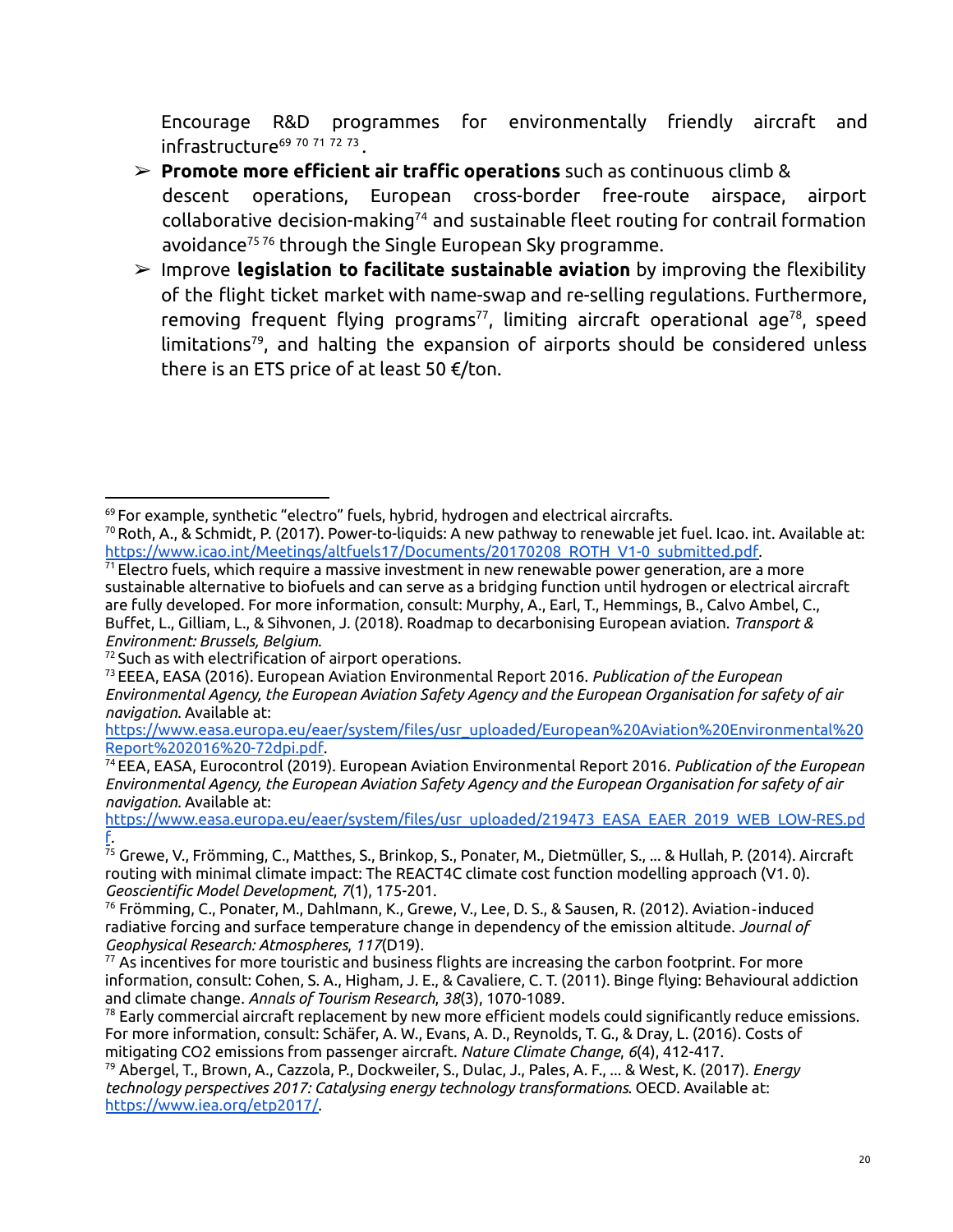### <span id="page-21-0"></span>**D.Maritime Industry and Shipping**

- ➢ **Aim for net zero emissions in European waters by 2035** 80 81 , create a dedicated EU agency and initiate public-private partnerships for technological development and implementation.
- ➢ **Support the inclusion of all EU seas as an emission control area** 82 **.** Further measures may follow, like a 30% speed reduction for high-emission ocean ships<sup>83 84</sup>.
- ➢ **Invest in transparent, publicly-accessible monitoring and reporting of CO2 emissions for all vessels above 5000 GT** in European waters 85 , while pushing for cost-effective techniques to include smaller ships.
- ➢ **Promote shore-to-ship power (SSP) supply for ships at berth** through harmonised legislation based on best practices and focusing on all European ports, both seashore and inland, with a particular emphasis on the cruise industry<sup>86</sup>.

<sup>81</sup> OECD/ITF (2018). Decarbonising Maritime Transport: Pathways to zero-carbon shipping by 2035.  $^{\text{\tiny{80}}}$  In 2018, the International Maritime Organisation agreed on a 50% reduction of emissions for 2050 . Nevertheless, these reductions are not enough, and more efforts are required to achieve a high probability of limiting the temperature increase below 1.5 degrees. Available at: Anderson(2012) and Kachi (2018).

*International Transport Forum*. Available at: [https://www.itf-oecd.org/sites/default/files/docs/decarbonising-maritime-transport.pdf.](https://www.itf-oecd.org/sites/default/files/docs/decarbonising-maritime-transport.pdf)

<sup>82</sup> For greenhouse gases and other pollutants.

 $83$  A speed reduction of 30% would reduce 33% of emissions by 2030. This would be nonexistent forships using E-fuels, electric or other non fossil fuel based propulsion. For more information, consult: Faber, J. F., Huigen, T., & Nelissen, D. (2017). *Regulating speed: a short-term measure to reduce maritime GHG emissions*. CE Delft.

<sup>&</sup>lt;sup>84</sup>IPCC. I (2014), Fifth Assessment Synthesis Report, Chapter 8: Transport. Available at: [https://www.ipcc.ch/assessment-report/ar5/.](https://www.ipcc.ch/assessment-report/ar5/)

 $85$  EU (2015) Regulation (EU) 2015/757 of the European Parliament and of the Council of 29 April 2015 on the monitoring, reporting and verification of carbon dioxide emissions from maritime transport, and amending Directive 2009/16/EC.

 $^{\rm 86}$  In accordance with Directive 2014/94/EU of the European Parliament and of the Council of 22 October 2014 on the deployment of alternative fuels infrastructure.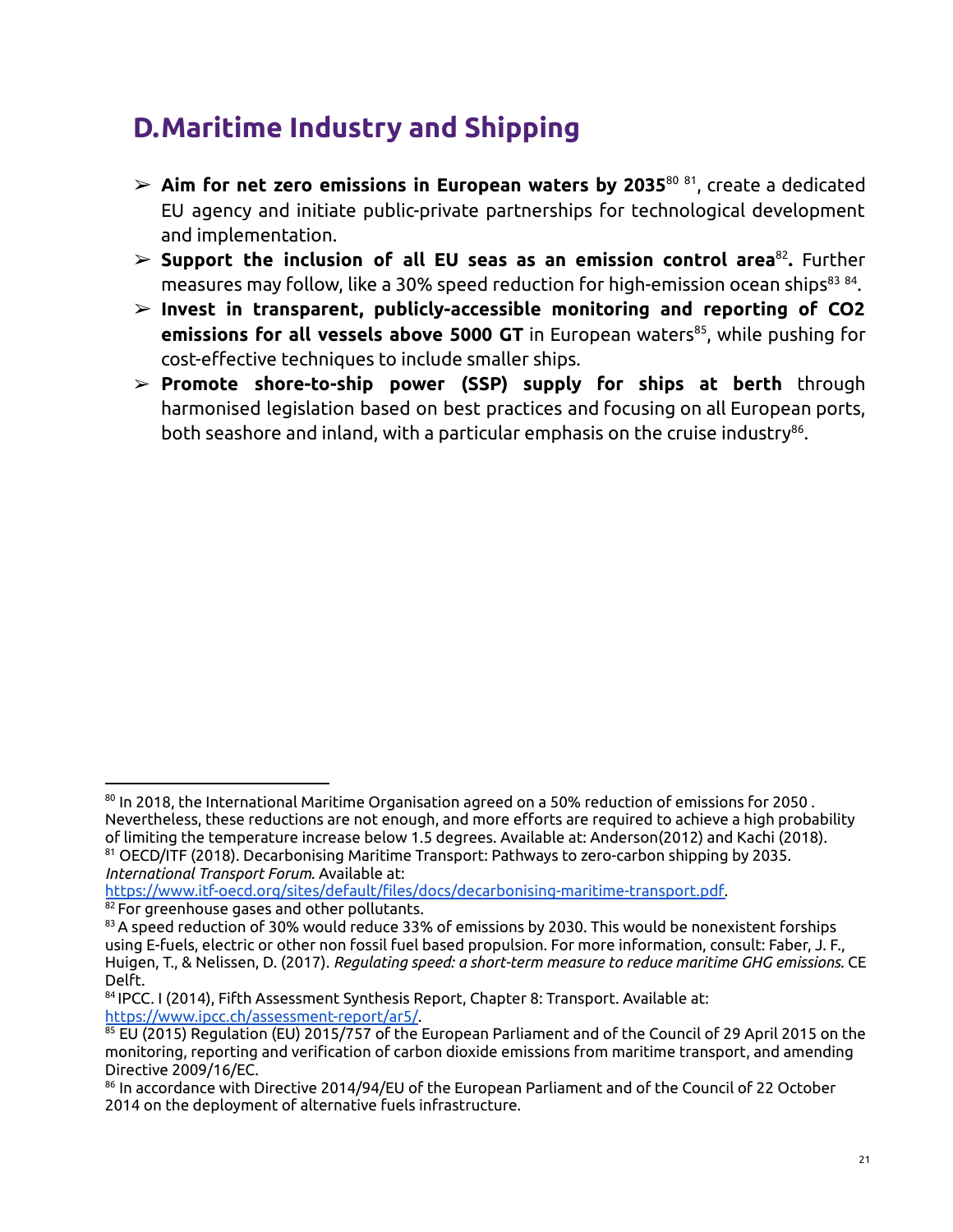# <span id="page-22-0"></span>**VI. Sustainable Buildings**

With **36% of the EU's GHG emissions** 87 , of which 13% are caused on-site 88 , the building sector (residential and commercial) is one of the largest contributors to emissions. Moreover, construction and buildings account for half of all extracted materials, half of all energy consumption, 1/3 of all water consumption, and 1/3 of all waste in the EU. While **technical solutions** for a near-zero-emission building stock do exist**,** legal, financial, and behavioural **hurdles** need to be addressed.

To make the building sector carbon-neutral, changes are needed (lifecycle perspective):

- ➢ **Replacement of individual fossil-fueled heating and cooling installations** with alternatives such as renewably powered electric heating, heat pumps, and solar water heating.
- ➢ **Better energy efficiency** (insulation, energy-saving appliances, behavioural change, etc.) - Use of sustainable building materials when constructing new or renovating existing buildings.

Volt supports the EU's current direction (the EPBD – the Energy Performance of Buildings Directive) which addresses these components. However, the sector must **change more radically** from finite fossil-based resources toward renewable, zero-waste materials. Volt supports measures that accelerate this transition through modernised legislation and advocates for stronger, **pan-European** and more **innovative** policies.

- ➢ **Set near-zero energy building (nZEB) standards for all** *new* **buildings** in the EU by 2030 and **net-zero emissions for** *all* **buildings** (including existing building stock) by 2035.
- ➢ **Develop standards for resource-efficient design and integrated construction processes.** Measure the efficiency of building design with both the annual "in-use"

<sup>87</sup> European Commission's energy performance of buildings directive. Available at: [https://energy.ec.europa.eu/topics/energy-efficiency/energy-efficient-buildings/energy-performance-buildi](https://energy.ec.europa.eu/topics/energy-efficiency/energy-efficient-buildings/energy-performance-buildings-directive_en) [ngs-directive\\_en](https://energy.ec.europa.eu/topics/energy-efficiency/energy-efficient-buildings/energy-performance-buildings-directive_en).

<sup>88</sup> European Environment Agency's GHG emissions by aggregated sector. Available at:

[https://www.eea.europa.eu/data-and-maps/daviz/ghg-emissions-by-aggregated-sector-2#tab-dashboard-01.](https://www.eea.europa.eu/data-and-maps/daviz/ghg-emissions-by-aggregated-sector-2#tab-dashboard-01)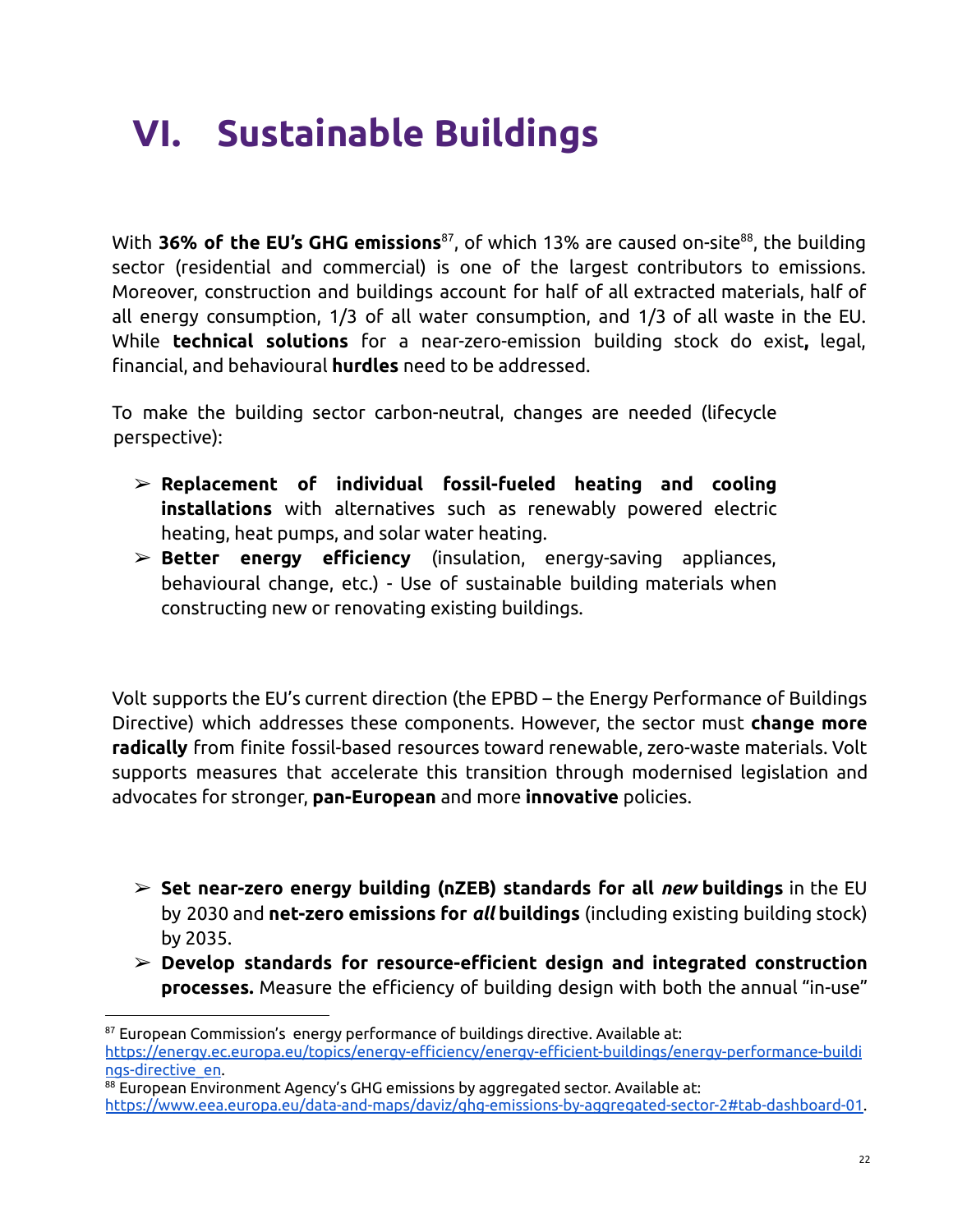energy and the carbon footprint of the overall construction process (Differentiate between "Operational Carbon" and "Embodied Carbon"). Mapping <sup>89</sup> buildings by continual **energy performance** data will allow **consensus** on the meaning of sustainable design and also allow access to accurate measurement of "**Whole Life Carbon**" within the building lifecycle 90 .

- ➢ **Enable owners of homes and offices to make the necessary investments** by harmonising and increasing public financing and by offering direct low-interest financing from the European Investment Bank (EIB). Raise awareness and engage citizens about the possibilities of green buildings 91 .
- ➢ **Promote cost-effective energy efficiency measures** <sup>92</sup> and develop standards to support the integration of renewable energy generation into the design of new buildings <sup>93</sup> to shift towards carbon-neutrality in the construction sector. Volt wants to support sustainable and resource-efficient building and living research and enforce the European legislation on "Clean Energy for All Europeans" <sup>94</sup> by restoring and modernising older buildings and designing new buildings to save energy and water.
- ➢ **By modernising legislation, we can overcome legal hurdles to making existing buildings more energy-efficient.** E.g., lower restrictions for landlords to recoup investment costs for energy efficiency renovations through rent adjustments as long as the tenant overall also benefits through energy bill savings. Do not soften architectural preservation rules so that Europe's cultural heritage remains intact.
- ➢ **Embrace the opportunities that new business models** like performance contracting and energy service companies offer.
- ➢ **Encourage the development of a properly sized and well-qualified retrofit industry** through training, labour mobility, and best practice sharing.
- ➢ **Create incentives for innovative buildings to have a positive environmental impact** that beats net-zero targets. Innovate through knowledge transfer by bringing design, engineering, and construction sectors together.
- ➢ **Engage citizens and architects** to raise awareness about the possibilities of combining contemporary design with architectural conservation.
- ➢ **Develop a digital construction platform** where architects and policymakers

<sup>89</sup> Consult Chalmers' live and interactive map of energy use on buildings, available at: [https://www.chalmers.se/en/areas-of-advance/buildingfutures/profileareas/Pages/Virtual-City-at-Chalmers.](https://www.chalmers.se/en/areas-of-advance/buildingfutures/profileareas/Pages/Virtual-City-at-Chalmers.aspx) [aspx](https://www.chalmers.se/en/areas-of-advance/buildingfutures/profileareas/Pages/Virtual-City-at-Chalmers.aspx).

 $90$  For instance, see the example of SideWalk Labs and how they plan to improve the quality of urban life. Available at: <https://www.thinkwood.com/clt100book>, <https://www.sidewalklabs.com>.

 $91$  Saheb, Y., Shnapp, S., & Paci, D. (2019). From nearly-zero energy buildings to net-zero energy districts. *Luxembourg: Publications Office of the European Union. doi: https://doi. org/10.2760/693662*.

 $92$  For example, better insulation, temperature regulating systems, thermal solar energy for warm water, and higher efficiency equipment, including green heat pumps.

<sup>&</sup>lt;sup>93</sup> A best practice comes from the United Nations Office for Project Services (UNOPS) in Denmark.

<sup>94</sup> European Commission (2016). Communication on Clean Energy For All Europeans. EUR-LEX. Available at: <https://eur-lex.europa.eu/legal-content/EN/TXT/?uri=CELEX%3A52016DC0860>.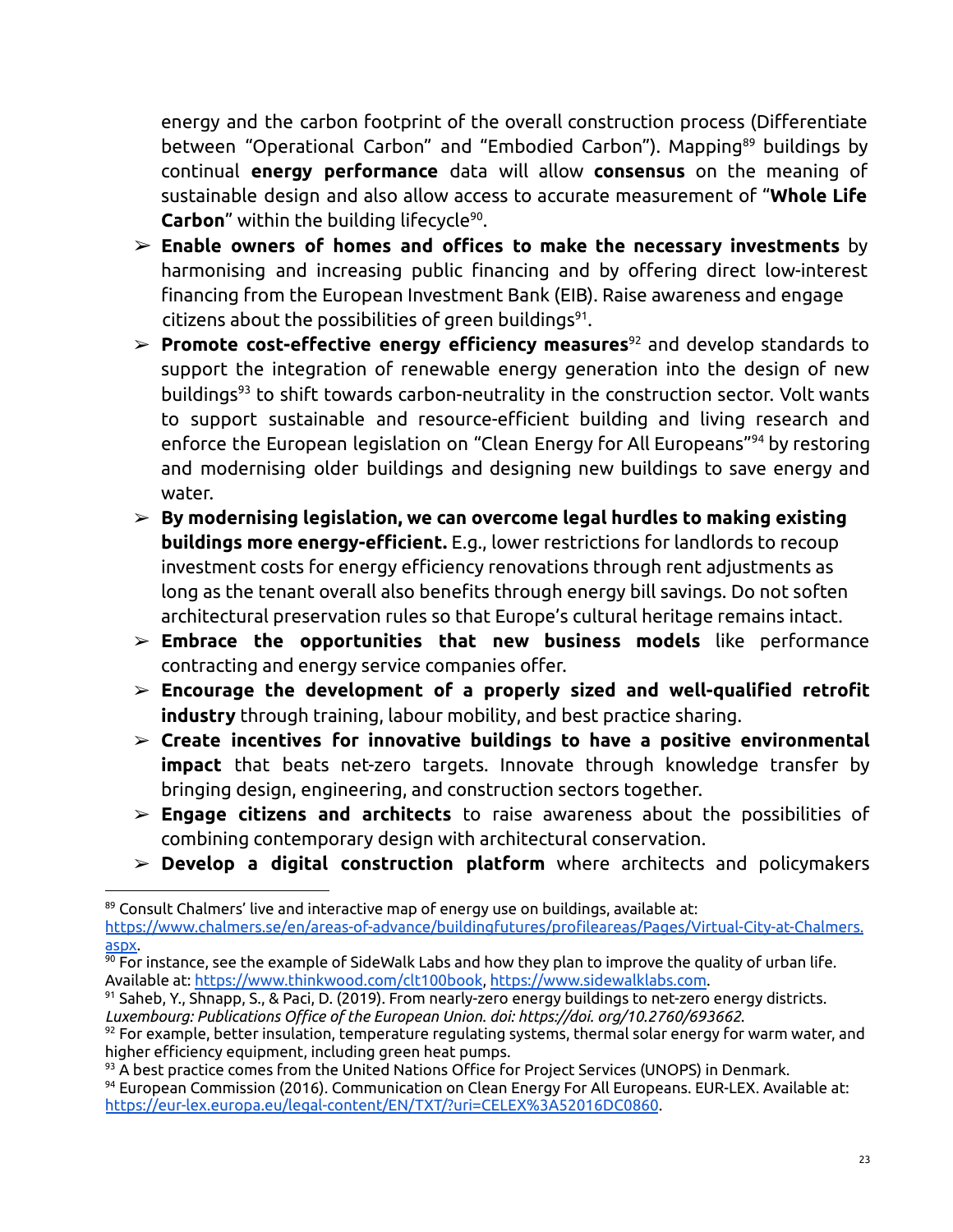collaborate to address the impacts of climate change on a large scale with community engagement.

 $\triangleright$  Sustainable water use and biodiversity are to be incorporated into the planning approval process for land developments. (to be developed further).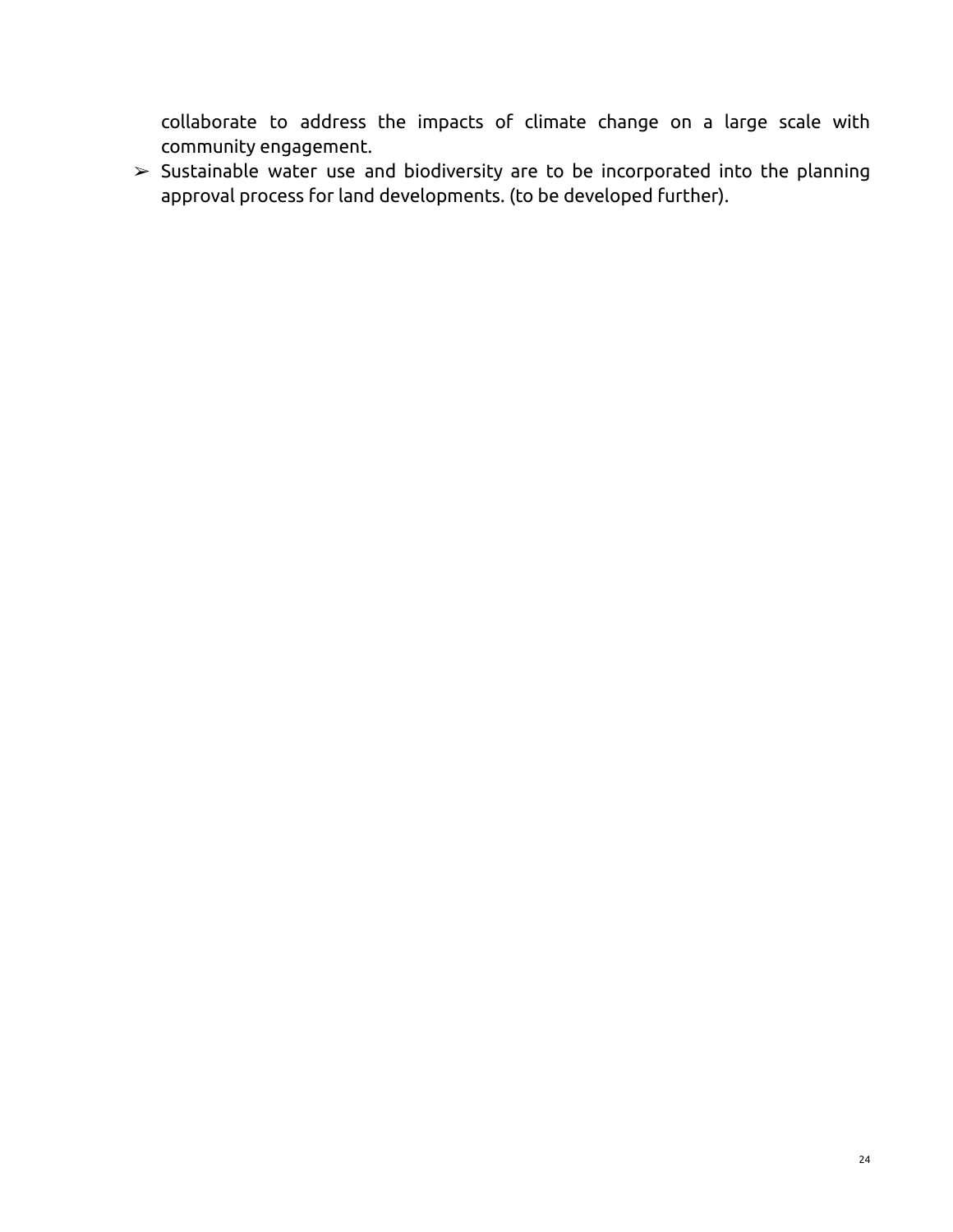## <span id="page-25-0"></span>**VII. Sustainable Agriculture & Land Use, and Natural Carbon Capture**

Reducing carbon emissions is only one side of the story. The other side is **carbon capture**. While there have been some efforts to capture emissions directly, they have not had a significant impact 95 . **Healthy ecosystems** are essential to long-term carbon capture ("negative emissions") 96 . **Ecosystem restoration** is therefore vital to rebuilding nature's capacity to capture carbon 97 . One of the greatest causes of ecosystem destruction is agriculture<sup>98</sup>, which used 41% of the land in Europe in 2015<sup>99</sup>.

In addition to protecting ecosystems from unscrupulous land use, **industrial agriculture** must be reformed. Many current agricultural practices destroy ecosystems (the IPCC estimates land use accounts for 23% of GHGs<sup>100</sup>) and should be replaced with sustainable practices to make agriculture a GHG sink, not only carbon zero<sup>101 102 103</sup>. This is also known as regenerative agriculture 104 . Volt wants to phase out subsidies for all agricultural practices that degrade soil, cause erosion or load water bodies with

[https://www.dw.com/en/ipcc-report-the-world-gets-hungrier-but-the-land-is-exhausted-from-us-and-from-cli](https://www.dw.com/en/ipcc-report-the-world-gets-hungrier-but-the-land-is-exhausted-from-us-and-from-climate-change/a-49783271) [mate-change/a-49783271.](https://www.dw.com/en/ipcc-report-the-world-gets-hungrier-but-the-land-is-exhausted-from-us-and-from-climate-change/a-49783271)

99 Eurostat's land use statistics, available at:  $98$  Thiaw, I. (2019). "Opinion: Science guides UN actions to curb land degradation". DW. Available at: <https://www.dw.com/en/opinion-science-guides-un-actions-to-curb-land-degradation/a-50268049> <https://www.dw.com/en/scotland-restores-its-peatlands-to-keep-carbon-in-the-ground/a-50915166>

[https://ec.europa.eu/eurostat/statistics-explained/index.php/Land\\_use\\_statistics.](https://ec.europa.eu/eurostat/statistics-explained/index.php/Land_use_statistics)

 $95$  Baxter, T. (2017). "It's time to accept carbon capture has failed – here's what we should do instead". The Conversation. Available at:

[https://theconversation.com/its-time-to-accept-carbon-capture-has-failed-heres-what-we-should-do-instead-](https://theconversation.com/its-time-to-accept-carbon-capture-has-failed-heres-what-we-should-do-instead-82929)[82929.](https://theconversation.com/its-time-to-accept-carbon-capture-has-failed-heres-what-we-should-do-instead-82929)

 $96$  Ruiz, B. I. (2019). "IPCC report: The world gets hungrier, but the land is exhausted – from us and from climate change". DW. Available at:

 $97$  For instance, see: Lo, J. (2019). "Scotland restores its peatlands to keep carbon in the ground", DW. Available at:

<sup>100</sup> Shukla, P. R., Skeg, J., Buendia, E. C., Masson-Delmotte, V., Pörtner, H. O., Roberts, D. C., ... & Malley, J. (2019). Climate Change and Land: an IPCC special report on climate change, desertification, land degradation, sustainable land management, food security, and greenhouse gas fluxes in terrestrial ecosystems. Available at:

<sup>101</sup> Smith, J. R. (2013). *Tree crops: A permanent agriculture*. Island Press. [https://www.ipcc.ch/site/assets/uploads/2019/08/4.-SPM\\_Approved\\_Microsite\\_FINAL.pdf](https://www.ipcc.ch/site/assets/uploads/2019/08/4.-SPM_Approved_Microsite_FINAL.pdf).

<sup>&</sup>lt;sup>102</sup> Jones, C. E. (2018, February). Light farming: restoring carbon, organic nitrogen and biodiversity to agricultural soils. In *Agriculture, s Innovative Minds Symposium,. Wichita, Kansas, USA* (pp. 1-12).

 $103$  Ruiz, B. I. (2019). "IPCC report: The world gets hungrier, but the land is exhausted – from us and from climate change". DW. Available at:

[ttps://www.dw.com/en/ipcc-report-the-world-gets-hungrier-but-the-land-is-exhausted-from-us-and-from-cli](https://www.dw.com/en/ipcc-report-the-world-gets-hungrier-but-the-land-is-exhausted-from-us-and-from-climate-change/a-49783271) [mate-change/a-49783271](https://www.dw.com/en/ipcc-report-the-world-gets-hungrier-but-the-land-is-exhausted-from-us-and-from-climate-change/a-49783271)

 $104$  On this issue, the work of the nonprofit Regeneration Internation is exemplary. For mor information, see: [https://regenerationinternational.org/.](https://regenerationinternational.org/)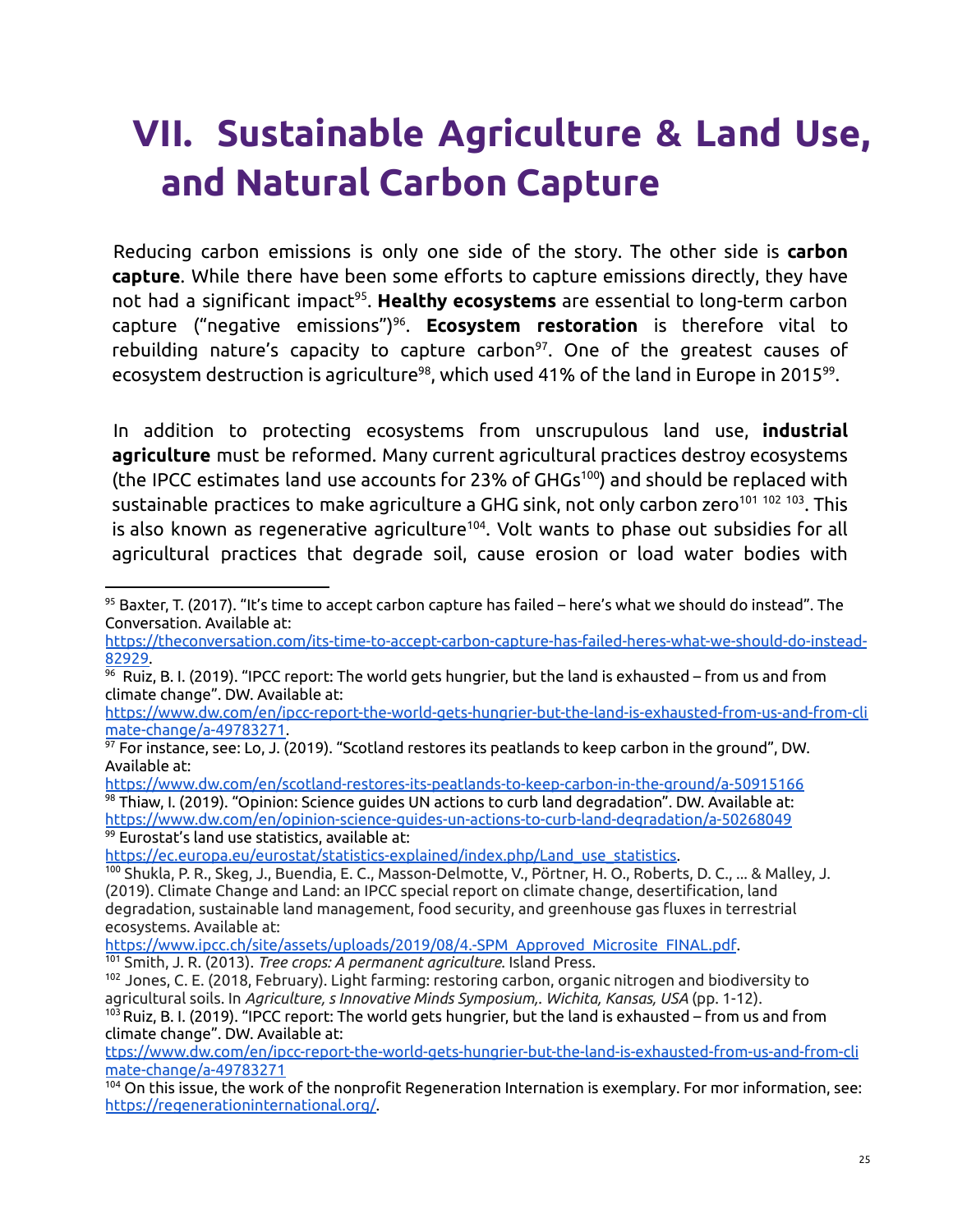harmful chemicals. Subsidies must be directed toward any agricultural practices that improve topsoil, capture GHGs, protect water bodies, promote biodiversity, and stop or reverse erosion.

- ➢ **Utilise natural carbon-capturing by increasing efforts in sustainable forest management, restoration and afforestation**. Agricultural and forestry practices shall be focused on emission reduction and landscape preservation <sup>105</sup> and aim at pre-industrial levels of terrestrial carbon stocks in Europe and combating desertification.
- ➢ **Push for conservation and restoration of wetlands** 106 . **Focus on peatlands** (which can store twice as much carbon as forests 107 ) **by imposing an immediate moratorium on peat exploitation** until legislation is strengthened to ensure its protection and sustainable management 108 , in addition to **actively restoring** already exploited peatlands to their natural state.
- ➢ **Stop subsidising unsustainable agricultural practices** and use existing subsidies to promote eco-friendly practices, that build up **topsoil** <sup>109</sup> and reduce the need for fertiliser, pesticides and insecticides and diesel use. Volt sees a lot of potential in current research and development of practices like perennial and **poly-cultural** agricultural production systems, but there are also other promising possible solutions.
- ➢ Increase the number of protected wildlife areas, as per the **UN biodiversity plan 110** . **Ensure the protection of European natural parks with increased funding and firmness against illegal practices** <sup>111</sup> and create an exploitation map to enable all citizens to recognise and report illegal actions performed.
- ➢ **Create a European strategy to assess the material needs for the transition,** coordinate key resource processing and extraction, and push for its global

<sup>105</sup> Smith, P., Clark, H., Dong, H., Elsiddig, E. A., Haberl, H., Harper, R., ... & Tubiello, F. (2014). Agriculture, forestry and other land use (AFOLU), Chapter 11. Available at

[https://www.ipcc.ch/site/assets/uploads/2018/02/ipcc\\_wg3\\_ar5\\_chapter11.pdf](https://www.ipcc.ch/site/assets/uploads/2018/02/ipcc_wg3_ar5_chapter11.pdf).

<sup>106</sup> Gokce, D. (Ed.). (2019). *Wetlands Management: Assessing Risk and Sustainable Solutions*. BoD–Books on Demand. Open access version available at:

<https://www.intechopen.com/books/wetlands-management-assessing-risk-and-sustainable-solutions>

<sup>107</sup> UN Environment Programme (2019). "Peatlands store twice as much carbon as all the world's forests". Available at:

[https://www.unenvironment.org/news-and-stories/story/peatlands-store-twice-much-carbon-all-worlds-fore](https://www.unenvironment.org/news-and-stories/story/peatlands-store-twice-much-carbon-all-worlds-forests) [st.](https://www.unenvironment.org/news-and-stories/story/peatlands-store-twice-much-carbon-all-worlds-forests)

<sup>108</sup> International Union for Conservation of Nature (2021). "Peatlands and climate change". Available at: [https://www.iucn.org/resources/issues-briefs/peatlands-and-climate-change.](https://www.iucn.org/resources/issues-briefs/peatlands-and-climate-change)

<sup>109</sup> Food and Agriculture Organisation of the United Nations (2018). "Transforming food and agriculture and to achieve the SDGs". Point 5. Available at: <http://www.fao.org/3/I9900EN/i9900en.pdf>.

<sup>110</sup> Convention on Biological Diversity (2020). "Zero draft of the post-2020 global biodiversity framework". Available at: <https://www.cbd.int/doc/c/efb0/1f84/a892b98d2982a829962b6371/wg2020-02-03-en.pdf>

<sup>111</sup> European natural areas, such as Doñana natural space, are under constant threat as a consequence of illegal groundwater extraction and political inaction.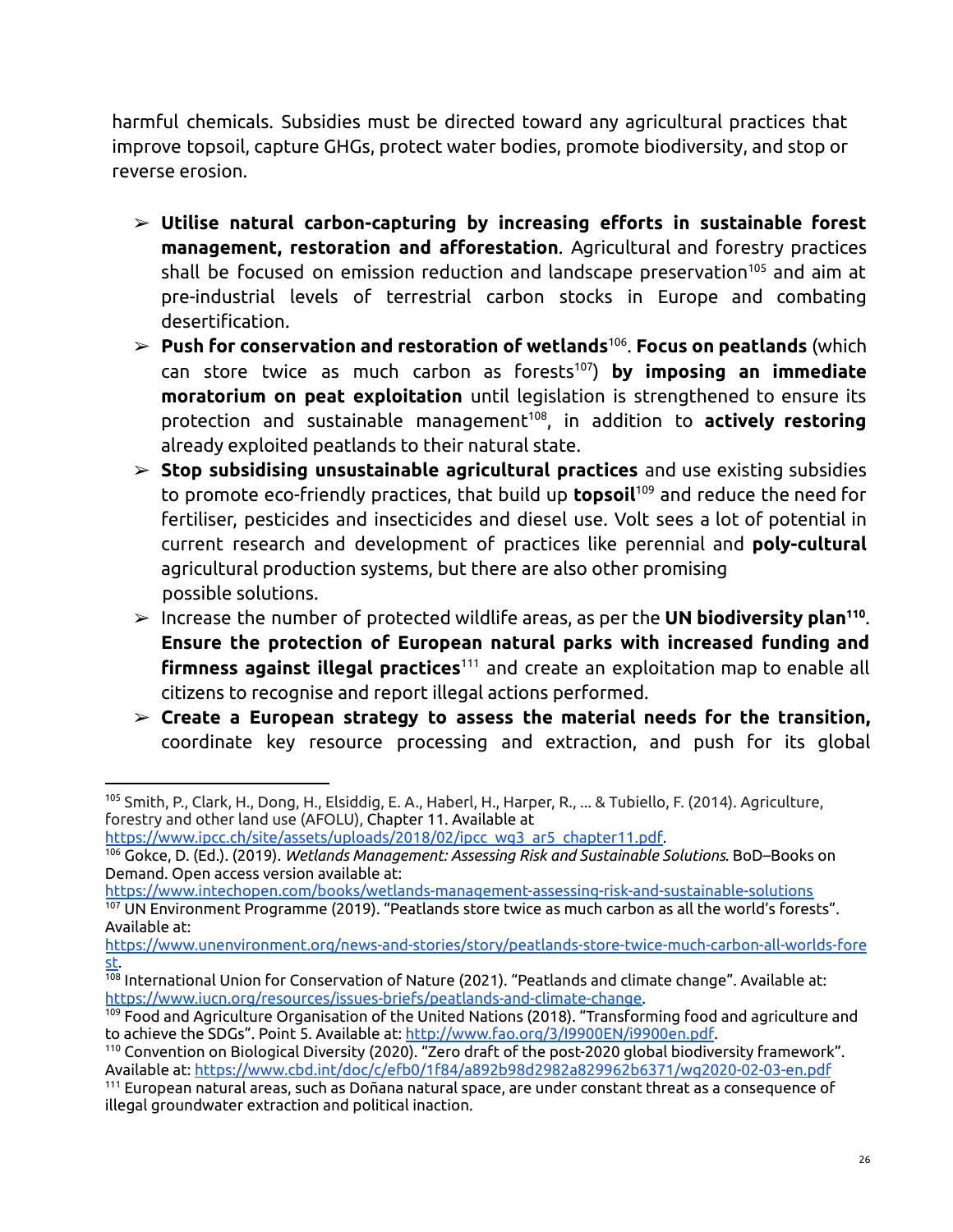extension<sup>112</sup>.

- ➢ Improvement in protection and health of European **waterways** (only 40% of surface water bodies surveyed by the European Environmental Agency (EEA) in 2018 were found to be in a good ecological state).
- ➢ Reform the **Common Agricultural Policy (CAP)** <sup>113</sup> to increase the focus on sustainable and environmental practices. The **EAGF** and **EAFRD** budgets (e.g., a minimum of 50%) should be directed towards climate and environmental action, and **sustainable agriculture standards** should be **harmonised** across Europe.
- $\geq$  Adapt EU legislation to define goals and reliable evaluation methods, but not dictate methods. EU farmers are best placed to reform their farming practices with the help of **expert knowledge and financial support**. This way, creativity and freedom to run their farming operations sustainably will be encouraged.
- ➢ Further support **research & development** into ways to build **high-yield eco-friendly agricultural systems** that extract GHGs from the atmosphere and deposit them into our soils, some of which have already been implemented on other continents. The EU should offer support (financial or otherwise) and education to all European farmers to implement these practices.
- $\geq$  Encourage primary manufacturing industries to connect the supply chain with involved professionals to deliver low-carbon local species and products directly to the market rather than relying on imports. There should be more infrastructure and support given to farmers to access markets and consumers directly, instead of relying on international commodity markets<sup>114</sup>. By giving farmers more market power, we can help them improve their livelihoods.
- ➢ Improve water use in agriculture, with less reliance on **irrigation** and better regulations taking ecosystem health into account (see the earlier point on European waterways).
- ➢ Encourage more sustainable **consumer habits**, e.g., encouraging a plant-based diet, promoting the circular economy (see next section), educating the public on how their diet and other consumption affect the climate, encouraging shoppers to buy seasonal produce and diversifying the ingredients they use, and having a balanced diet.
- $\triangleright$  Support farmers who need to change their agricultural practices because of climate change (**climate adaptation**); ensure that the **climate transition** is not overwhelmingly detrimental; as weather patterns change, so too must the types of crops used. Better prepare the agriculture sector for **extreme weather events** like

<sup>112</sup> IEA (2019). Material efficiency in clean energy transitions. *Material and Efficiency in Clean Energy Transitions*.

<sup>113</sup> European Commission's the new common agricultural policy 2023-27, available at: [https://ec.europa.eu/info/food-farming-fisheries/key-policies/common-agricultural-policy/future-cap\\_en](https://ec.europa.eu/info/food-farming-fisheries/key-policies/common-agricultural-policy/future-cap_en)

<sup>114</sup> Food and Agriculture Organisation of the United Nations (2018). "Transforming food and agriculture and to achieve the SDGs". Point 2. Available at: <http://www.fao.org/3/I9900EN/i9900en.pdf>.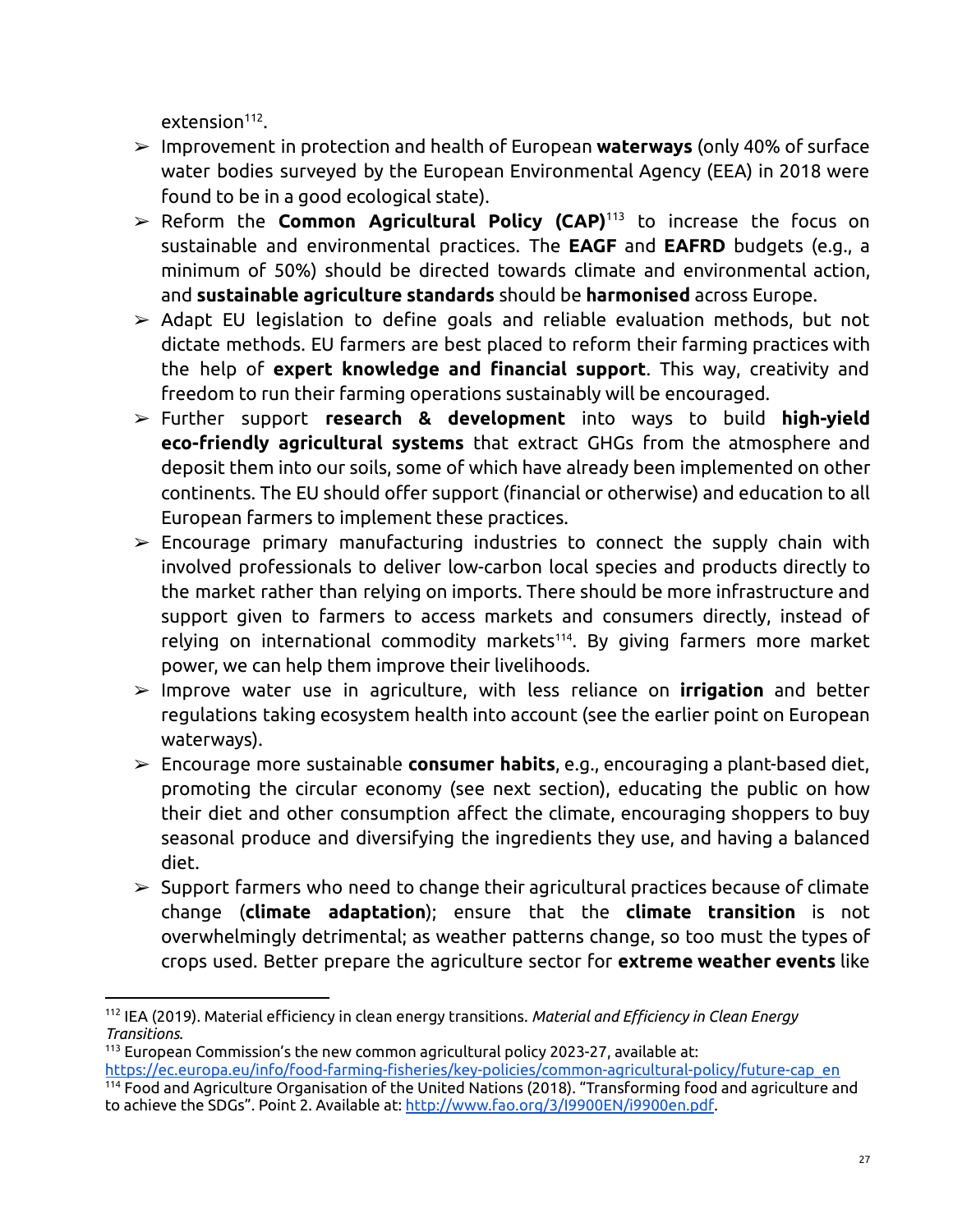floods and droughts.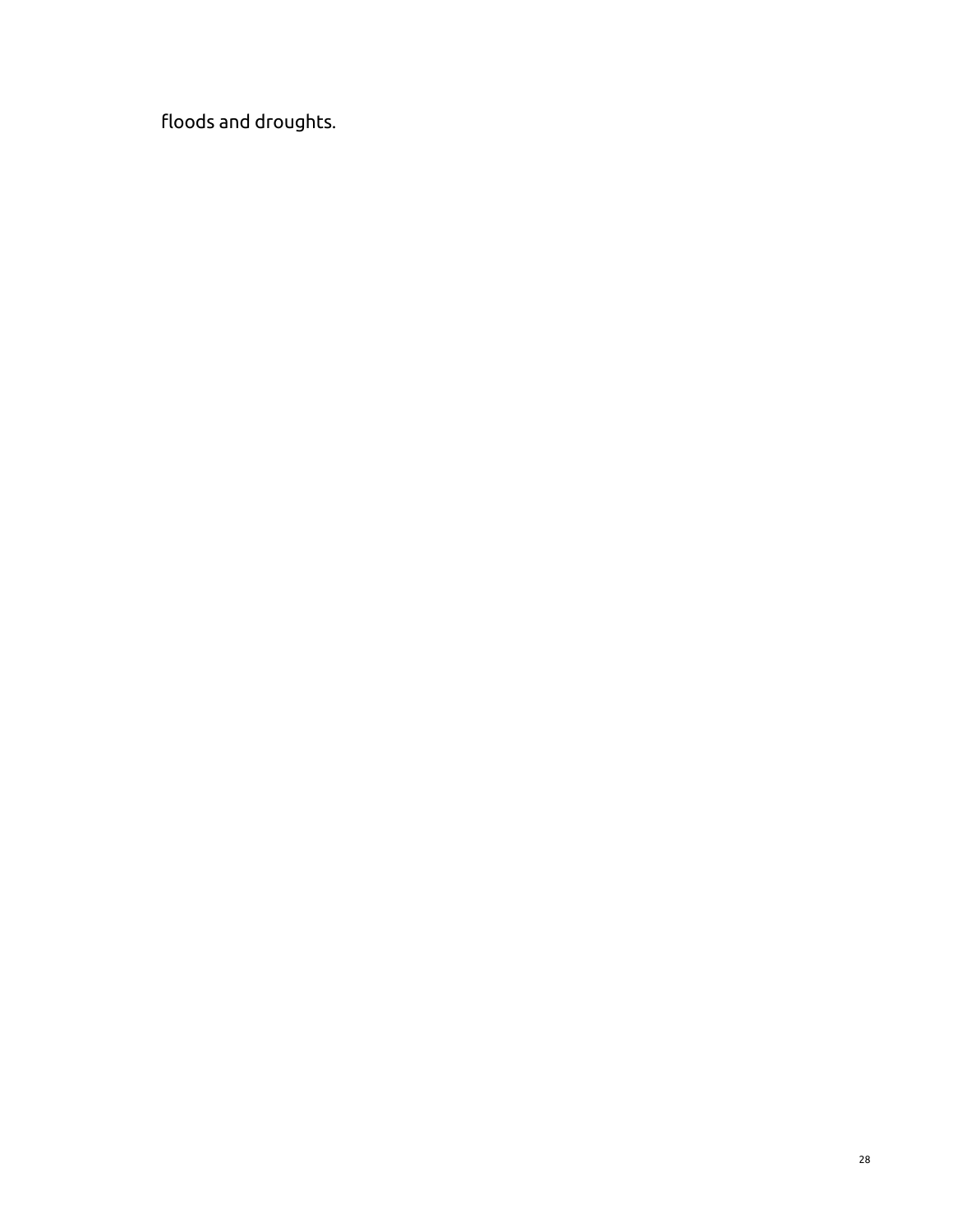### <span id="page-29-0"></span>**VIII. Carbon sinks / Carbon sequestering**

#### <span id="page-29-1"></span>**A.Negative Emissions**

To achieve our ambitious goal of limiting warming to 1.5 °C according to the Paris Agreement, Volt supports the development and deployment of negative emission technologies through an appropriate framework of legislation. We aim to develop a portfolio of solutions, both natural and technological, that can be deployed according to best practices and local conditions: Biomass-dependent approaches are best in areas that have large amounts of biomass. In Europe Sweden is a prime example. Energy-intensive approaches like DACCS profit from the availability of suitable storage and infrastructure. Using decommissioned gas platforms is one proposal among many. Biochar is most effective, where its application to the soil, its capacity to store water and reduce nitrate leaching brings the best results. The following list is not conclusive but focuses on those techniques most discussed at the moment. Volt also supports research and development in other promising approaches like ocean-based CO2-removal or enhanced weathering.

#### <span id="page-29-2"></span>**B.Afforestation/Reforestation**

**Afforestation or reforestation are currently the cheapest and easiest ways to generate negative emissions. Forests already capture 10% (155 million tons) of the European greenhouse gas emissions and cover 35% of the European land surface** 115 . **We plan to examine where further forest areas can be created, although it is difficult due to the competition with other land uses and, as such, limited space. Therefore, we plan to make the current forests healthier and more resilient with more biodiversity.**

Volt aims for a higher percentage of natural forests and a transition to biodiverse mixed forests in forestry. We promote the symbiosis of agriculture and forests in so-called agroforests and support the development of a controllable definition and its integration into agricultural funding. Deforestation, especially for infrastructure projects, must be considered in terms of climate impact and combined with reforestation.

<sup>115</sup> ForestEurope (2020). "States of Europe's forests 2020: Summary for Policy Makers". Available at: [https://foresteurope.org/wp-content/uploads/2017/08/Summary\\_web.pdf.](https://foresteurope.org/wp-content/uploads/2017/08/Summary_web.pdf)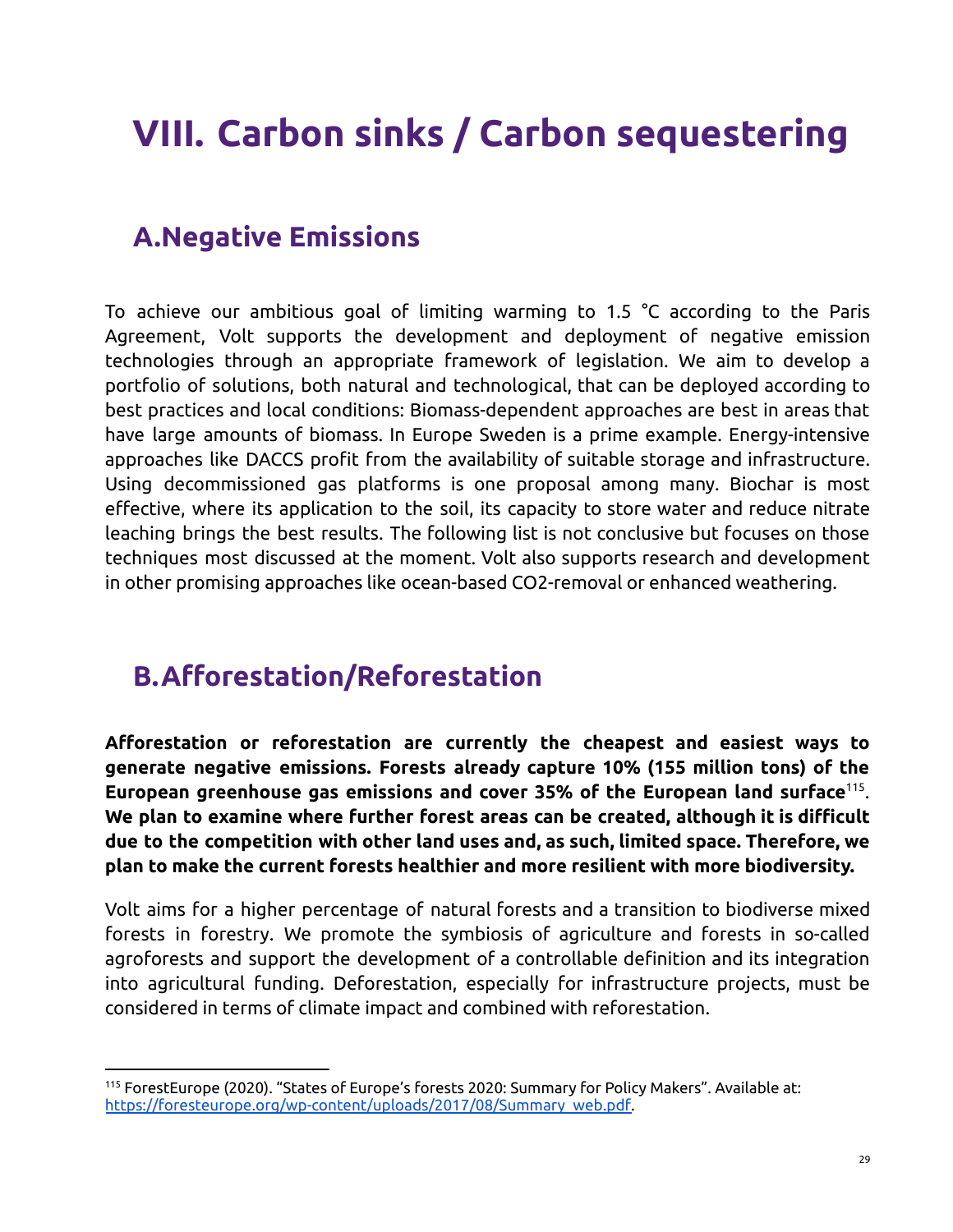Another approach is the concept of urban forestry, or smart forest cities, where nature becomes a part of the city through large parks, garden rooftops, and green facades. In this context, we also support the development of other sources of biomass like microalgae 116 and kelp, which support the generation of negative emissions.

### <span id="page-30-0"></span>**C.Biochar**

The use of biochar as a carbon sink – PyCCS (Pyrogenic carbon capture and storage) – enables smaller cities and communities without large industries to contribute to negative emissions. The use of shrub cuttings from gardens and the application of biochar involves citizens directly in the climate protection measures of their municipality. When used as a soil conditioner, it results in additional carbon storage effects and additional yields for agriculture, as well as producing renewable energy: a win-win-win situation. But quite often, existing European (and national) laws and regulations stand in the way of its widespread use. One important example is waste regulations: Legally, biochar is treated as a by-product (waste) of bioenergy production, which in turn outlaws many of its possible applications, especially in agriculture. We want to change this and build a legal environment that supports the widespread use and research of biochar in further applications 117 , and simultaneously sets clear requirements for quality.

Estimates of the global potential of biochar as a mitigation policy differ widely from moderate to large and are highly dependent on the biomass sources considered. (For example, if you integrate commercially cultivated seaweed like kelp – as already proposed <sup>118</sup> <sup>119</sup> – mitigation potential goes way up.) The IPCC attests, *"Biochar could make a significant contribution to mitigating both land degradation and climate change, simultaneously."* 120

<sup>116</sup> Farrelly, D. J., Everard, C. D., Fagan, C. C., & McDonnell, K. P. (2013). Carbon sequestration and the role of biological carbon mitigation: a review. *Renewable and sustainable energy reviews*, *21*, 712-727.

<sup>117</sup> Vereš, J., Koloničnýa, J., & Ochodeka, T. (2014). Biochar status under international law and regulatory issues for the practical application. *Chem Eng*, *37*, 799-804.

<sup>118</sup> Roberts, D. A., Paul, N. A., Dworjanyn, S. A., Bird, M. I., & de Nys, R. (2015). Biochar from commercially cultivated seaweed for soil amelioration. *Scientific reports*, *5*(1), 1-6.

<sup>119</sup>Bates, A., & Draper, K. (2019). *Burn: Igniting a New Carbon Drawdown Economy to End the Climate Crisis*. Chelsea Green Publishing.

<sup>120</sup> Shukla, P. R., Skeg, J., Buendia, E. C., Masson-Delmotte, V., Pörtner, H. O., Roberts, D. C., ... & Malley, J. (2019). Climate Change and Land: an IPCC special report on climate change, desertification, land degradation, sustainable land management, food security, and greenhouse gas fluxes in terrestrial ecosystems. Page 398. Available at:

[https://www.ipcc.ch/site/assets/uploads/sites/4/2021/02/210202-IPCCJ7230-SRCCL-Complete-BOOK-HRES.](https://www.ipcc.ch/site/assets/uploads/sites/4/2021/02/210202-IPCCJ7230-SRCCL-Complete-BOOK-HRES.pdf) [pdf](https://www.ipcc.ch/site/assets/uploads/sites/4/2021/02/210202-IPCCJ7230-SRCCL-Complete-BOOK-HRES.pdf)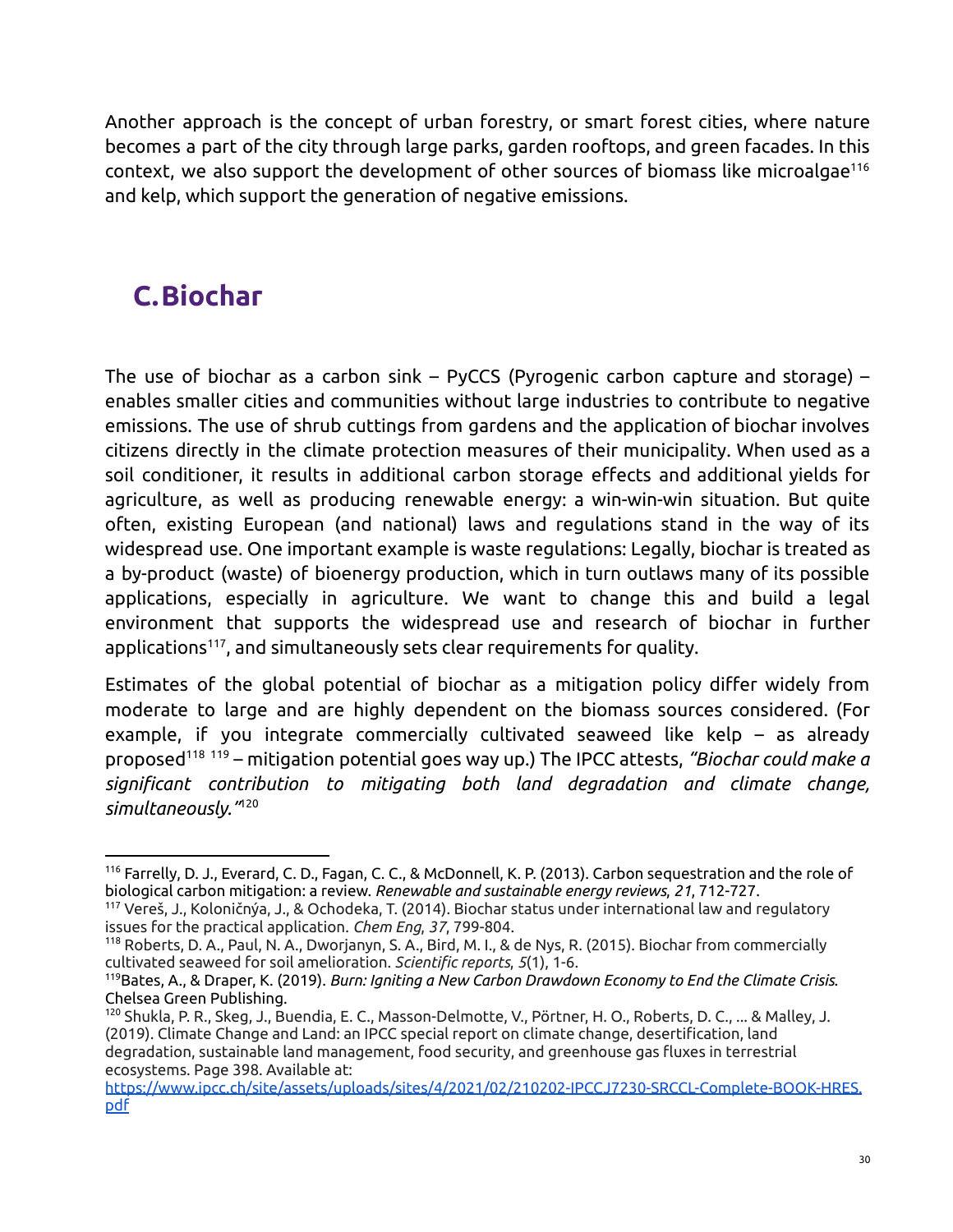The most promising and economical use of biochar is cascade use, for example as animal feed to be spread on the fields later as slurry. We want to build and promote carbon-based agriculture as part of a comprehensive carbon economy 121 . The award-winning "Stockholm Biochar Project" is an international best practice and international pioneer<sup>122</sup>. It has found so many imitators in Europe and the USA that a guide for cities and municipalities has been published 123 .

### <span id="page-31-0"></span>**D.Bioenergy with carbon capture and storage (BECCS)**

In models depicting pathways in compliance with the 1.5°-Goal, one of the most important negative emission technologies is the combination of bioenergy with carbon capture and storage (BECCS). The IPCC report on Land Use (2019) shows that if applied and restricted to best practices, above climate mitigation additional benefits like the support of farmers' livelihoods are possible<sup>124</sup>. However, due to the huge demand for land, relying on BECCS alone and maximising this technology would threaten food security and biodiversity.

Volt aims to create pathways for the needed implementation of BECCS while at the same time limiting the technology to best practices in light of regional conditions and the Sustainable Development Goals of the UN. Following the recommendations of the British Committee on Climate Change (CCC), we are committed to ensuring that in the future large-scale biomass is only eligible for policy support and public funding if equipped with CCS 125 . We reject overreliance on this approach and see it as an important part of a broader strategy that includes a suite of technologies. Best practices preferably rely on biomass residues and organic waste (like biomethane from manure), but this doesn't completely rule out the use of dedicated biomass if combined with careful land use and sustainable agriculture. The best practice so far is Stockholm's Combined Heat & Power BECCS-Plant, operational since 2019, which burns only wood residues from the Swedish forestry and wood industry.

<https://nordregio.org/wp-content/uploads/2018/05/Replicating-in-Stockholm-booklet-manual.pdf>

<sup>123</sup> Bloomberg Philanthropies (2018) "Bringing biochar to your city: Lessons from the Stockholm biochat <sup>122</sup> Explorer, G. O. (2018). Stockholm: World's First Urban Carbon Sink with Biochar. *Haettu*, *24*, 2020. <sup>121</sup> Bier, H., Gerber, H., Huber, M., Junginger, H., Kray, D., Lange, J., ... & Nilsen, P. J. (2020). Biochar-Based Carbon Sinks to Mitigate Climate Change. *European Biochar Industry Consortium eV (EBI): Freiburg, Germany*.

project". Available at:

<sup>124</sup> Shukla, P. R., Skeg, J., Buendia, E. C., Masson-Delmotte, V., Pörtner, H. O., Roberts, D. C., ... & Malley, J. (2019). Climate Change and Land: an IPCC special report on climate change, desertification, land degradation, sustainable land management, food security, and greenhouse gas fluxes in terrestrial ecosystems. Page 27. Available at:

[https://www.ipcc.ch/site/assets/uploads/sites/4/2021/02/210202-IPCCJ7230-SRCCL-Complete-BOOK-HRES.](https://www.ipcc.ch/site/assets/uploads/sites/4/2021/02/210202-IPCCJ7230-SRCCL-Complete-BOOK-HRES.pdf) [pdf](https://www.ipcc.ch/site/assets/uploads/sites/4/2021/02/210202-IPCCJ7230-SRCCL-Complete-BOOK-HRES.pdf)

 $\frac{125}{125}$  Committee on Climate Change (2018) "Biomass in a low-carbon economy". Available at: <https://www.theccc.org.uk/wp-content/uploads/2018/11/Biomass-in-a-low-carbon-economy-CCC-2018.pdf>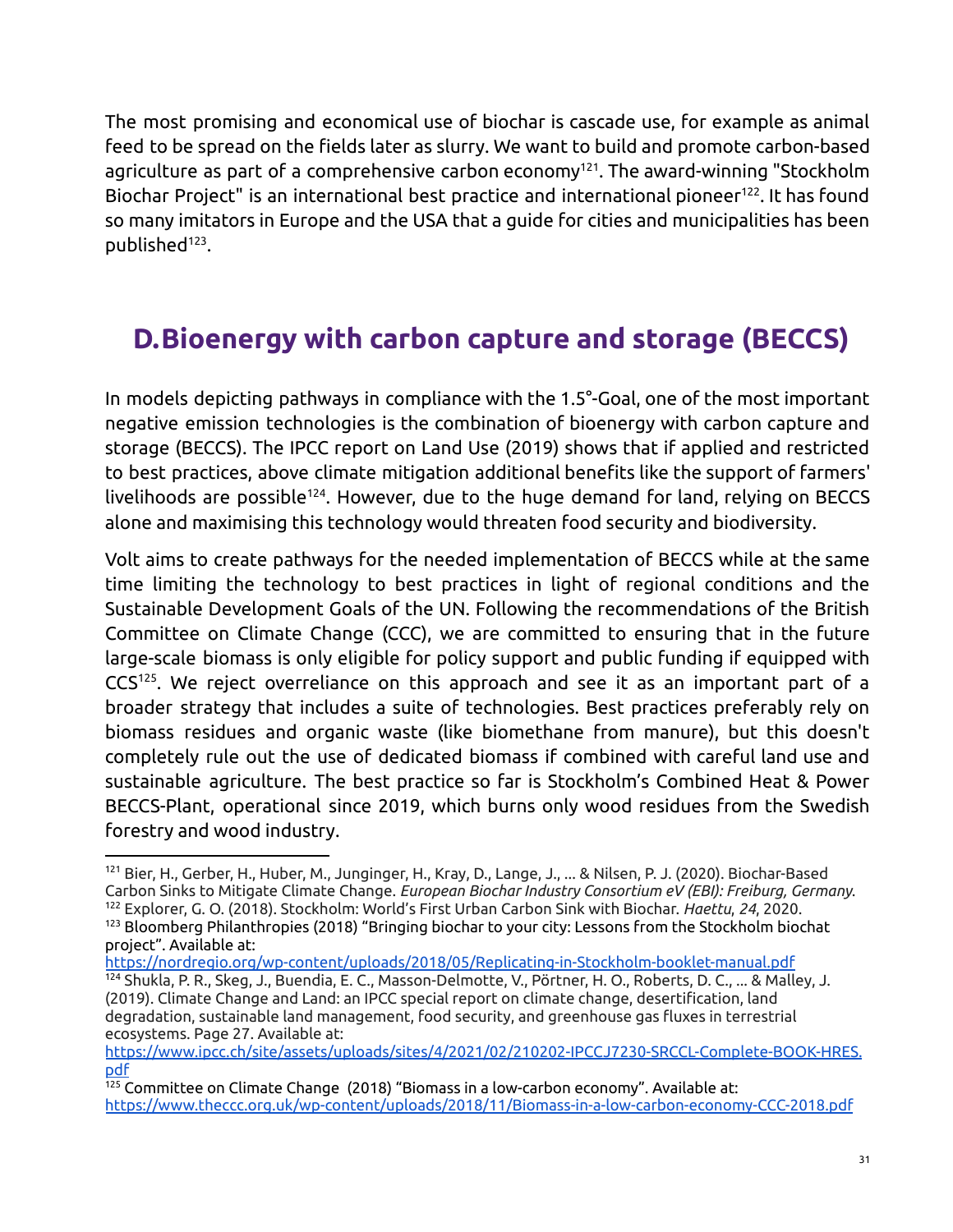It is noteworthy that Bioenergy with Carbon Capture and Storage (BECCS) is also a source of energy which, if used to replace fossil fuels, has additional mitigation potential above and beyond the potential  $CO<sub>2</sub>$  removal considered here. For this reason, biomass plays an important role in energy-transition scenarios, whether combined with CCS or not. Volt is committed to ensuring only sustainable agricultural and forestry practices are employed and food security is not at risk, no matter how *exactly* biomass will be integrated into future energy systems and the wider economy.

#### <span id="page-32-0"></span>**E. Direct Air Carbon Capture & Storage (DACCS)**

Volt sees Direct Air Carbon Capture and Storage (DACCS) as a key technology to ambitious climate policy that limits warming to 1.5 degrees. While land-based approaches such as afforestation, biochar or bioenergy+CCS (BECCS) can make an important contribution, their feasibility is limited due to high land requirements. DACCS, on the other hand, as a purely technical process without a significant land footprint, has no comparable limitations and is therefore more environmentally friendly. Above that, models show that, in the long run, DACCS is also cheaper due to better economies of scale. Not restrained by land-use requirements, the technical potential of DACCS is nearly unlimited. For example, a study from 2019 reports a potential of up to 155 GT/y by 2050 in the Maghreb region alone (based on solar), outstripping any reasonable demand assumptions by an order of magnitude 126 . Other studies considering questions of scalability reach far smaller numbers, especially for 2050, but even these studies assess potential by 2100 of up to 40 GT/y – still twice the amount needed in the upper-end of estimates<sup>127</sup>. Most recent research highlights the importance of technological learning curves and the constraints on the speed with which novel industries can scale 128 . One important result is that, in the long-term, carbon removal from DACCS profits greatly from early deployment (even before the energy system is completely carbon free) to achieve technological maturity.

The one important drawback of DACCS is the high energy demand. However, it seems possible that this demand can be reduced considerably – cut in half or even more – with further technological progress. Still, all estimates of future energy demand and production are highly dependent on assumptions about how many negative emissions are

<sup>126</sup> Breyer, C., Fasihi, M., & Aghahosseini, A. (2020). Carbon dioxide direct air capture for effective climate change mitigation based on renewable electricity: a new type of energy system sector coupling. *Mitigation and Adaptation Strategies for Global Change*, *25*(1), 43-65.

<sup>128</sup> Hanna, R., Abdulla, A., Xu, Y., & Victor, D. G. (2021). Emergency deployment of direct air capture as a response to the climate crisis. *Nature communications*, *12*(1), 1-13. <sup>127</sup> Fuss, S., Lamb, W. F., Callaghan, M. W., Hilaire, J., Creutzig, F., Amann, T., ... & Minx, J. C. (2018). Negative emissions—Part 2: Costs, potentials and side effects. *Environmental Research Letters*, *13*(6), 063002.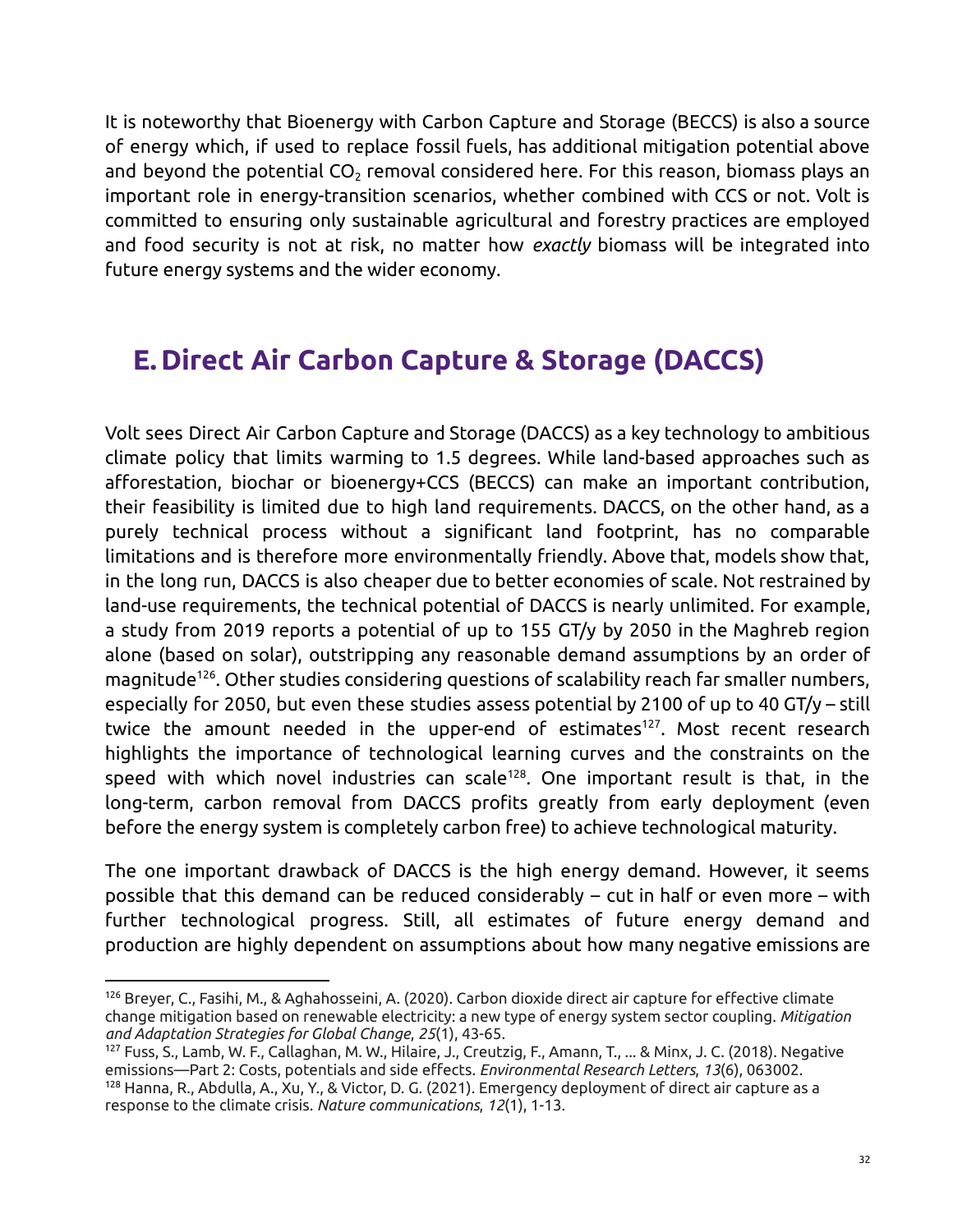needed, which technologies will be employed, and how they will be integrated into our energy systems. Identifying best practices is one of the major tasks of the coming decade, and Volt is committed to supporting further development and deployment of DACCS. This includes the building of a supportive legal framework. Laws hindering or outright prohibiting geological storage of carbon, as they currently exist in some European countries like Germany, have to end.

Direct Air Capture pilot plants have been successfully operated in Europe and the USA. In Europe, there are plants in Iceland, Switzerland, and Italy. Best Practice is Iceland. The carbon extracted from the air is geologically stored, where it mineralizes—petrifies—quickly. After a successful test operation of a small pilot in 2017, the first large plant, "Orca", is currently being built with funding from the EU (Carbfix Project). Starting in spring 2021, it will remove 4000 tonnes of  $CO<sub>2</sub>$  permanently from the atmosphere annually. Replication of the successful Carbfix project is currently being prepared – again with funding from the EU – at three other locations in Turkey, Italy, and Germany.

To cope with the high costs of entering the technology, we want to make it mandatory for the fossil industry to remove an initially small fraction of the emissions caused by their products (1-2%) from the air. This percentage may increase in the future, as soon as technological maturity is achieved and costs start to sink.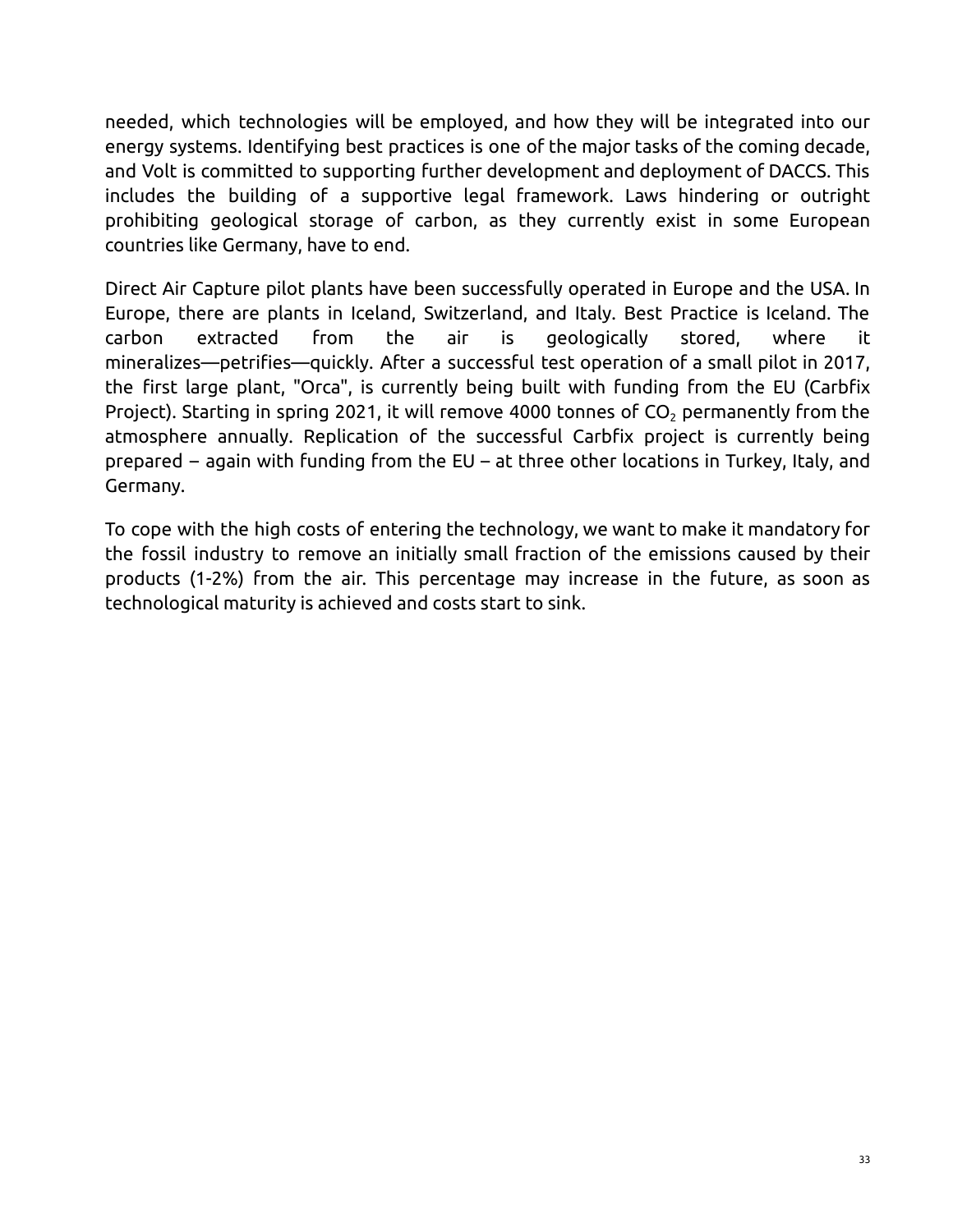# <span id="page-34-0"></span>**IX. Adaptation Strategies**

Even in the best scenario, limiting global warming to below 1.5 degrees, climatic changes will be significant and will require communities to increase their adaptive capacity. Strategies need to be developed in many areas to adapt to consequences such as a rising sea levels<sup>129</sup>, weather migration or disaster management, amongst others. Volt will:

- ➢ **Reinforce flood defences of vulnerable European coastal areas and implement long-term coordinated adaptation plans within vulnerable European regions.**
- ➢ **Create a European agency to control and coordinate the response to natural disasters and mitigate their consequences through an EU-wide collaborative approach**.
- $\triangleright$  Create a strategy for insurance underwriters<sup>130</sup> and risk management to have assessments over a minimum of 50 years of protection. Subsidies and a compulsory fraction of capital reserves are to be ring-fenced for spending on infrastructure that mitigates climate catastrophes.
- ➢ **Support legally binding treaties** <sup>131</sup> **that fund planned migration as an adaptation strategy**. This can prevent conflicts, preserve lifestyles 132 , **and givea clear definition of "climate migration" to manage relocation.**
- ➢ **Explore the possibility of applying circular economy principles as a strategy for policy reform**. The theory of circular economy can be distilled into three core focus areas which can be applied to adaptation plans: design-out waste and pollution, retain materials in-use continually, and regenerate natural ecosystems.

<sup>&</sup>lt;sup>129</sup> United Nations Framework Convention on Climate Change (2009). "Climate Change Adaptation Strategies for Local Impact". Available at: [https://unfccc.int/resource/docs/2009/smsn/igo/054.pdf.](https://unfccc.int/resource/docs/2009/smsn/igo/054.pdf)

<sup>130</sup> Morana, C., & Sbrana, G. (2019). Climate change implications for the catastrophe bonds market: An empirical analysis. *Economic Modelling*, *81*, 274-294.

<sup>131</sup> Foresight (2011), Migration and Global Environmental Change: Future Challenges and Opportunities: Final Project Report, London, The Government Office for Science. Available at:

[https://assets.publishing.service.gov.uk/government/uploads/system/uploads/attachment\\_data/file/287717](https://assets.publishing.service.gov.uk/government/uploads/system/uploads/attachment_data/file/287717/11-1116-migration-and-global-environmental-change.pdf) [/11-1116-migration-and-global-environmental-change.pdf](https://assets.publishing.service.gov.uk/government/uploads/system/uploads/attachment_data/file/287717/11-1116-migration-and-global-environmental-change.pdf).

<sup>132</sup> Femia, F. and Werrell, C. (eds.) (2013), The Arab Springand Climate Change: A Climate and Security Correlations Series , USA, Center for American Progress.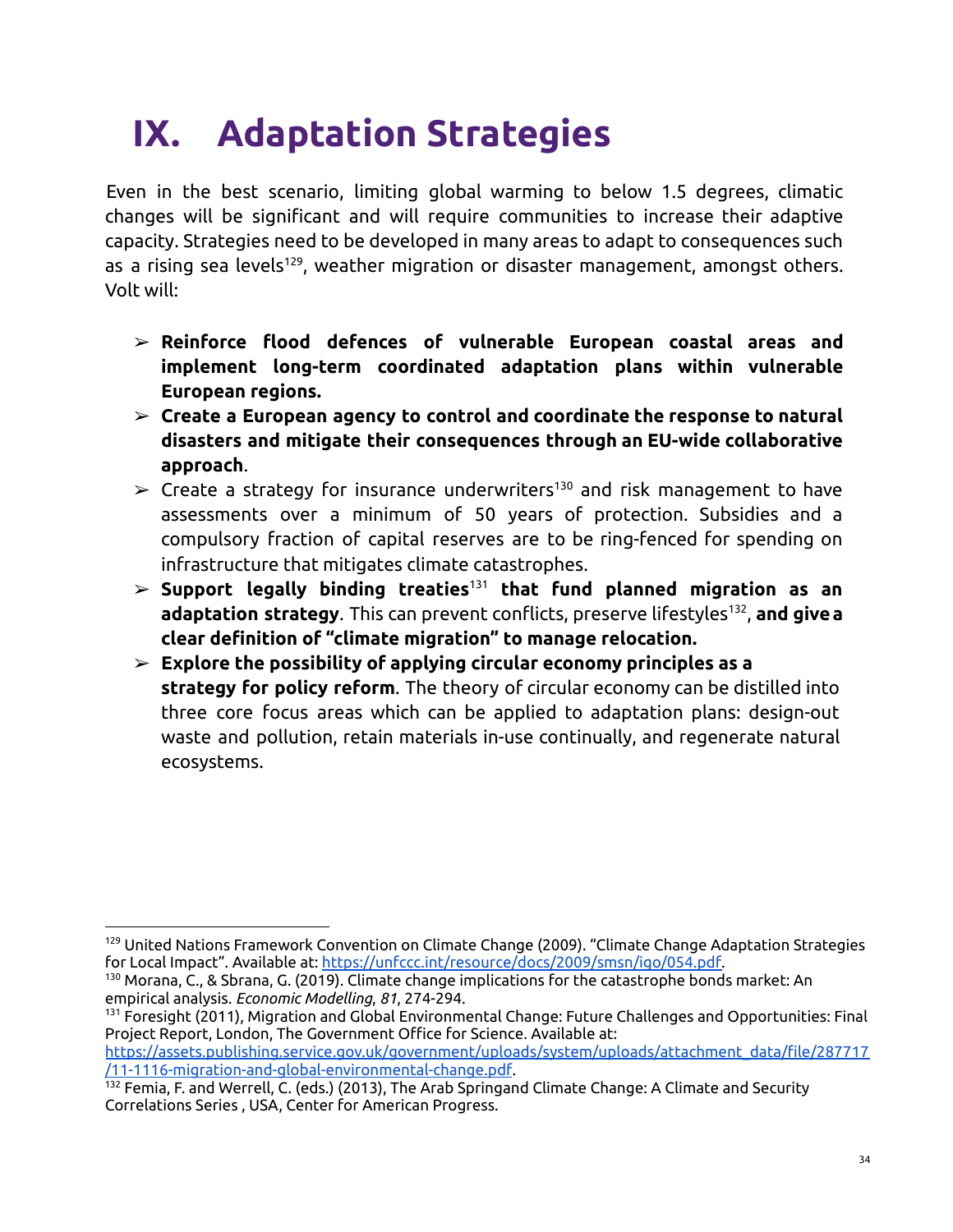# <span id="page-35-0"></span>**X. Politics, Budget, and Governance of the Fair Transition**

The transition to a carbon-neutral economic system is a colossal undertaking and will redefine the EU's industry, society, landscape, and even culture. Achieving this vision quickly and effectively will require the EU to change its self-organisation and its governance. Similarly, funding new green infrastructure, power generation, buildings, and R&D capital investments will require investments of unprecedented scale.

Citizens are key actors in this transformation, and Volt encourages their strong empowerment and participation. At the same time, even the best carbon regulation can cause substantial redistribution of income and wealth amongst citizens, companies, industries, and even states. While structural and sectoral changes are natural corollaries of transformative progress, it is the responsibility of politicians to protect the weakest and least adaptable members of society and create new opportunities.

But even if the EU succeeds with its most ambitious carbon reduction plans, these will cut only 10% of global emissions. Strong diplomatic influence over extraterritorial emitters, foreign countries, companies, and citizens is hence the EU's instrument to solve this truly global challenge.

### <span id="page-35-1"></span>**A.'United in diversity': the role of the EU and the Member States**

In the context of the energy transition, the role of the EU is to set (a) overall goals and (b) conditions for deployments to ensure safety and equality for all Member States. In more detail, the EU should:

- ➢ Institute **stimulus packages** to achieve those goals.
- ➢ Act as a **high-level system integrator** to ensure that the goals are achieved (e.g., European wide transmission systems for energy, quality requirements for supply, European management and control systems).
- $\geq$  Serve as the final arbiter on deployment conditions.

Under the "European Green Deal", a package of measures has been provided to support the energy transition until its completion. Further stimulus after such a milestone should be provided by other means.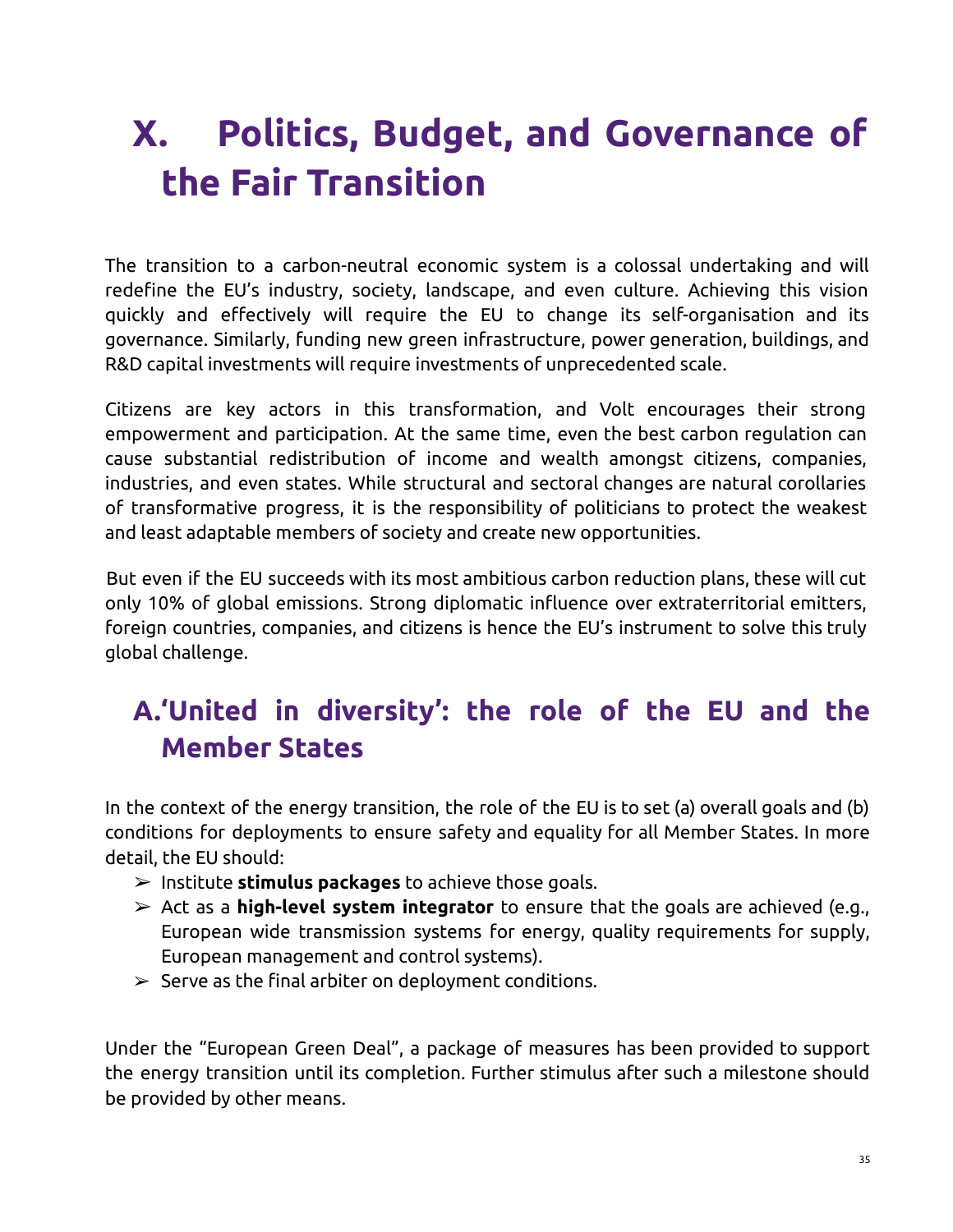In this context, Member States still have a significant role in determining key decisions for their energy transition pathways, together with the related financial costs. These decisions should include:

- $\triangleright$  Deciding on their actual energy supply, including the involvement of industry;
- $\triangleright$  Setting local conditions for deployment, in alignment with the European conditions and system integration requirements;
- $\triangleright$  Determining local decisions for energy distribution, management, and control systems;
- <span id="page-36-0"></span> $\triangleright$  Ensuring full integration within the European framework.

#### **B.Green Governance**

There is enormous potential within European institutions to take the necessary actions to prevent catastrophic damage while managing and monitoring the transition to a more sustainable energy ecosystem. It is important to support the development of key technologies while easing regulation and promoting new green initiatives. Furthermore, we need intelligent policies and investments through a coordinated European Union, supported by multidisciplinary and highly qualified professionals. Volt's suggestions are, therefore,

- ➢ **Create a multi-disciplinary European Climate Action and Energy Transition Agency (CAETA), or expand the competencies of a suitable existing organisation accordingly**, which will coordinate a climate action partnership network in close collaboration with **all relevant Directorate Generals and agencies. CAETA can manage the proposed funding** <sup>133</sup> **for the energy transition and climate action** and will be in charge of identifying, developing, and supporting regional and local sustainable projects<sup>134</sup>. Furthermore, the agency will be in charge of assessing knowledge and technology transfer programmes to developing nations in close collaboration with the proposed Climate Diplomacy Group.
- ➢ **Check all new EU legislation for their climate impact** and make compliance with the EU's reduction targets a requirement, similar to budget approval<sup>135</sup>. Existing legislation will be reviewed and revised according to the same principles.
- ➢ **Increase transparency and awareness of exported and imported CO2e**

<sup>&</sup>lt;sup>133</sup> Funds and Additional Financing Instruments.

<sup>134</sup> We would promote a collaboration with the EU Covenant of majors and encourage all EU towns to join them and similar initiatives as it can engage local authorities in climate action.

<sup>&</sup>lt;sup>135</sup> Some legislation will inevitably cause higher emissions; this rule must hence apply at an aggregate level, e.g. DG.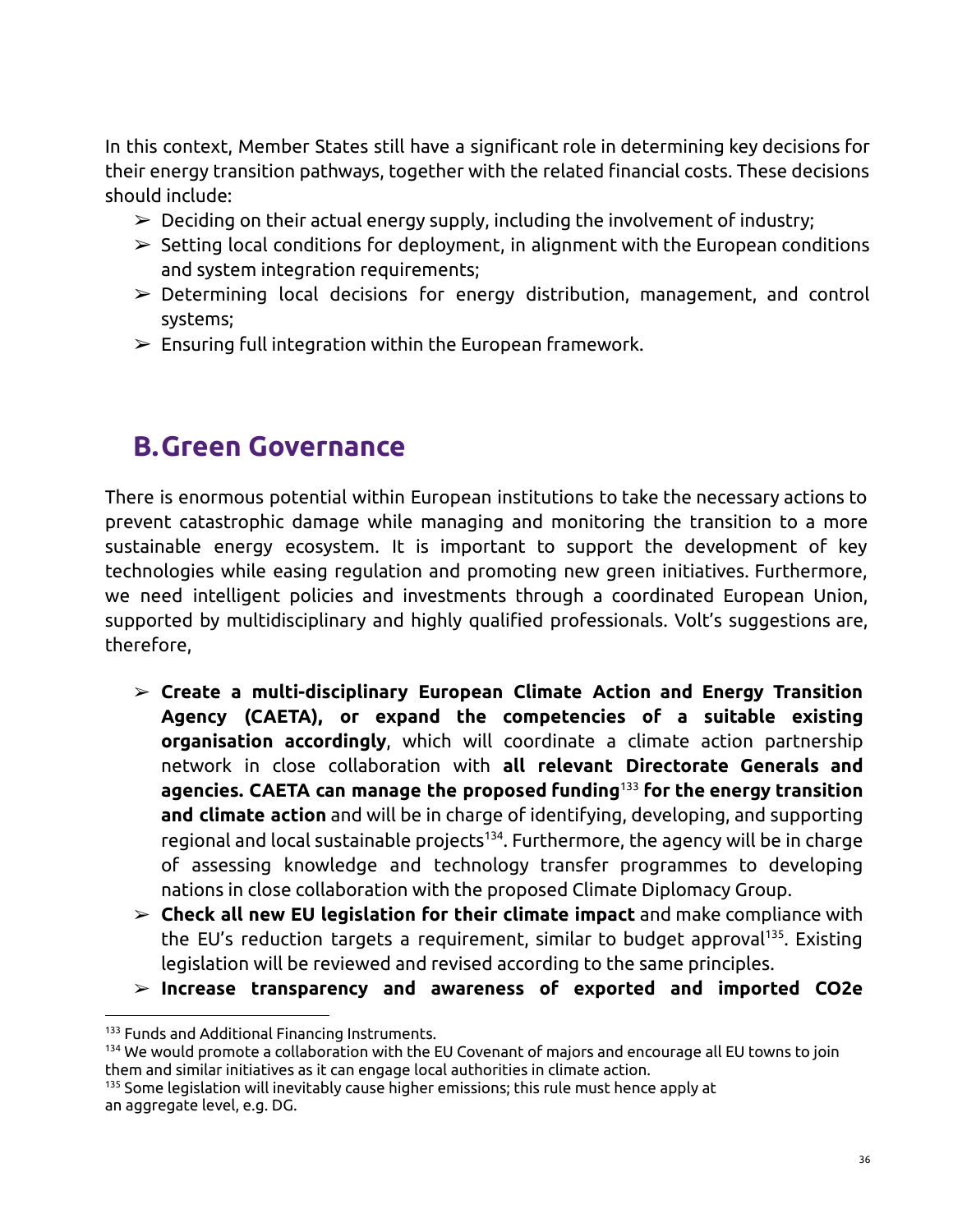**emissions by yearly reporting and implementing "CO2e in trade reduction targets"** to reduce emissions globally.

- ➢ **Direct participatory budgets to citizens' green initiatives aimed at reducing our environmental impact at all levels of governance**.
- ➢ **Create citizens' assemblies at all governance levels to ensure that citizens' demands for a fair energy transition are met.**
- ➢ **Create a smart platform to link the energy transition planning from CAETA with citizens**, providing feedback regarding carbon footprint, sustainable options to encourage behavioural change<sup>136</sup>, and crowdfunding and participatory budgets for a sustainable accelerator platform.
- ➢ **Empower citizens by improving publicly available information for more conscious energy consumption.** Volt will increase climate change knowledge and awareness by including climate change information in public communication channels and at all education levels 137 ; by mandating and improving cradle-to-grave carbon footprint declarations on products and services, starting with unambiguous carbon footprints coming from travel and fuel; and by promoting education and awareness-raising initiatives on environmentally friendly travel.

### <span id="page-37-0"></span>**C.Funding and social transition**

With the right regulatory framework, private banks will likely cover the lion's share of the multi-trillion-euro green investments. Yet, public funding will, in some cases, likely be needed as a complement. Low-income demographics are likely to get hit hardest by green regulations like the introduction of a carbon price, the redirection of subsidies, and new restrictions for carbon emitters. Volt wants to alleviate undue social distortions, and prevent the rise of populist parties by proposing the following:

- ➢ **Stop all subsidies for all fossil fuels** as they function as a negative cost on carbon and currently amount to €40-200 billion per year 138 . Redirect those subsidies to compensate citizens for higher costs and fund the EU's green transition.
- ➢ **Raising funds to support the energy transition through the European Investment Bank and other public investment banks within the EU, with the support of the European Central Bank**. Furthermore, any new European stimulus

<sup>136</sup> Feedback and consumption advice could produce 20% of electricity savings. For more information, consult: Baud, R. (2013). "Policy and Decision Making". In *Handbook of Sustainable Engineering*, Springer Netherlands.

<sup>&</sup>lt;sup>138</sup> European Parliament, Directorate General for Internal Policies, Policy Department, <sup>137</sup> Baud, R. (2013). "Education and Outreach". In *Handbook of Sustainable Engineering*, Springer Netherlands.

Economic and Scientific Policy, Analysis on Fossil Fuel Subsidies. Available at [http://www.europarl.europa.eu/RegData/etudes/IDAN/2017/595372/IPOL\\_IDA\(2017\)595372\\_EN.pdf](http://www.europarl.europa.eu/RegData/etudes/IDAN/2017/595372/IPOL_IDA(2017)595372_EN.pdf).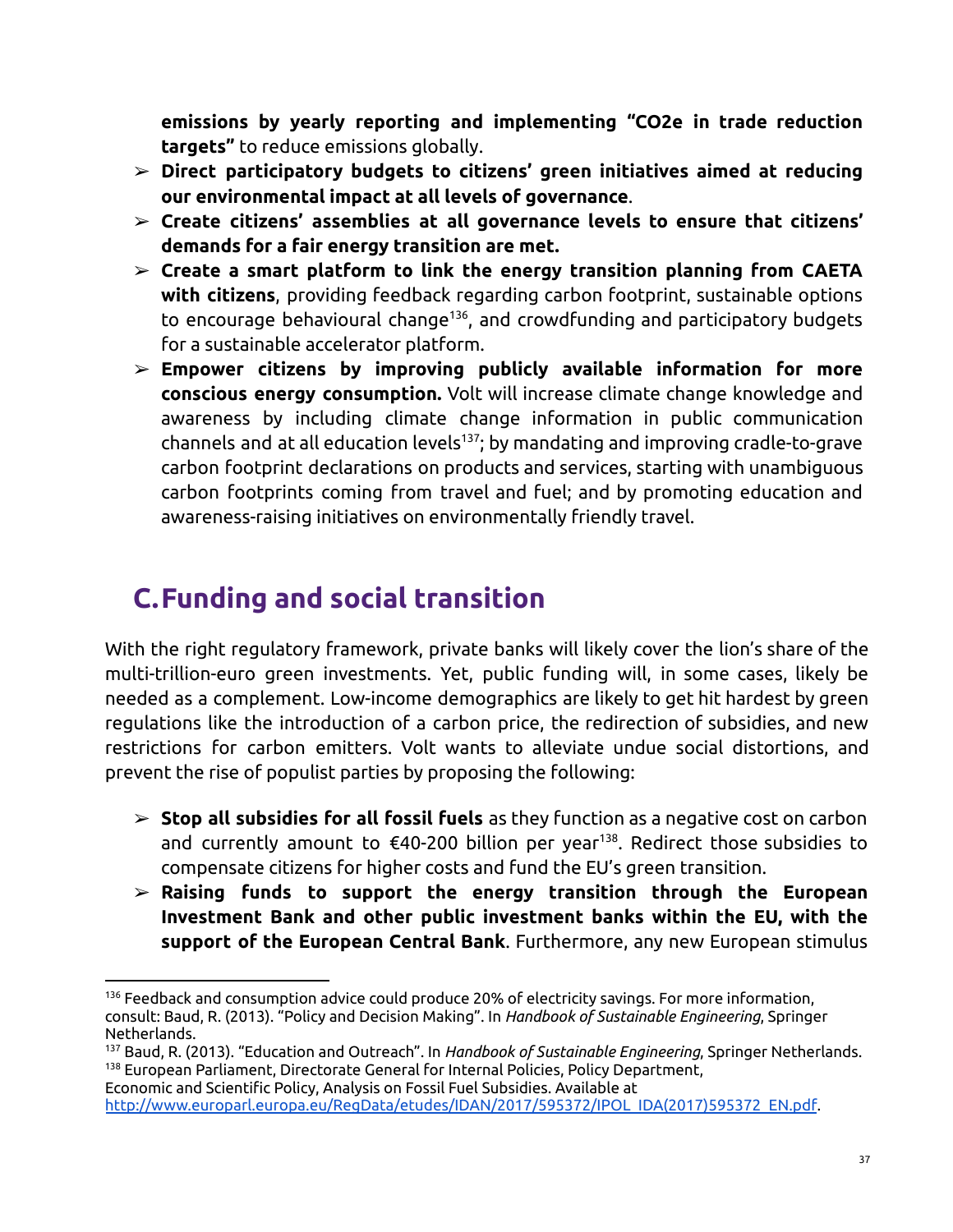package must contain at least 50% of green spending<sup>139</sup>.

- ➢ **Use the proceeds from CO2 pricing for three purposes:**
	- **Direct cash payments to citizens (**'**carbon dividends') to compensate for higher consumer price levels resulting from the expanded carbon pricing.** This is a widely recommended model <sup>140</sup> and successful best practice in Switzerland and Canada<sup>141</sup>.
	- **Subsidies for green products and investments** <sup>142</sup> **to change individual behaviour and steer the green transformation at the individual level** while also benefiting citizens monetarily to offset price increases, and
	- **Direct state investments in green R&D and infrastructure such as future energy technologies or pan-european power grids (on top of regular budget).**

All proceeds should be spent in the country they originate from to avoid unintended financial re-distributions across EU countries.

The total annual budget is expected to be around €200 billion (order of magnitude) - a significant amount (1 - 1.5% of GDP). The Member States will decide which green products to subsidise, and which R&D projects to fund.

The proceeds should be divided evenly in a balanced mix with 33% for carbon divvied, 33% for green product subsidies and 33% for state investments for green R&D + infrastructure.

- ➢ **Use tax revenue and cost savings collected from the former fossil fuel subsidies to directly fund relevant climate mitigation and adaptation projects**, including social adaptation like retraining (see below).
- ➢ **Ensure that at least 50% of the EU expenditure contributes to the climate objectives** to strengthen action in key areas and through direct climate action 143 and for climate mainstreaming across all EU programmes.
- ➢ **Increase spending on climate-action related research and development** and on the EU-wide energy and transport cross-border infrastructure through the innovation fund and the NEW 300 programme, the fossil-fuels subsidy phase-out,

[http://eprints.lse.ac.uk/24345/1/An\\_outline\\_of\\_the\\_case\\_for\\_a\\_green\\_stimulus.pdf](http://eprints.lse.ac.uk/24345/1/An_outline_of_the_case_for_a_green_stimulus.pdf).

<sup>139</sup> Bowen, A., Fankhauser, S., Stern, N., & Zenghelis, D. (2009). An outline of the case for a 'green'stimulus. London School of Economics. Available at:

<sup>140</sup> Climate Leadership Council (2019). "Economists' Statement on Carbon Dividends". Available at: <https://clcouncil.org/economists-statement/>.

<sup>141</sup> Klenert, D., Mattauch, L., Combet, E., Edenhofer, O., Hepburn, C., Rafaty, R., & Stern, N. (2018). Making carbon pricing work for citizens. *Nature Climate Change*, *8*(8), 669-677.

<sup>&</sup>lt;sup>142</sup> Like cheaper public transport, buying incentives for electric cars, lower VAT for non-meat food, subsidies for building insulation, as Switzerland shows.

<sup>143</sup> At the time of writing, the EU has a target of 25% of the Multiannual Financial Framework for 2021-2017.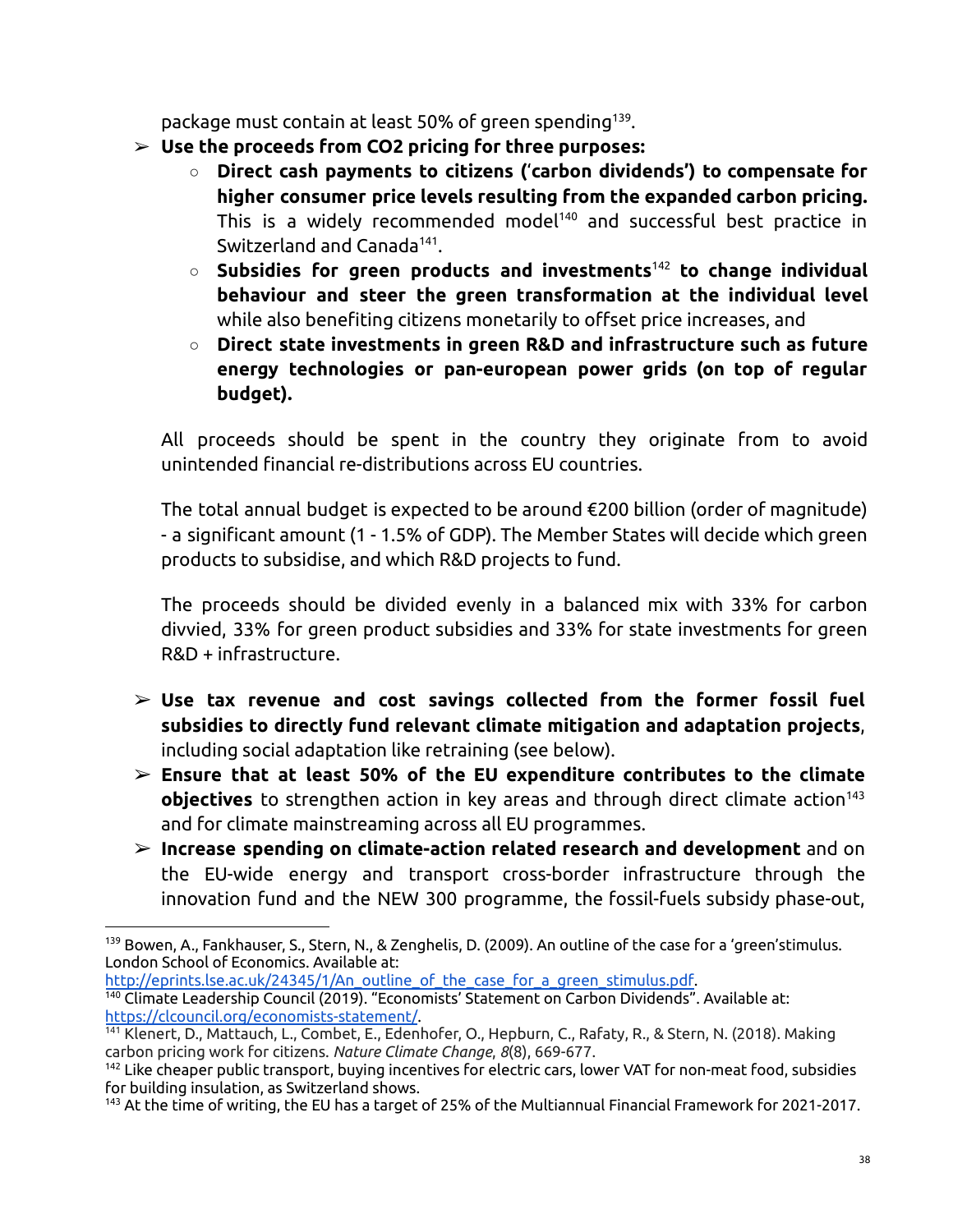and with the support of the EU budget and European financial institutions.

- ➢ **Create programmes for the re-training and re-employment of workers from the fossil fuel industries;** create re-employment programmes oriented towards other professions; and promote the creation of subsidised professional training courses**.**
- ➢ **Enable easier balancing of the interests of individual citizens and society overall when it comes to infrastructure built near residences to overcome resistance and accelerate the transition**. E.g., enabling and supporting citizens' participation in infrastructure investments, either individually or as a municipality.
- ➢ **Incentivise institutional investors and the financial sector to shift resources away from fossil fuels toward climate-friendly solutions** 144 **.** All public administrations, banks, pension funds, etc., need to take their funds out of fossil fuels.
- ➢ **Support research, training, and capacity-building programmes for investors and business professionals** to encourage corporate social responsibility together with effective and efficient financing for the climate revolution. Support the creation of such training schemes for responsible public and private financing.

### <span id="page-39-0"></span>**D.Climate Diplomacy**

About 90% of the world's emissions happen outside the EU; 15% come from tropical deforestation alone. It is therefore not enough to only cut emissions in Europe—the EU should leverage its soft power as a trade powerhouse to foster global carbon neutrality through excellent diplomacy, green trade agreements, tropical reforestation, green development cooperation, global adoption of carbon pricing, a geoengineering treaty, and a geoengineering framework. This requires making climate protection a top foreign policy goal. A relatively small investment in diplomatic excellence can have a decisive impact in solving this climate crisis.

- ➢ **Create a joint dedicated Climate Diplomacy Group by the EU's Common Foreign and Security Policy (CFSP) and the Directorate-General for Climate Action (DG CLIMA) to amp up the EU's climate diplomatic efforts and support other DGs.**
- ➢ **Use trade agreements** as a tool to advance environmental protection and climate action abroad <sup>145</sup> by making them **contingent on compliance with the Paris**

<sup>&</sup>lt;sup>144</sup> Such as, shifting towards a low-carbon economy, climate risk resilience, and environmental expertise on corporate boards.

<sup>145</sup> Holzer, K., & Cottier, T. (2015). Addressing climate change under preferential trade agreements: Towards alignment of carbon standards under the Transatlantic Trade and Investment Partnership. *Global Environmental Change*, *35*, 514-522.